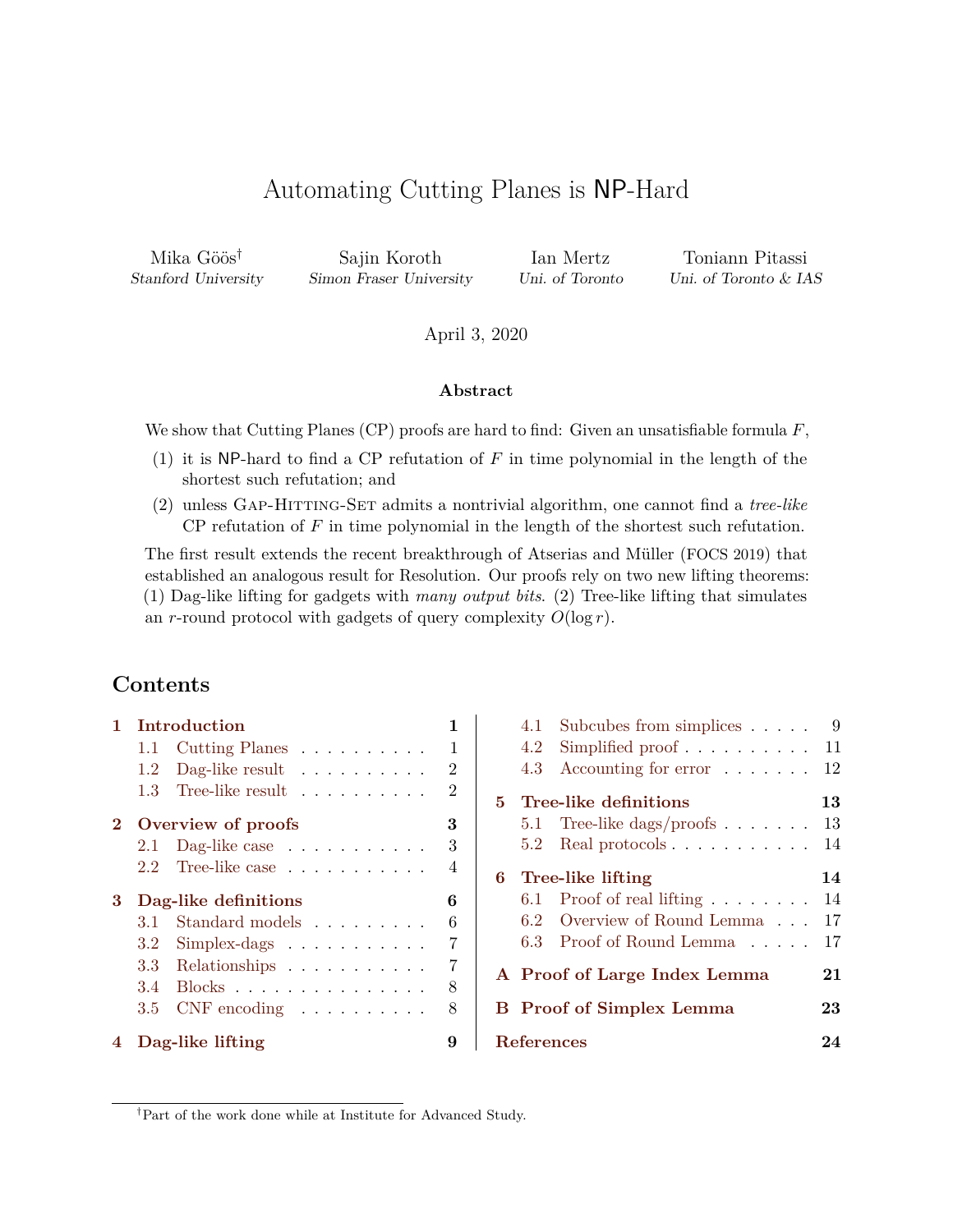### <span id="page-1-0"></span>**1 Introduction**

Propositional proof systems are by nature *non-deterministic*: a short refutation of a formula *F* in a particular proof system constitutes an easy-to-check certificate (an NP-witness) of *F*'s unsatisfiability (which is a coNP-property). The question of efficiently finding such refutations is the foundational problem of *automated theorem proving* with applications to algorithm design, e.g., for combinatorial optimization [\[FKP19\]](#page-26-0). The following definition is due to Bonet et al. [\[BPR00\]](#page-25-0).

**Automatability.** A proof system  $P$  is *automatable* if there is an algorithm that on input an unsatisfiable CNF formula  $F$  outputs some  $\mathcal{P}$ -refutation of  $F$  in time polynomial in the length (or size) of the shortest P-refutation of *F*.

*Algorithms.* Several basic propositional proof systems are automatable when restricted to proofs of bounded *width* or *degree*. For example, Resolution refutations of width *w* can be found in time  $n^{O(w)}$  for *n*-variate formulas [\[BW01\]](#page-25-1). Efficient algorithms also exist for finding boundeddegree refutations in algebraic proof systems such as Nullstellensatz, Polynomial Calculus [\[CEI96\]](#page-25-2), Sherali–Adams, and Sum-of-Squares (under technical assumptions) [\[O'D17,](#page-27-0) [RW17\]](#page-28-0).

*Hardness.* Without restrictions on width or degree, many of these systems are known *not* to be automatable. For the most basic system, Resolution, a long line of work [\[Iwa97,](#page-27-1) [ABMP01,](#page-24-1) [AR08,](#page-25-3) [MPW19\]](#page-27-2) recently culminated in an optimal non-automatability result by Atserias and Müller [\[AM19\]](#page-25-4). They showed that Resolution is not automatable unless  $P = NP$ . Under stronger hardness assumptions non-automatability results are known for Nullstellensatz and Polynomial Calculus  $[GL10, MPW19]$  $[GL10, MPW19]$  as well as for various Frege systems  $[KP98, BPR97b, BDG^+04]$  $[KP98, BPR97b, BDG^+04]$  $[KP98, BPR97b, BDG^+04]$  $[KP98, BPR97b, BDG^+04]$  $[KP98, BPR97b, BDG^+04]$ .

**This work.** The above list conspicuously omits to mention any hardness results for the Cutting Planes (CP) proof system (defined in [Section 1.1](#page-1-1) below). Indeed, we show the first such results:

- $(\S1.2)$  $(\S1.2)$  It is NP-hard to automate CP. This is an Atserias–Müller style result for CP.
- (§[1.3\)](#page-2-1) Under a stronger assumption, it is hard to automate *tree-like* CP.

One reason Cutting Planes has been lacking non-automatability results is because of the shortage of techniques to prove lower bounds on CP refutation length. Virtually the only known method has been to find reductions to *monotone circuit* lower bounds (for example, via monotone feasible interpolation). Our proofs rely on two new *lifting theorems*, one of which bypasses the need for monotone circuit lower bounds. See [Section 2](#page-3-0) for an overview of our techniques.

#### <span id="page-1-1"></span>**1.1 Cutting Planes**

Cook, Coullard, and Turán [\[CCT87\]](#page-25-7) introduced Cutting Planes as a propositional proof system inspired by a like-named method to solve integer linear programs. The method uses rounding of linear inequalities (Chvatal–Gomory cuts) to reason about the integral solutions to a linear program.

The proof system version of CP is defined as follows. Suppose we are given a CNF formula *F* over variables  $x_1, \ldots, x_n$ . A (dag-like) *Cutting Planes refutation* of *F* is a sequence of *lines*  $\ell_1, \ldots, \ell_m$ (where *m* is the *length*), each line being a linear inequality,  $\sum_i a_i x_i \geq b$ , with integer coefficients,  $a_i, b \in \mathbb{Z}$ . We require that the sequence ends with the contradictory inequality  $\ell_m := [0 \ge 1]$  and that each  $\ell_i$  satisfies one of the following:

− *Axiom*. Line  $\ell_i$  is either a boolean axiom ( $x_i \ge 0$  or  $-x_i \ge -1$ ) or an encoding of a clause of *F* (for example, clause  $(x_1 \vee \overline{x}_2)$  gets encoded as  $x_1 + (1 - x_2) \ge 1$ ).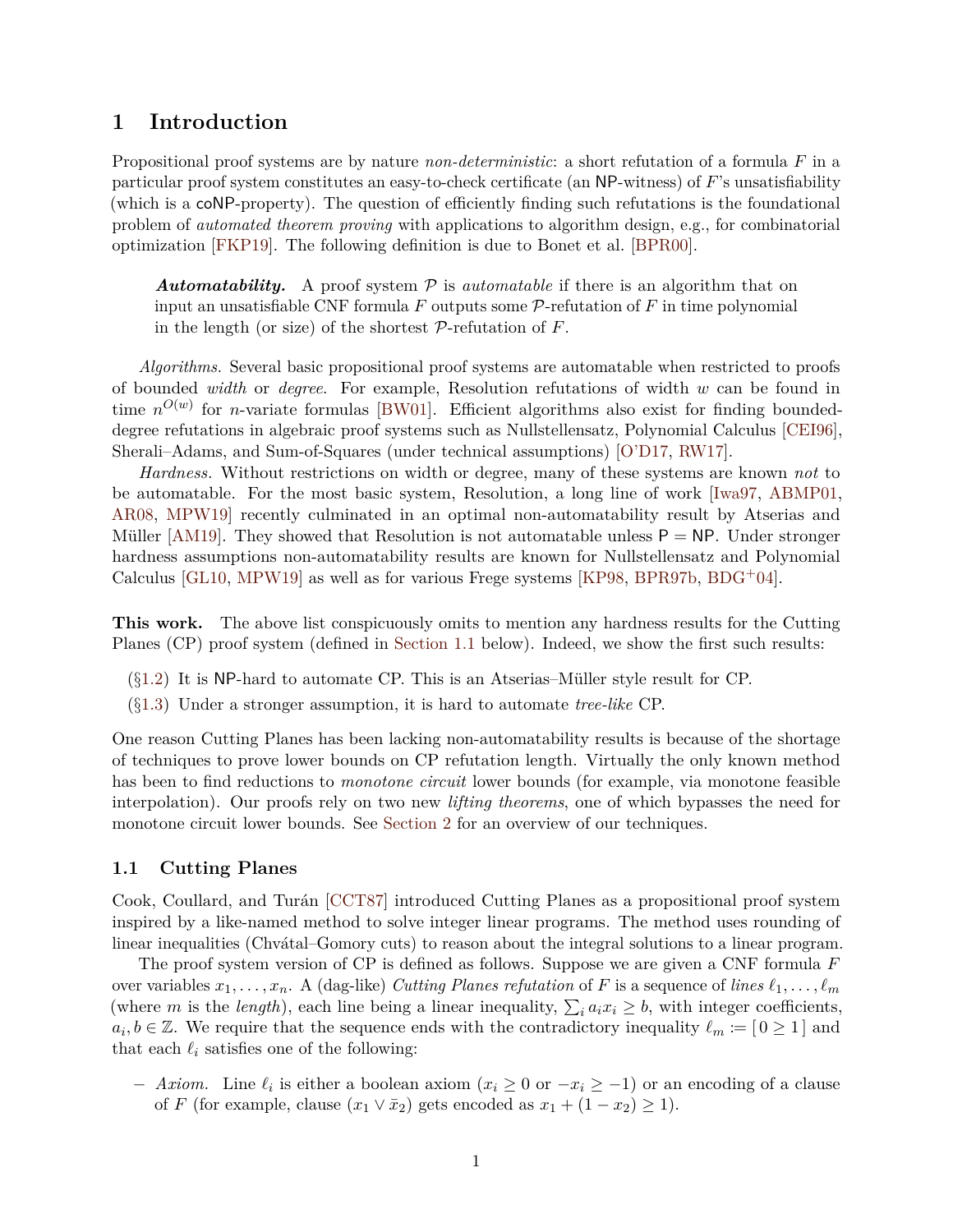*- Derivation.* Line  $\ell_i$  is deduced from two *premises*  $\ell_j$ ,  $\ell_{j'}$  where  $j, j' < i$  (perhaps  $j = j'$ ) by an application of a *sound rule*. (A refutation is *tree-like* if each line appears at most once as a premise.)

In the original paper [\[CCT87\]](#page-25-7) the rules were: (1) deriving from  $\ell_j, \ell_{j'}$  any nonnegative integer linear combination of them, and (2) deriving from  $\sum a_i x_i \geq b$  the line  $\sum (a_i/c)x_i \geq [b/c]$  where  $c := \gcd(a_1, \ldots, a_n)$ . Stronger rules have also been studied, e.g., [\[CKS90,](#page-26-2) [BCC93\]](#page-25-8), the most general being the *semantic rule*, which allows *any* sound inference:  $\ell_i$  can be derived from  $\ell_j, \ell_{j'}$  provided every boolean vector  $x \in \{0,1\}^n$  that satisfies both  $\ell_j$  and  $\ell_{j'}$  also satisfies  $\ell_i$ . In this paper, we adopt the best of all possible worlds: our lower bounds on CP refutation length will hold even against the semantic system and our upper bounds use the weakest possible rules (in fact, our upper bounds hold for Resolution, which is simulated by every variety of CP).

#### <span id="page-2-0"></span>**1.2 Dag-like result**

Our first main result is a CP analogue of the Atserias–Müller theorem [\[AM19\]](#page-25-4).

<span id="page-2-4"></span>**Theorem 1** (Dag-like)**.** *There is a polynomial-time algorithm* A *that on input an n-variate 3-CNF formula F outputs an unsatisfiable CNF formula* A(*F*) *such that:*

- $-I$  *f F is* satisfiable, then  $\mathcal{A}(F)$  *admits a CP refutation of length at most*  $n^{O(1)}$ .
- $-I$  *f F* is unsatisfiable, then  $\mathcal{A}(F)$  requires CP refutations of length at least  $2^{n^{\Omega(1)}}$ .

Consequently, it is NP-hard to approximate the minimum CP proof length up to a factor of  $2^{n^{\varepsilon}}$ for some  $\varepsilon > 0$ . In particular, CP is not automatable unless  $P = NP$ .

#### <span id="page-2-1"></span>**1.3 Tree-like result**

Our second result is a similar theorem for *tree-like* Cutting Planes. However, we need a stronger hardness assumption (which is morally necessary; see [Section 2.2\)](#page-4-0) that we now formulate.

An *n*-set system is a collection  $S = \{S_1, \ldots, S_n\}$  where  $S_i \subseteq [n]$  for each  $i \in [n]$ . A subset  $H \subseteq [n]$  is a *hitting set* for S if  $H \cap S_i \neq \emptyset$  for all  $i \in [n]$ . The *hitting set number* of S, denoted  $\gamma(S)$ . is the minimum size of a hitting set for  $S$ . The  $k$ -GAP-HITTING-SET promise problem is to distinguish between the cases  $\gamma(S) \leq k$  versus  $\gamma(S) \geq k^2$ . A trivial algorithm can solve this problem in time  $n^{O(k)}$ . It is conjectured that there are no nontrivial algorithms for *k* as large as  $(1 - \epsilon)$ log *n*. Under the Exponential-Time Hypothesis [\[IP01\]](#page-27-4), the problem is known to be hard up to  $k \leq (\log \log n)^{1-o(1)}$  [\[Lin19\]](#page-27-5). We need an assumption that is stronger by a hair's breadth.

<span id="page-2-2"></span>**Conjecture 1.** The *k*-GAP-HITTING-SET problem requires time  $n^{\Omega(k)}$  for some  $k = k(n)$  with

<span id="page-2-3"></span>
$$
\omega(\log \log n) \le k(n) \le \log^{1/3} n. \tag{\dagger}
$$

Our second main result says that tree-like CP is not automatable under [Conjecture 1.](#page-2-2)

<span id="page-2-5"></span>**Theorem 2** (Tree-like). Let  $k = k(n)$  satisfy ([†](#page-2-3)). There is an  $n^{o(k)}$ -time algorithm A that on input *an n-set system* S*, outputs a CNF formula* A(S) *such that:*

 $-If \gamma(S) \leq k$ , then  $\mathcal{A}(S)$  admits a tree-like CP refutation of length at most  $n^{o(k)}$ .

 $-If \gamma(S) \geq k^2$ , then  $\mathcal{A}(S)$  requires tree-like CP refutations of length at least  $n^{\omega(k)}$ .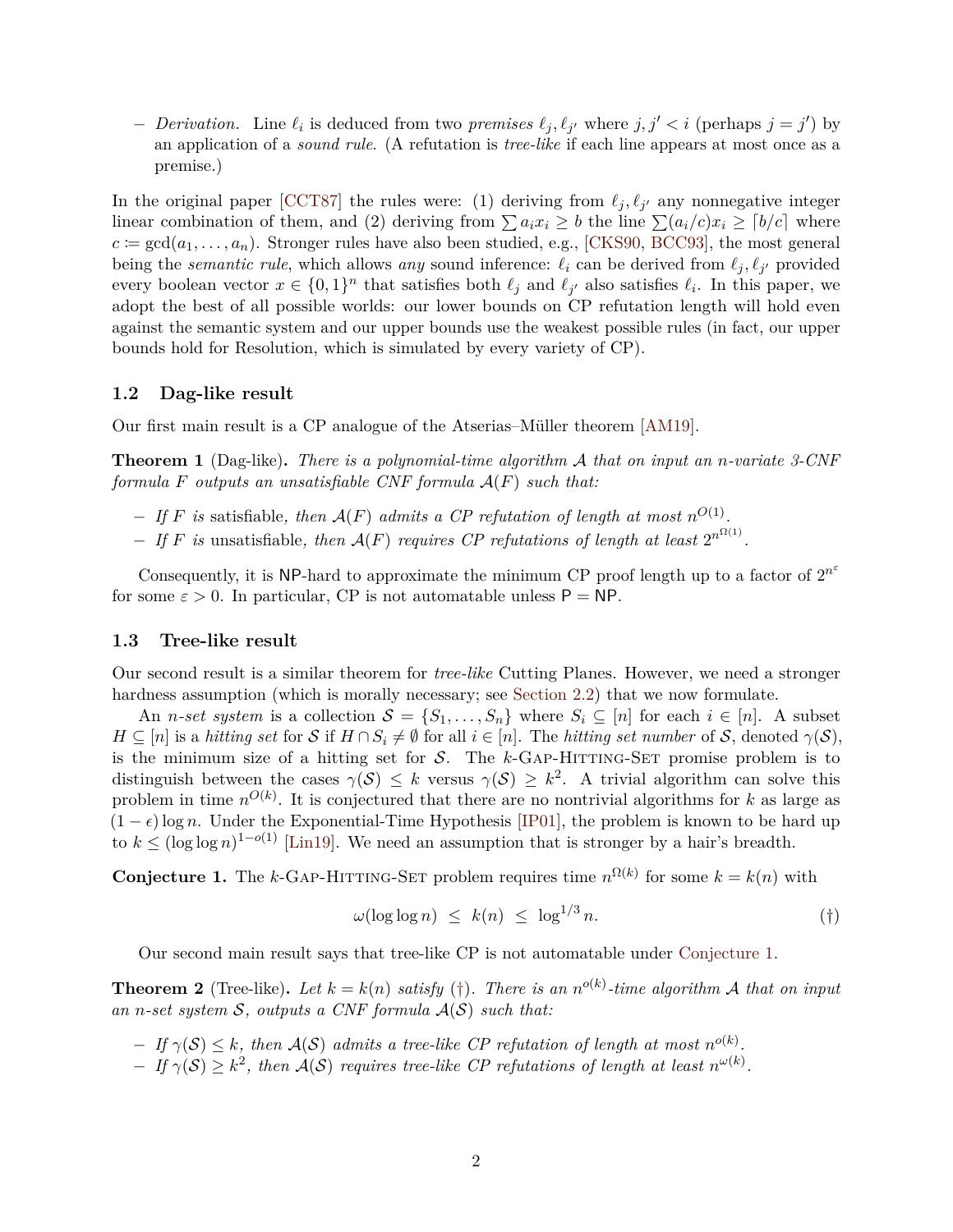### <span id="page-3-0"></span>**2 Overview of proofs**

In this section, we explain why both of our main results (dag-like and tree-like) follow from appropriate kinds of *lifting theorems*. Abstractly speaking, a *lifting theorem* is a tool that translates a lower-bound result for a weak model of computation (for us, Resolution) into an analogous lower-bound result for a strong model of computation (for us, Cutting Planes). Starting with Raz and McKenzie [\[RM99\]](#page-28-1) such theorems now exist for an enormous variety of computational models. In proof complexity alone, prior examples of lifting applications include [\[BEGJ00,](#page-25-9) [HN12,](#page-27-6) [GP18,](#page-26-3) [dRNV16,](#page-26-4) [GGKS18,](#page-26-5) [GKRS19,](#page-26-6) [dRMN](#page-26-7)+19]. We provide two more.

#### <span id="page-3-1"></span>**2.1 Dag-like case**

Our proof of [Theorem 1](#page-2-4) builds directly on top of the breakthrough of Atserias and Müller [\[AM19\]](#page-25-4). Given an *n*-variate 3-CNF formula  $F$ , they construct a formula  $\text{Ref}(F)$ , which is an intricate CNF encoding of the claim " $F$  admits a short Resolution refutation." Luckily, the exact details of  $\text{Ref}(F)$ are not important for us. We only need a few high-level properties of their construction.

**Block-width.** The variables of Ref(*F*) come partitioned into some number of *blocks*. Given a clause *D* over the variables of  $\text{Ref}(F)$ , we define its *block-width* as the number of blocks that *D touches*, that is, contains a variable (or its negation) from that block. The *block-width* of a Resolution refutation is the maximum block-width of any of its clauses.

<span id="page-3-3"></span>**Lemma 3** (Atserias–M¨uller [\[AM19\]](#page-25-4))**.** *There is a polynomial-time algorithm that on input an*  $n$ *-variate 3-CNF formula*  $F$  *outputs an unsatisfiable*<sup>[1](#page-3-2)</sup> *CNF formula* Ref( $F$ ) *such that* 

- − *If F is* satisfiable*, then* Ref(*F*) *admits a n <sup>O</sup>*(1)*-length O*(1)*-block-width Resolution refutation.*
- $-I$  *f F* is unsatisfiable, then Ref(*F*) *requires Resolution refutations of block-width at least*  $n^{\Omega(1)}$ .

Atserias and Müller finish their proof by modifying  $\text{Ref}(F)$  slightly via *relativization*, an operation due to Danchev and Riis [\[DR03\]](#page-26-8) (see also [\[Gar19\]](#page-26-9)). What this operation achieves is to turn a formula requiring block-width *b* into a formula requiring Resolution length  $2^{\Omega(b)}$ . If *F* is unsatisfiable, relativized-Ref $(F)$  will have exponential length complexity. On the other hand, if  $F$  is satisfiable, relativized-Ref $(F)$  continues to have a short Resolution refutation, inherited from Ref $(F)$ .

In this paper, in order to make Ref(*F*) hard for Cutting Planes (when *F* is unsatisfiable), we will modify the formula by block-wise *composing (aka lifting)* it with a small gadget, an operation similar to relativization.

Lifting width. Recently, Garg et al. [\[GGKS18\]](#page-26-5) introduced a new lifting-based lower-bound technique for Cutting Planes: they showed how to lift Resolution width to Cutting Planes length. Namely, if *F* is an *n*-variate formula requiring Resolution width *w*, then for a careful choice of a gadget  $g: \{0,1\}^m \to \{0,1\}, m = n^{O(1)}$ , the composed formula  $F \circ g^n$ —obtained from  $F$  by substituting each of its variables with a copy of *g*—has Cutting Planes length complexity  $n^{\Theta(w)}$ .

What would happen if we tried to apply the lifting result of [\[GGKS18\]](#page-26-5) to the formula Ref(*F*)? When *F* is unsatisfiable, we indeed do get (using width  $\geq$  block-width) that Ref(*F*)  $\circ$  *g*<sup>*n*</sup> requires exponential-length CP refutations. However, when  $F$  is satisfiable, even though  $\text{Ref}(F)$  is promised

<span id="page-3-2"></span><sup>&</sup>lt;sup>1</sup>Strictly speaking,  $Ref(F)$ , as defined in [\[AM19\]](#page-25-4), may sometimes be satisfiable, in which case its Resolution width/length complexity is understood as  $\infty$ . However this case is equivalent to our reformulation, as we can guarantee that Ref(*F*) is always unsatisfiable by consider instead the CNF formula Ref(*F*)  $\wedge T$  where *T* is some formula over disjoint variables known to require large width (e.g., Tseitin contradictions [\[Urq87\]](#page-28-2)).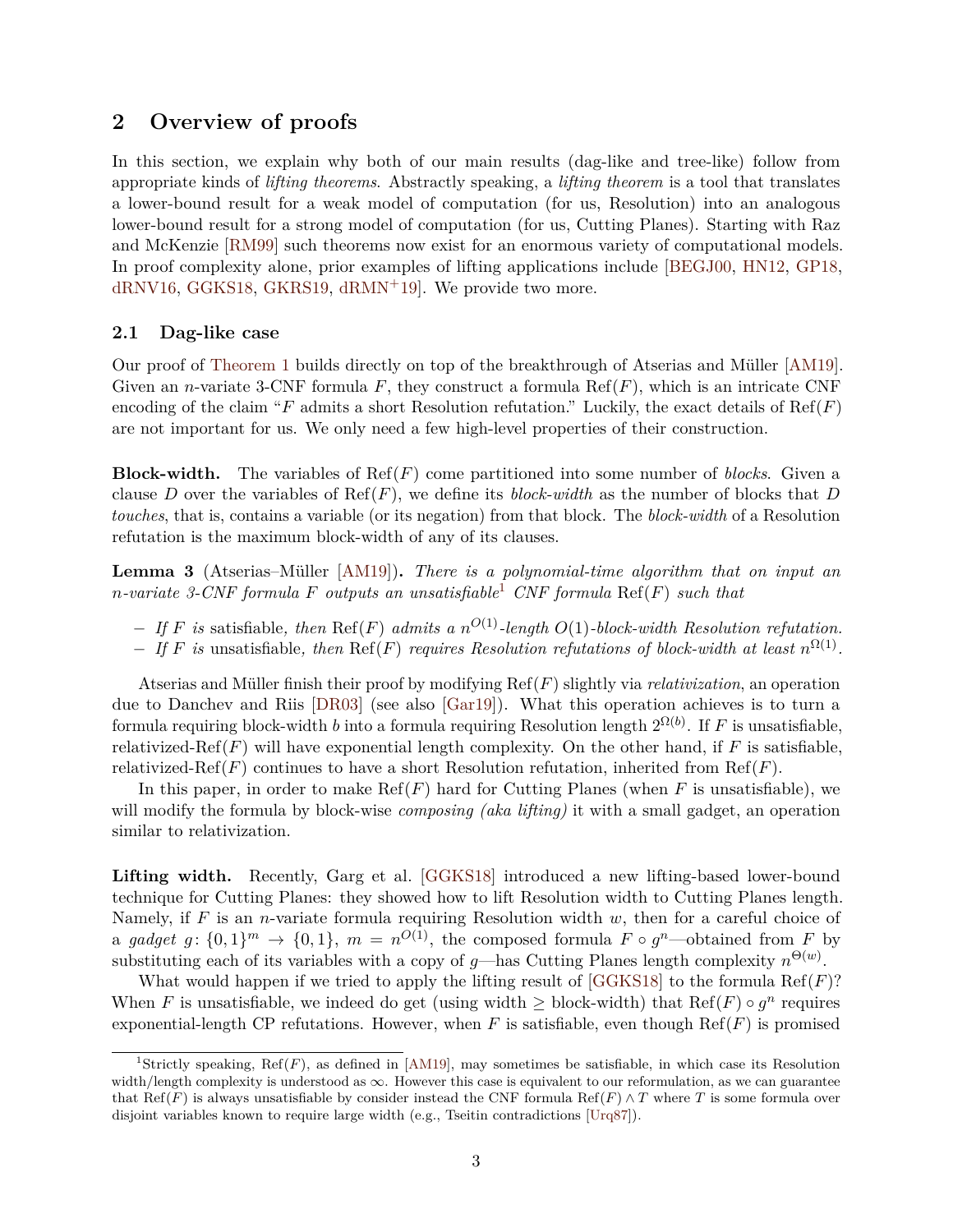to have block-width  $O(1)$ , its usual width still turns out to be  $n^{\Omega(1)}$ . Therefore the composition with *g* would blow up the length complexity, not creating the desired gap in CP proof length.

Lifting block-width. Our idea, in short, is to build on [\[GGKS18\]](#page-26-5) and prove a lifting theorem for block-width (instead of width). Suppose  $F$  is a formula whose  $n\ell$  variables are partitioned into *n* many blocks of  $\ell$  variables each (typically  $\ell = n^{\Theta(1)}$ ). We will consider compositions  $F \circ g_{\ell}^n$ with a *multi-output* gadget  $g_{\ell}$ :  $\{0,1\}^m \to \{0,1\}^{\ell}$ , one gadget for each block; see [Section 3.4](#page-8-0) for the formal definition. Below,  $res(\cdot)$  denotes Resolution length complexity,  $cut(\cdot)$  denotes Cutting Planes length complexity, and  $bw(\cdot)$  denotes Resolution block-width complexity.

<span id="page-4-1"></span>**Theorem 4** (Block lifting). Fix an unsatisfiable CNF formula F having *n* many blocks of  $\ell$  variables *each. There is a gadget*  $g_{\ell}$ :  $\{0,1\}^m \rightarrow \{0,1\}^{\ell}$  *where*  $m := (n\ell)^{\Theta(1)}$  *such that* 

 $m^{\Omega(\mathsf{bw}(F))} \ \leq \ \mathsf{cut}(F \circ g_\ell^n) \ \leq \ \mathsf{res}(F \circ g_\ell^n) \ \leq \ m^{O(\mathsf{bw}(\Pi))} \cdot |\Pi|,$ 

*where* Π *is any Resolution refutation of F of length* |Π| *and block-width* bw(Π)*.*

Our main dag-like theorem [\(Theorem 1\)](#page-2-4) now follows immediately by combining [Lemma 3](#page-3-3) and [Theorem 4.](#page-4-1) Namely, consider the algorithm  $A$  that on input an *n*-variate 3-CNF formula  $F$  outputs the CNF formula  $\mathcal{A}(F) \coloneqq \text{Ref}(F) \circ g_{\ell}^k$  where  $\text{Ref}(F)$  has  $k \leq n^{O(1)}$  many blocks with  $\ell \leq n^{O(1)}$ variables each. We only need to note that this composed formula is constructible in polynomial time, which will be evident from the formal definition; see [Fact 7](#page-9-2) in [Section 3.5.](#page-8-1) Therefore, to prove [Theorem 1](#page-2-4) it remains to prove [Theorem 4,](#page-4-1) which we do in [Section 4.](#page-9-0)

**Relation to monotone circuits.** To conclude this subsection, we offer some philosophical musings on the techniques used to prove [Theorem 4.](#page-4-1) Non-automatability results for Cutting Planes have been elusive in part because of the limitations of existing techniques to prove lower bounds on refutation length (as required by the second item in [Theorem 1\)](#page-2-4). The only technique available for some twenty years has been *monotone feasible interpolation* [\[BPR97a,](#page-25-10) [Kra97,](#page-27-7) [HP18\]](#page-27-8), which translates lower bounds for (real) monotone circuits to lower bounds on Cutting Planes length. Historically, the downside with the technique was that it only seemed to apply to highly specialized formulas (e.g., clique-vs-coloring). However, the technique was recently extended to handle a more general class of formulas, random Θ(log *n*)-CNFs [\[HP17,](#page-27-9) [FPPR17\]](#page-26-10). The only other available lower-bound technique is the aforementioned lifting theorem [\[GGKS18\]](#page-26-5). That technique is also powerful enough to prove lower bounds not only on CP length, but also on monotone circuit size. (Whether lifting should be classified under monotone interpolation is up for debate, since this depends on how broadly one defines monotone interpolation.)

In contrast, our [Theorem 4](#page-4-1) is *not* proved through monotone circuit lower bounds, but through a new weaker model of computation, dubbed *simplex-dags* in [Section 3.2.](#page-7-0) At the heart of monotone interpolation is a characterization of monotone circuits by a two-party communication game [\[Raz95,](#page-28-3) [Pud10,](#page-28-4) [Sok17\]](#page-28-5). In this language, our [Theorem 4](#page-4-1) is obtained not by studying a two-party communication model, but rather a *multi-party* model. Considering a large number of communicating parties is what allows us to analyze multi-output gadgets; we do not know how to do this with only two parties.

#### <span id="page-4-0"></span>**2.2 Tree-like case**

Our proof of [Theorem 2](#page-2-5) builds on the important paper by Alekhnovich and Razborov [\[AR08\]](#page-25-3) (which has been followed up by [\[GL10,](#page-26-1) [MPW19\]](#page-27-2)). They show that tree-like Resolution is not automatable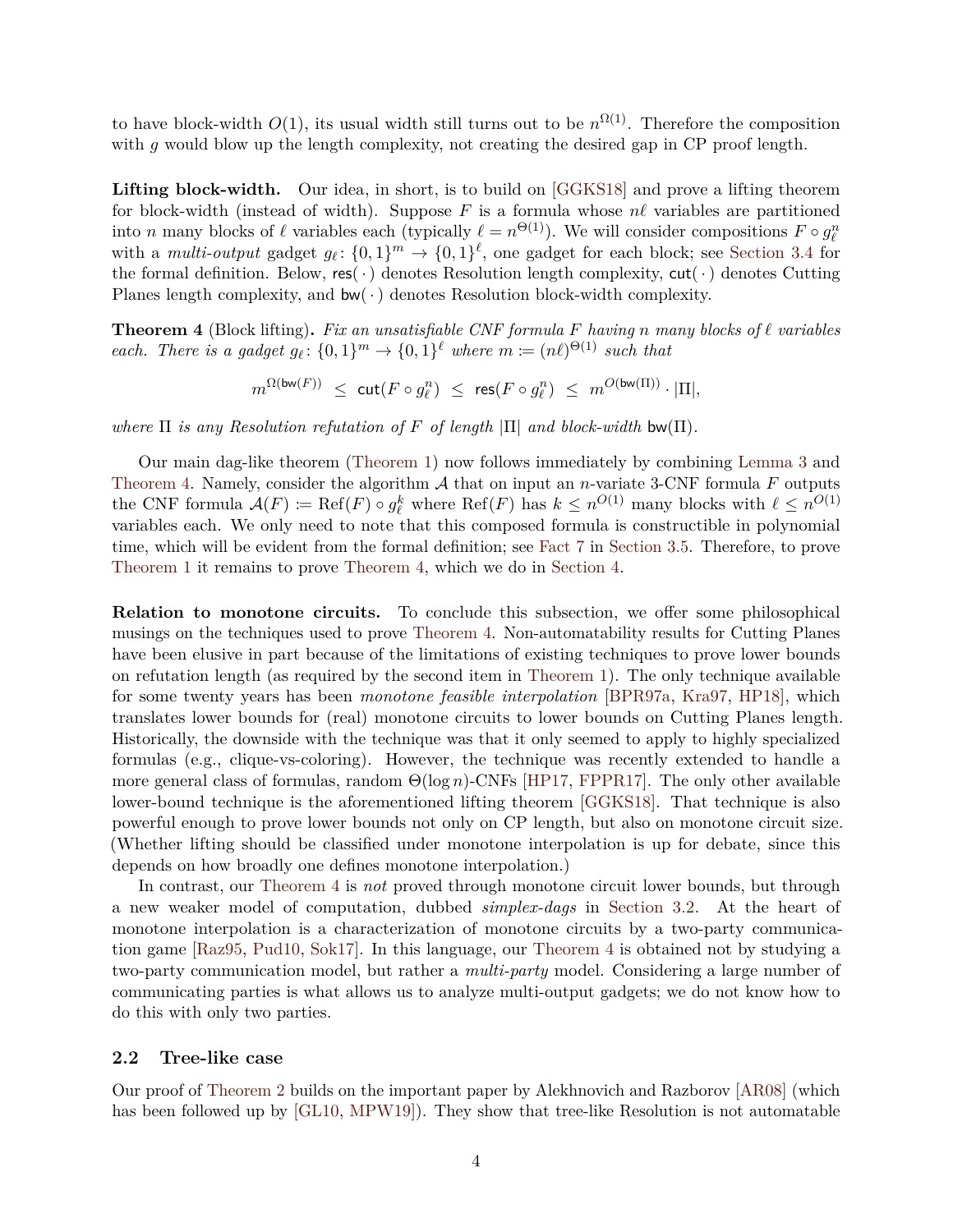assuming the fixed parameter hierarchy does not collapse (which is implied by the Exponential-Time Hypothesis). Since tree-like Resolution proofs *can* be found in quasipolynomial-time (we say tree-like Resolution is *quasipolynomially* automatable), they need to assume more than NP-hardness. Our results will inherit this need for a stronger assumption (namely, [Conjecture 1\)](#page-2-2), even though tree-like CP is not known to be quasipolynomially automatable.

The reduction of Alekhnovich and Razborov is somewhat complicated, but luckily we will only need as our starting point the following lemma from the follow-up work [\[MPW19\]](#page-27-2).

<span id="page-5-0"></span>**Lemma 5** (Mertz et al. [\[MPW19\]](#page-27-2)). Let  $k \leq \log^{1/3} n$ . There is a polynomial-time algorithm B that *on input a n-set system* S *outputs an unsatisfiable O*(log *n*)*-CNF formula* B(S) *such that*

- $-If \gamma(S) \leq k$ *, then*  $\mathcal{B}(S)$  *admits a Resolution refutation of depth O*(log *n*)*.*
- $-If \gamma(S) \geq k^2$ , then  $\mathcal{B}(S)$  *requires Resolution refutations of depth*  $\Omega(k \log n)$ *.*

To prove [Theorem 2,](#page-2-5) our plan is once again to compose the formula  $\mathcal{B}(\mathcal{S})$  with a (single-outputbit) gadget in order to lift the Resolution depth gap in [Lemma 5](#page-5-0) into tree-like CP length gap. To this end, we develop a new lifting theorem for "small" gadgets.

**Limitations of existing methods.** Let *F* be an unsatisfiable *n*-variate formula with Resolution depth complexity  $d(F)$ . Existing lifting theorems [\[BEGJ00,](#page-25-9) [dRNV16\]](#page-26-4) when applied to F would require a gadget  $g: \{0,1\}^{\text{poly}(n)} \to \{0,1\}$  that can be computed by a decision tree of depth  $\Theta(\log n)$ and hence of size poly $(n)$ . Writing res-tree( $\cdot$ ) for tree-like Resolution length complexity, and cut-tree( $\cdot$ ) for tree-like CP length complexity, the lifting theorems [\[BEGJ00,](#page-25-9) [dRNV16\]](#page-26-4) show

<span id="page-5-1"></span>
$$
\text{cut-tree}(F \circ g^n) = \text{res-tree}(F \circ g^n)^{\Theta(1)} = n^{\Theta(\mathsf{d}(F))}.
$$
 (1)

*.*

The base of the exponent above (namely,  $poly(n)$ ) is the decision tree size of *g*. If we applied [\(1\)](#page-5-1) to [Lemma 5,](#page-5-0) we would only end up with a length gap of  $n^{O(\log n)}$  versus  $n^{\omega(\log n)}$ . But these lengths—and hence running times for the automating algorithm—are enough to solve the *k*-GAP-HITTING-SET problem, which prevents us from getting a hardness result.

**Small gadget lifting.** What we need is a lifting theorem for small gadgets, that is, gadgets computed by small decision trees. It is an important open problem whether tree-like lifting is possible with a *constant-size* gadget. In this paper, we are able to use a gadget of decision-tree size depending only on the quantity we want to lift, namely  $d(F)$ , and not depending on the number of variables *n* of *F*. Our lifting theorem can be seen as a generalization of previous ones, which handled the case  $d(F) = n^{\Omega(1)}$ , and can also be viewed as a step towards proving a lifting theorem for significantly smaller gadgets (eventually, constant-size).

<span id="page-5-2"></span>**Theorem 6** (Small gadget lifting). For every *m* there exists a gadget  $g: \{0,1\}^{\text{poly}(m)} \to \{0,1\}$  of *query complexity O*(log *m*) *such that for every unsatisfiable n-variate CNF formula F,*

$$
m^{\Theta(\min(\mathsf{d}(F),m))} \ \leq \ \mathsf{cut-tree}(F \circ g^n) \ \leq \ \mathsf{res-tree}(F \circ g^n) \ \leq \ m^{O(\mathsf{d}(F))}
$$

Our main tree-like theorem [\(Theorem 2\)](#page-2-5) now follows by combining [Lemma 5](#page-5-0) and [Theorem 6.](#page-5-2) Indeed, choose  $m \coloneqq \log^2 n$  and consider the algorithm A that on input an *n*-set system S outputs the formula  $\mathcal{A}(\mathcal{S}) \coloneqq \mathcal{B}(\mathcal{S}) \circ g^{n'}$  where  $\mathcal{B}(\mathcal{S})$  has  $n' = n^{O(1)}$  variables. We have

$$
\begin{array}{rcl}\n\gamma(\mathcal{S}) & \leq & k \quad \implies \quad \text{cut-tree}(\mathcal{A}(\mathcal{S})) \ \leq & m^{O(\log n)} \ = \ n^{O(\log \log n)} \ \leq \ n^{o(k)}, \\
\gamma(\mathcal{S}) & \geq & k^2 \quad \implies \quad \text{cut-tree}(\mathcal{A}(\mathcal{S})) \ \geq \ m^{\Omega(k \log n)} \ = \ n^{\Omega(k \log \log n)} \ \geq \ n^{\omega(k)}.\n\end{array}
$$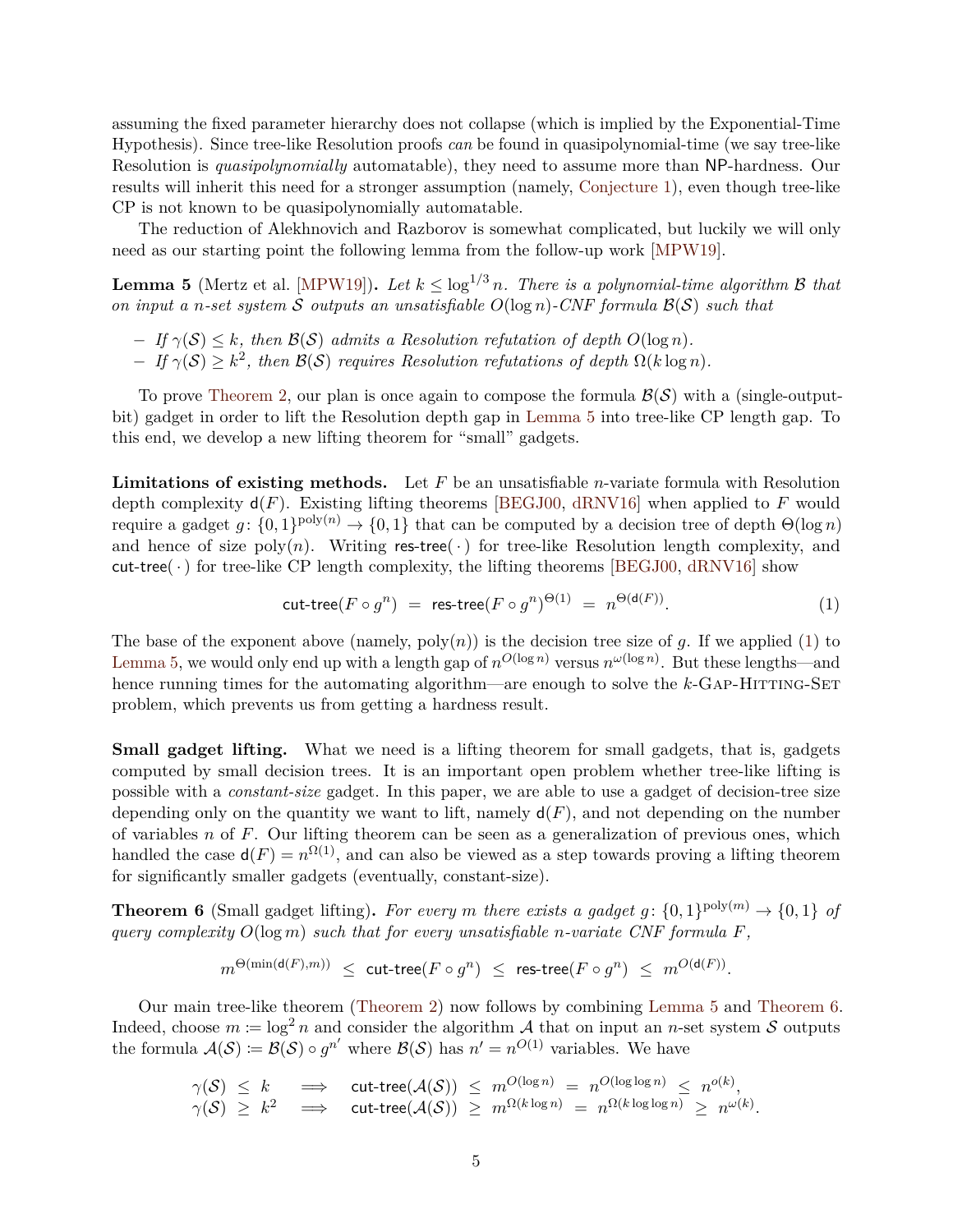Finally, we note that the composed formula  $\mathcal{B}(\mathcal{S}) \circ g^{n'}$  can be constructed in time  $n^{o(k)}$ . This will be evident from the formal definition (see [Fact 11\)](#page-13-2), but the intuition is as follows. Each  $O(\log n)$ -width clause of  $\mathcal{B}(\mathcal{S})$  will turn into a whole family  $O(\log m \log n)$ -width clauses for  $\mathcal{B}(\mathcal{S}) \circ g^{n'}$ . The family for a particular clause *D* is obtained by replacing each literal of *D* in all possible ways by an  $O(\log m)$ -length root-to-leaf path (of which there are  $2^{O(\log m)}$  many) in the decision tree for *q*. Altogether this will yield  $|\mathcal{B}(\mathcal{S})| \cdot (2^{O(\log m)})^{O(\log n)} = n^{O(1)} \cdot n^{o(k)} = n^{o(k)}$  many clauses. Therefore, to prove [Theorem 2](#page-2-5) it remains to prove [Theorem 6,](#page-5-2) which we do in [Section 6.](#page-14-1)

**Relation to real protocols.** The lower bound in [Theorem 6](#page-5-2) holds not only for tree-like Cutting Planes but also for a stronger model of computation, *real communication protocols* [\[Kra98\]](#page-27-10). This is not surprising: all existing lower bounds on tree-like CP length have been proved through real protocols (or the even more powerful model of randomized protocols). In a nutshell, our proof of [Theorem 6](#page-5-2) extends the techniques in a long line of work on tree-like lifting [\[RM99,](#page-28-1) [BEGJ00,](#page-25-9) [GPW15,](#page-26-11)  $dRNV16, GPW17, CFK<sup>+</sup>19$  $dRNV16, GPW17, CFK<sup>+</sup>19$  $dRNV16, GPW17, CFK<sup>+</sup>19$  $dRNV16, GPW17, CFK<sup>+</sup>19$  $dRNV16, GPW17, CFK<sup>+</sup>19$  $dRNV16, GPW17, CFK<sup>+</sup>19$ , optimizing the argument in order to get rid of the dependence on the input size *n*. A detailed overview is given in [Section 6.](#page-14-1)

# <span id="page-6-0"></span>**3 Dag-like definitions**

In this paper, we adopt the standard *top-down* view of proofs [\[Pud00,](#page-28-6) [AD08\]](#page-25-12). Namely, we interpret a refutation of an *n*-variate CNF formula  $F := \wedge_{i \in [m]} D_i$  as a way of solving the associated *falsifiedclause search problem*  $S_F \subseteq \{0,1\}^n \times [m]$ . The problem  $S_F$  is, on input a truth assignment  $x \in \{0,1\}^n$ , to find a clause  $D_j$ ,  $j \in [m]$ , falsified by *x*, that is,  $D_j(x) = 0$ . For example, tree-like Resolution refutations of *F* are equivalent to decision trees solving *S<sup>F</sup>* [\[LNNW95\]](#page-27-11). We proceed to formalize this for dag-like models. The material in [Section 3.1](#page-6-1) is standard. [Section 3.2](#page-7-0) introduces a novel model, *simplex-dags*, for which we develop a lifting theorem in [Section 4.](#page-9-0)

### <span id="page-6-1"></span>**3.1 Standard models**

**Abstract dags.** Fix an abstract search problem  $S \subseteq \mathcal{I} \times \mathcal{O}$ , that is, on input  $x \in \mathcal{I}$  the goal is to find some  $o \in S(x) := \{o \in \mathcal{O} : (x, o) \in S\}$ . We always work with *total* search problems where  $S(x) \neq \emptyset$  for all  $x \in \mathcal{I}$ . Fix also a family F of functions  $\mathcal{I} \to \{0,1\}$ . An F-dag solving S is a directed acyclic graph of out-degree  $\leq 2$  where each vertex *v* is associated with a function  $f_v \in \mathcal{F}$ (here  $f^{-1}(1)$  is sometimes called the *feasible set* for *v*) satisfying the following.

- $-$  *Root.* There is a designated root vertex *v* (in-degree 0) that satisfies  $f_v \equiv 1$ .
- *v Non-leaf.* Every non-leaf *v* with children *u, u'* (perhaps *u* = *u'*) has  $f_v^{-1}(1) \subseteq f_u^{-1}(1) \cup f_{u'}^{-1}(1)$ .
- *− Leaves.* For every leaf *v* there is some output  $o \in \mathcal{O}$  such that  $f_v^{-1}(1) \subseteq S^{-1}(o)$ .

The *size* of an  $\mathcal{F}$ -dag is its number of vertices.

**Decision-dags and Resolution.** Consider instantiating the above template with the *n*-bit input domain  $\mathcal{I} \coloneqq \{0,1\}^n$  and taking  $\mathcal{F}$  to be the set of all conjunctions over the literals  $x_1, \bar{x}_1, \ldots, x_n, \bar{x}_n$ . We call such F-dags simply *decision-dags*. Apart from the size of a decision-dag another important measure is its *width*: the maximum width of a conjunction used. We define

> $\mathsf{dec}\text{-}\mathsf{dag}(S) := \text{least size of a decision-day solving } S,$  $w(S) :=$  least *width* of a decision-dag solving *S*.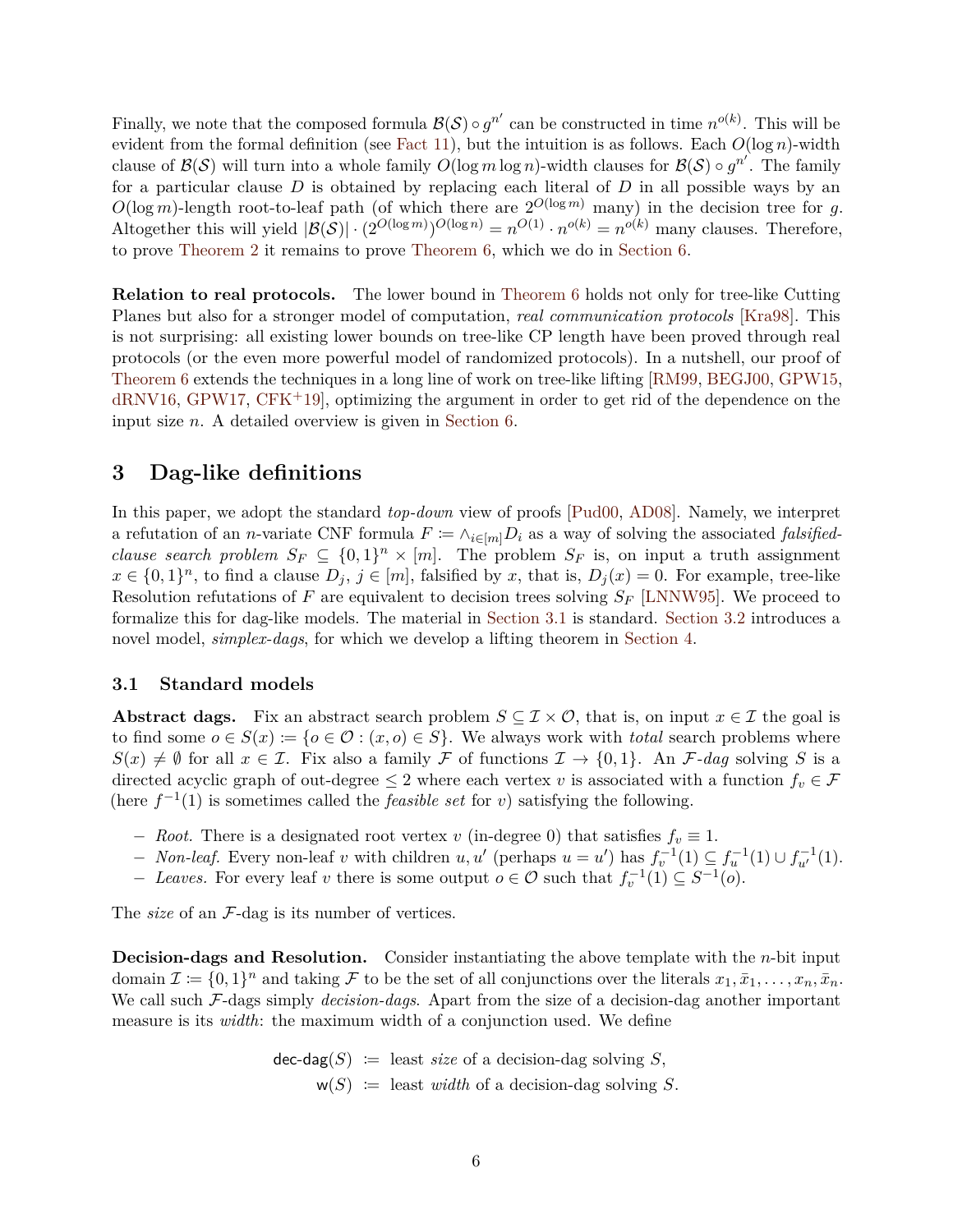When specialized to unsatisfiable CNF search problems  $S = S_F$ , we recover the usual Resolution proof system. Indeed,  $\text{dec-dag}(S_F)$  equals  $\text{res}(F)$ , the length required to refute F in Resolution, and  $w(S_F)$  equals the Resolution width complexity of F (famously studied in [\[BW01\]](#page-25-1)).

**LTF-dags and Cutting Planes.** Consider instantiating  $\mathcal{I} := \{0, 1\}^n$  and taking F to be the set of all *n*-bit *linear threshold functions* (LTFs). Recall that an  $f \in \mathcal{F}$  is defined by a vector  $a \in \mathbb{R}^{n+1}$ such that  $f(x) = 1$  iff  $\sum_{i \in [n]} a_i x_i \ge a_{n+1}$ . We call such F-dags simply *LTF-dags*, and define

 $ltf$ -dag(*S*) := least *size* of an LTF-dag solving *S*.

When specialized to  $S = S_F$ , we recover the semantic Cutting Planes proof system. Indeed, ltf-dag( $S_F$ ) equals cut(*F*), the length required to refute *F* in semantic Cutting Planes.

#### <span id="page-7-0"></span>**3.2 Simplex-dags**

We now introduce a new type of dag, for which our dag-like lifting theorem is formulated [\(Section 4\)](#page-9-0). Let  $k \geq 1$  and consider a fixed *k*-partite input domain  $\mathcal{I} := \mathcal{I}_1 \times \cdots \times \mathcal{I}_k$ . We say that a function  $f: \mathcal{I}_1 \times \cdots \times \mathcal{I}_k \to \{0,1\}$  is *monotone* (up to an ordering of the parts  $\mathcal{I}_i$ ; aka *unate*) iff each set  $\mathcal{I}_i$ admits a total order  $\preceq_i$  such that  $f(x) \leq f(y)$  for every pair  $x \preceq y$  (meaning  $x_i \preceq_i y_i$  for all  $i \in [k]$ ). For example, every *n*-bit LTF is monotone as an *n*-partite function: the orderings are determined by the signs of the coefficients appearing in the linear form defining *f*. We also say that a subset  $A \subseteq \mathcal{I}_1 \times \cdots \times \mathcal{I}_k$  is a *(combinatorial) k-simplex* if its indicator function is monotone. Let F be the set of monotone functions over  $\mathcal{I}_1 \times \cdots \times \mathcal{I}_k$ ; we emphasize that any two  $f, f' \in \mathcal{F}$  may not agree on the ordering of any part  $\mathcal{I}_i$ . We call such  $\mathcal{F}$ -dags simply *simplex-dags*, and define

 $\mathsf{sim\text{-}dag}(S) := \text{least size of a simplex-day solving } S.$ 

**Relation to other models.** Simplex-dags are a natural *k*-party generalization of the bipartite case *k* = 2, which was called *triangle-dags* in [\[GGKS18\]](#page-26-5). Triangle-dags in turn are equivalent to real circuits and real dag-like protocols [\[HC99,](#page-27-12) [Pud97,](#page-28-7) [HP18\]](#page-27-8). Our motivation to consider multi-party models is that they can be vastly weaker than two-party models. Hence one expects it to be easier to prove lower bounds for *k*-simplex-dags when *k* is large. For a toy example, consider the *n*-bit  $XOR<sub>n</sub>$  function. It is easy to compute for traditional two-party communication protocols regardless of how the *n* bits are split between the two players. By contrast, for *n* parties, each holding one input bit,  $XOR_n$  is hard to compute.

#### <span id="page-7-1"></span>**3.3 Relationships**

The complexity measures introduced so far are related as follows:

$$
\mathsf{sim}\text{-}\mathsf{dag}(S_k) \leq \mathsf{ltf}\text{-}\mathsf{dag}(S_n) \leq \mathsf{dec}\text{-}\mathsf{dag}(S_n) \leq n^{O(\mathsf{w}(S_n))}.
$$

Here  $S_n \subseteq \{0,1\}^n \times \mathcal{O}$  is any *n*-bit search problem, and  $S_k \subseteq \{0,1\}^{I_1} \times \cdots \times \{0,1\}^{I_k} \times \mathcal{O}$  is a *k*-partite version of  $S_n$  obtained from an arbitrary partition  $I_1 \sqcup \cdots \sqcup I_k = [n]$ . The first inequality follows by noting that each LTF  $f$ , defined by  $\sum_{i} a_i x_i \ge a_{n+1}$ , is a monotone *k*-partite function when the *i*-th part  $\{0,1\}^{I_i}$  is ordered according to the partial sum  $\sum_{i \in I_i} a_i x_i$  (breaking ties arbitrarily). The second inequality follows since every conjunction is an LTF. The last inequality is standard: the length of any width- $w$  Resolution refutation can be made  $n^{O(w)}$  by eliminating repeated clauses (and the same construction works for arbitrary search problems).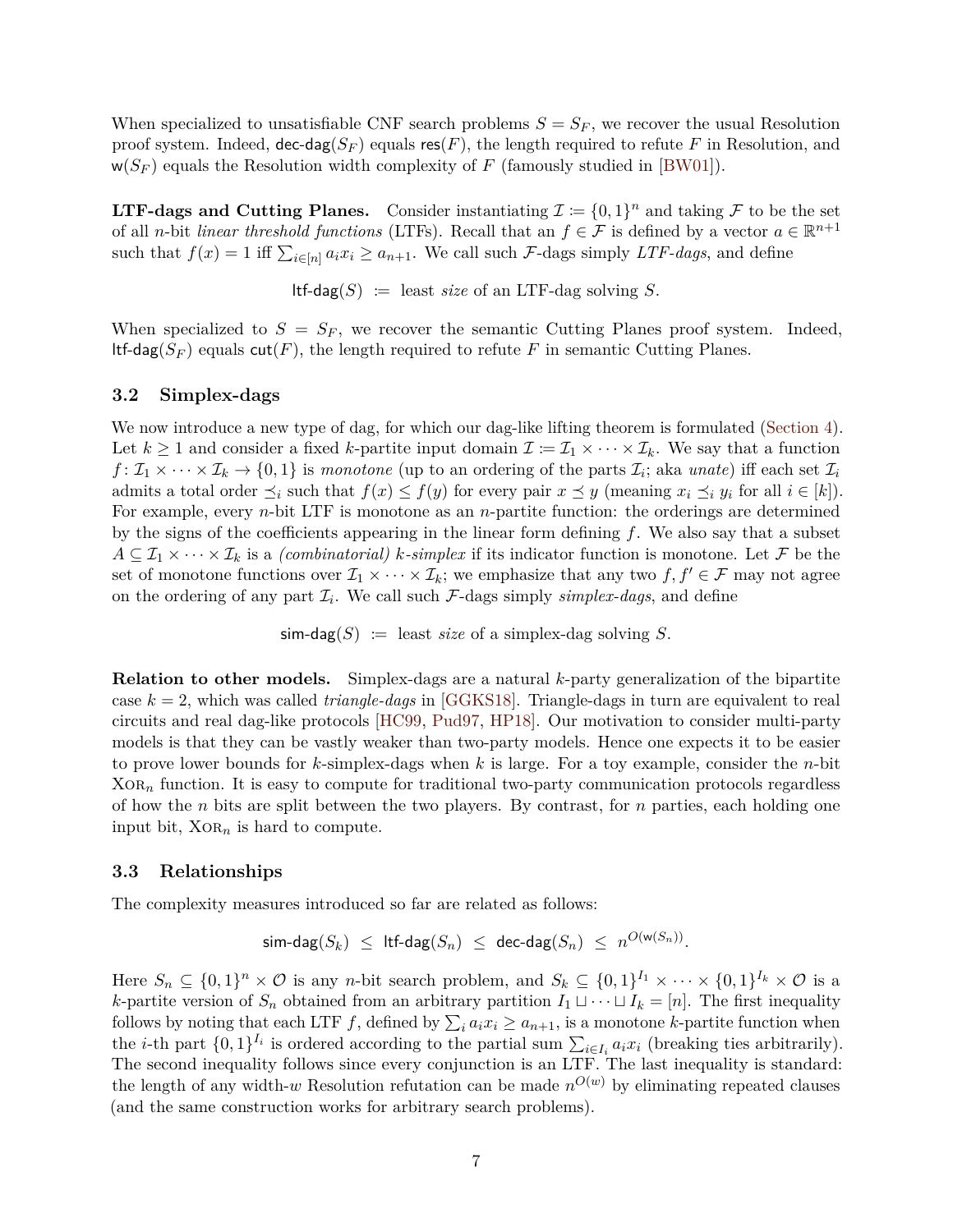#### <span id="page-8-0"></span>**3.4 Blocks**

**Block width.** Let  $S \subseteq (\{0,1\}^{\ell})^n \times \mathcal{O}$  be any search problem whose  $n\ell$  input bits are partitioned into *n* blocks of  $\ell$  bits each. For every conjunction *C* over the variables of *S*, we define the *block-width* of *C* as the maximum number of blocks that *C touches*, that is, contains a variable (or its negation) from a block. We define the *block-width* of a decision-dag solving *S* as the maximum block-width over all conjunctions in the dag. Finally, we define

$$
bw(S) := \text{least block-width of a decision-day solving } S.
$$

**Block composition.** The *column-index* gadget  $\text{IND}_{\ell \times m}$ :  $[m] \times \{0,1\}^{\ell \times m} \to \{0,1\}^{\ell}$  is defined by  $\text{IND}_{\ell \times m}(x, y) :=$  "*x*-th column of *y*". We call  $y \in \{0, 1\}^{\ell \times m}$  the *matrix* and  $x \in [m]$  the *pointer* (for decision-dags, we tacitly encode the elements of [*m*] in binary as log *m*-bit strings.). Letting  $S \subseteq (\{0,1\}^{\ell})^n \times \mathcal{O}$  be as above, we define a composed search problem

<span id="page-8-2"></span>
$$
S \circ \text{Ind}_{\ell \times m}^{n} \subseteq [m]^{n} \times (\{0,1\}^{\ell \times m})^{n} \times \mathcal{O}.
$$
 (2)

Namely, on input  $(x, y) \in [m]^n \times (\{0, 1\}^{\ell \times m})^n$  the goal is to find an output  $o \in S(z)$  for  $z =$  $(\text{Ind}_{\ell \times m}(x_1, y_1), \ldots, \text{Ind}_{\ell \times m}(x_n, y_n)) \in (\{0, 1\}^{\ell})^n$ . We shall view the composition [\(2\)](#page-8-2) as an  $(1 + n\ell)$ partite search problem by repartitioning the input domain as

$$
[m]^n \times (\{0,1\}^{\ell \times m})^n = \mathcal{X} \times \prod_{(i,j) \in [n] \times [\ell]} \mathcal{Y}^{ij} \quad \text{where} \quad \begin{cases} \mathcal{X} &:= [m]^n \\ \mathcal{Y}^{ij} &:= \{0,1\}^m. \end{cases}
$$

Here we think of player Alice as holding  $x \in \mathcal{X}$ , and for  $(i, j) \in [n] \times [\ell]$ , player Bob<sup>ij</sup> as holding  $(y_i)_j \in \mathcal{Y}^{ij}$ , that is, the *j*-th row of the *i*-th matrix  $y_i$ .



#### <span id="page-8-1"></span>**3.5 CNF encoding**

We just defined block-composed search problems  $S \circ \text{Ind}_{\ell \times m}^n$ , but how can we translate such objects back to CNF formulas? The standard recipe is as follows. Fix any search problem  $S \subseteq \{0,1\}^n \times \mathcal{O}$ (not necessarily of a composed form). A *certificate* for  $(x, o) \in S$  is a partial assignment  $\rho \in \{0, 1, \ast\}^n$ consistent with *x* such that for any *y* consistent with  $\rho$  we have  $(y, o) \in S$ . The size of  $\rho$  is the number of its fixed (non-∗) coordinates. The *certificate complexity* of *S* is the maximum over all inputs  $x \in \{0,1\}^n$  of the minimum over all  $o \in S(x)$  of the least size of a certificate for  $(x, o)$ . For example, if *F* is an unsatisfiable *k*-CNF formula, then  $S_F$  has certificate complexity at most *k*. Conversely, any total search problem *S* of certificate complexity *k* contains the search problem *S<sup>F</sup>* associated with some unsatisfiable *k*-CNF formula *F* as a subproblem (*S* is at least as hard as  $S_F$ ). Namely, consider  $F \coloneqq \bigwedge_x \neg C_x$  where  $C_x$  is the conjunction that checks if the input is consistent with some fixed size-*k* certificate for *x*. Note that *F* is unsatisfiable because *S* is total.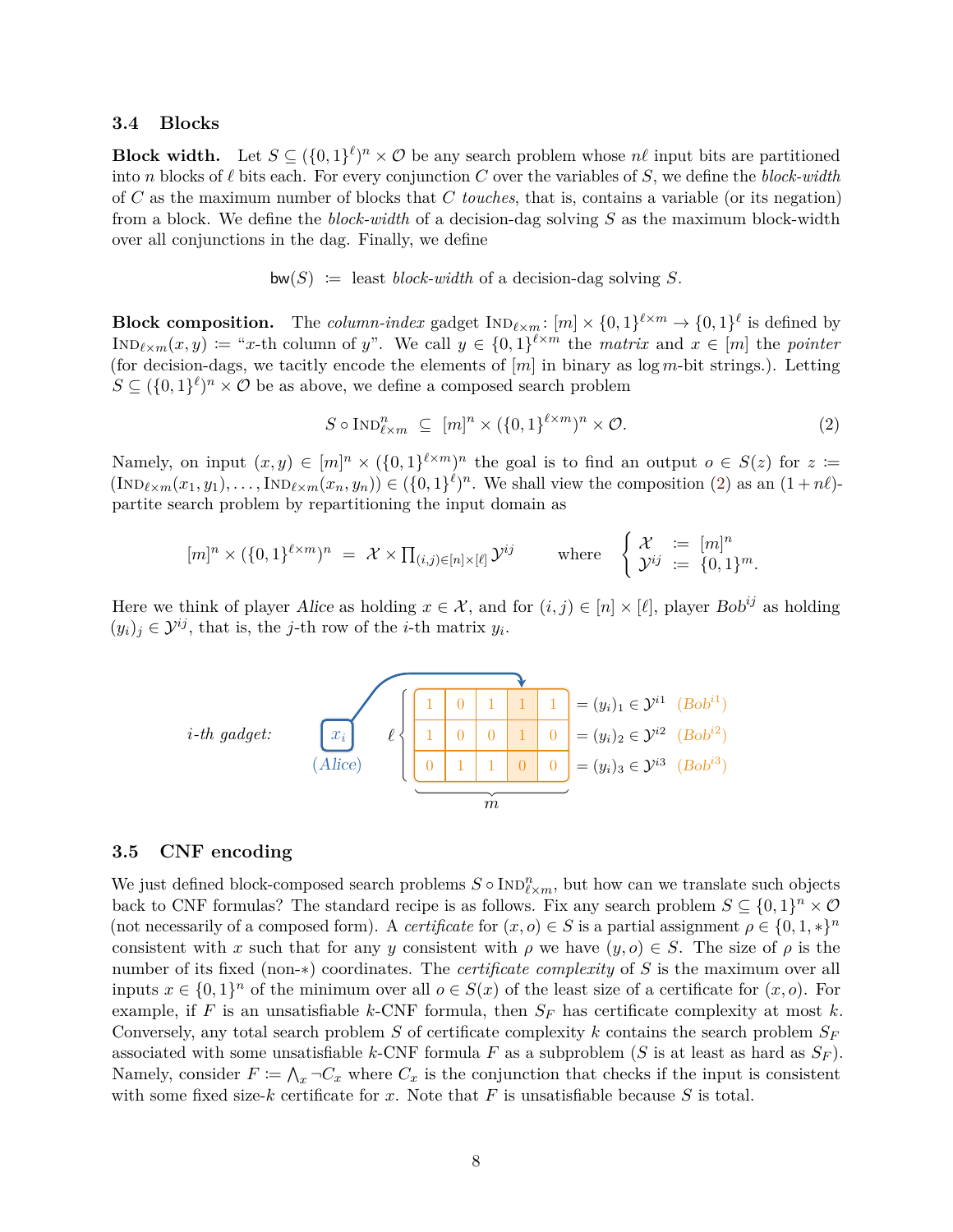For unbounded-width CNF formulas (such as Atserias–Müller's  $Ref(F)$ ), we need to interpret the above recipe with care. Indeed, fix any unsatisfiable (unbounded-width) CNF formula *F* with |*F*| many clauses and such that its  $n\ell$  variables are partitioned into *n* blocks of  $\ell$  variables each. Denote by *b* the maximum block-width of a clause of *F*. Then every clause *D* of *F* gives rise to a family of certificates for  $S_F \circ \text{Ind}_{\ell \times m}^n$ . Namely, a certificate in the family for *D* consists of at most  $b \log m$ bits (reading *b* many pointer values associated with the blocks of *D*) together with |*D*| many bits read from the pointed-to columns. Thus, altogether, we get at most  $|F|m^b$  many certificates, at least one for each input to  $S_F \circ \text{Ind}_{\ell \times m}^n$ . We define  $F \circ \text{Ind}_{\ell \times m}^n$  as the formula obtained by listing all these certificates (more precisely, the disjunctions that are the negations of the certificates).

The formula Ref( $F$ ) of Atserias and Müller is such that its clauses have block-width 3 [\[AM19,](#page-25-4) Appendix A]. Hence  $\text{Ref}(F) \circ \text{Ind}_{\ell \times m}^n$  has size  $n^{O(1)}$  and moreover it is polynomial-time constructible.

<span id="page-9-2"></span>**Fact 7.** *Given an n-variate* 3*-CNF F, we can construct*  $\text{Ref}(F) \circ \text{Ind}_{\ell \times m}^n$  *in polynomial time.* 

### <span id="page-9-0"></span>**4 Dag-like lifting**

The purpose of this section is to prove our block-lifting theorem [\(Theorem 4\)](#page-4-1), which would complete the proof of our main dag-like result [\(Theorem 1\)](#page-2-4). We restate the block-lifting theorem using the search-problem-centric language of [Section 3.](#page-6-0) Then [Theorem 4](#page-4-1) is the special case  $S \coloneqq S_F$ .

<span id="page-9-3"></span>**Theorem 8** (Block lifting). Let  $S \subseteq (\{0,1\}^{\ell})^n \times \mathcal{O}$  be any search problem. For  $m \coloneqq (n\ell)^5$  we have  $m^{\Omega(\mathsf{bw}(S))} \ \leq \ \mathsf{sim}\text{-}\mathsf{dag}(S\circ\text{Ind}_{\ell \times m}^n) \ \leq \ \mathsf{dec}\text{-}\mathsf{dag}(S\circ\text{Ind}_{\ell \times m}^n) \ \leq \ m^{O(\mathsf{bw}(\Pi))}\cdot |\Pi|,$ 

*where*  $\Pi$  *is any decision-dag solving*  $S$  *of size*  $|\Pi|$  *and block-width* bw $(\Pi)$ *.* 

**Upper bound.** The last inequality is the trivial part of [Theorem 8.](#page-9-3) We only sketch it here. Given a decision-dag  $\Pi$  for *S*, we construct a decision-dag  $\Pi'$  for  $S \circ \text{Ind}_{\ell \times m}^n$ . For every block-width-*b* conjunction *C* in  $\Pi$ , there corresponds a family of exactly  $m<sup>b</sup>$  many conjunctions in  $\Pi'$ . Namely, the family is constructed by replacing each positive literal  $x_{ij}$  (resp. negative literal  $\bar{x}_{ij}$ ) of *C* with a sequence of log *m* + 1 many literals that witness the *j*-th output bit of the *i*-th gadget being 1 (resp. 0). If *C* has children  $C'$ ,  $C''$  that only touch blocks touched by  $C$ , then every conjunction in the family for *C* can be directly connected to the families of  $C'$ ,  $C''$ . However, if  $C'$ ,  $C''$  touch some block *i* (there can be at most one) that is untouched by *C*, then the family for *C* is connected to the families of  $C'$ ,  $C''$  via decision trees that query the pointer value of the *i*-th gadget. We have  $|\Pi'| \leq m^{O(\text{bw}(\Pi))} \cdot |\Pi|$ , as desired.

Lower bound. The first inequality is the nontrivial part of [Theorem 8.](#page-9-3) Our proof follows closely the plan from [\[GGKS18\]](#page-26-5). However, the proof here is in many ways simpler than the original one. The reason is that we work with multi-party objects (high-dimensional boxes and simplices) rather than two-party objects (rectangles and triangles). For example, one of the key technical lemmas, [Lemma 9](#page-10-0) ("*ρ*-structured boxes are *ρ*-like"), admits a short proof in our multi-party setting, whereas the original lemma for two parties required a long proof involving Fourier analysis. The rest of this section is concerned with proving the simplex-dag lower bound.

### <span id="page-9-1"></span>**4.1 Subcubes from simplices**

Let  $\rho \in (\{0,1\}^{\ell} \cup \{*\})^n$  be a partial assignment that assigns each of the *n* blocks either an  $\ell$ -bit string or the star symbol. We denote by free $(\rho) \subseteq [n]$  the subset of blocks assigned a star, and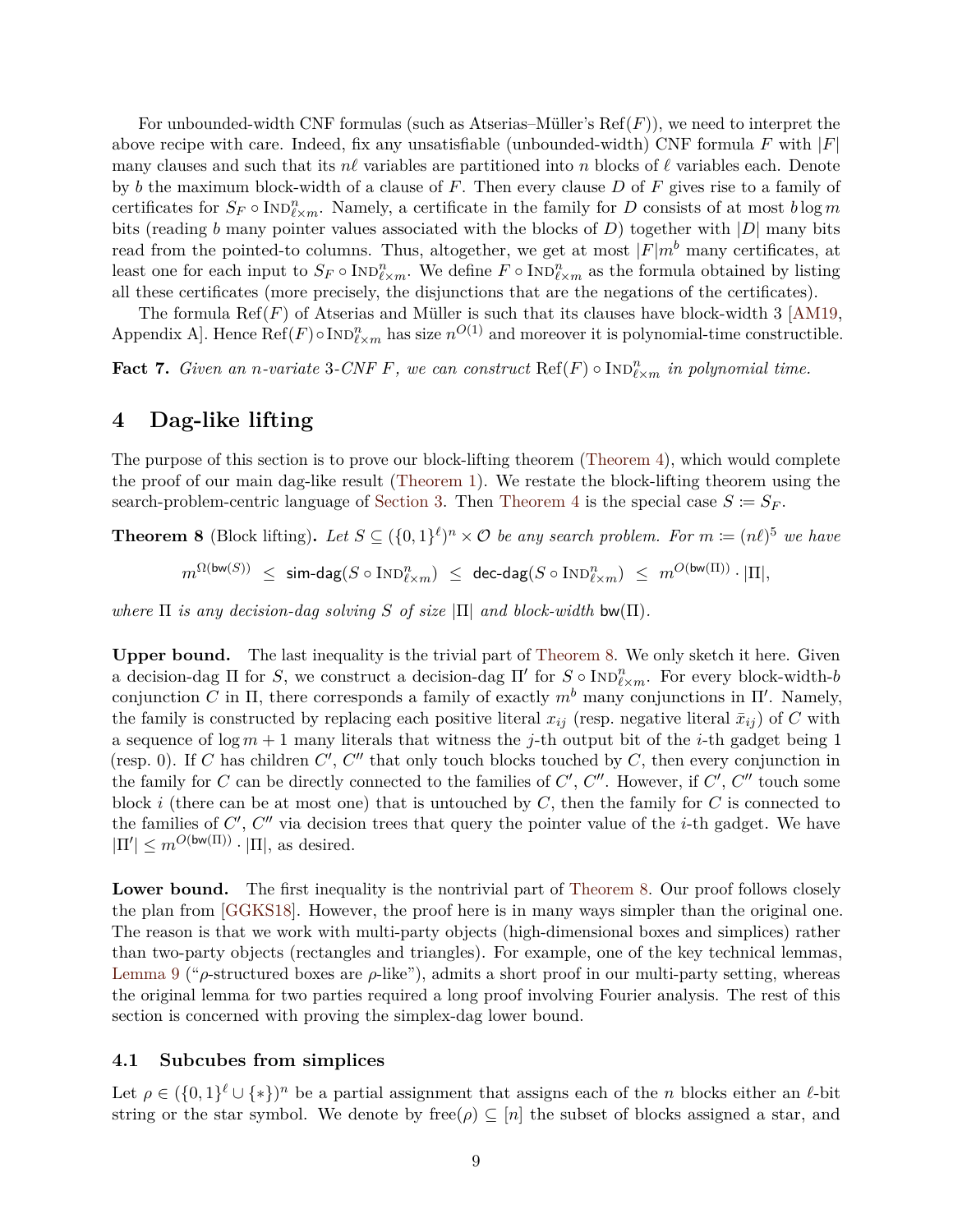define  $fix(\rho) := [n] \setminus free(\rho)$ . The subcube of strings consistent with  $\rho$  is  $Cube(\rho) := \{z \in (\{0,1\}^{\ell})^n : z \in (\{0,1\}^{\ell})^n\}$  $z_i = \rho_i, \forall i \in \text{fix}(\rho)$ . For any set  $R \subseteq \mathcal{X} \times \prod \mathcal{Y}^{ij}$  we say that

 $R$  *is ρ*-*like*" iff  $\text{IND}_{\ell \times m}^n(R) = \text{Cube}(\rho).$ 

We formulate a sufficient condition for *R* to be  $\rho$ -like in case *R* is a *box*, that is a product set.

<span id="page-10-3"></span>**Definition 1** (Random variables). For a random variable  $x \in \mathcal{X}$  we define its *min-entropy* by  $\mathbf{H}_{\infty}(\boldsymbol{x}) \coloneqq \min_{x} \log(1/\mathbf{Pr}[\boldsymbol{x} = x])$ . When  $\boldsymbol{x}$  is chosen from a set  $\mathcal{X}^k$  that is partitioned into *k* blocks, we define its *blockwise min-entropy* by  $\min_{\emptyset \neq S \subseteq [k]} \frac{1}{|S|} \mathbf{H}_{\infty}(x_S)$  where  $x_S$  is the marginal distribution of *x* over blocks *S*. We also define the *deficiency* of  $x \in \mathcal{X}$  by  $\mathbf{D}_{\infty}(x) := \log |\mathcal{X}| - \mathbf{H}_{\infty}(x) \geq 0$ . For convenience, if *X* is a set, we denote by  $X \in X$  the random variable that is uniform over *X*. In particular, for  $X \subseteq \mathcal{X}^n$  the notation  $X_I$  for  $I \subseteq [n]$  means "the marginal distribution over coordinates *I* of the uniform distribution over *X*". We use  $X_I := \{x_I : x \in X\}$  to mean the set that is the projection of *X* onto coordinates *I*; thus  $X_I$  is the support of  $X_I$ .

<span id="page-10-4"></span>**Definition 2** (Structured boxes). Let  $R \coloneqq X \times \prod_{ij} Y^{ij} \subseteq \mathcal{X} \times \prod_{ij} \mathcal{Y}^{ij}$  be a box and  $\rho \in (\{0,1\}^{\ell} \cup$  $\{*\}^n$  a partial assignment. We say R is *ρ*-structured if

- 1. Gadgets are fixed according to  $\rho$ :  $\text{Ind}_{\ell \times m}^{\text{fix}(\rho)}(R_{\text{fix}(\rho)}) = \{\rho_{\text{fix}(\rho)}\}.$
- 2. *X* has entropy on the free blocks:  $\mathbf{X}_{\text{free}(\rho)}$  has blockwise min-entropy  $\geq 0.9 \cdot \log m$ .
- 3. *Y*<sup>*ij*</sup> are large:  $\mathbf{D}_{\infty}(\mathbf{Y}^{ij}) \leq m^{1/2}$  for  $i \in \text{free}(\rho), j \in [\ell].$

The following key lemma is the reason our dag-lifting result is formulated for *k*-simplex-dags for large  $k$ —we do not know how to prove a multi-output gadget lemma like this for  $k = 2$ . (The paper [\[GGKS18\]](#page-26-5) did it for  $k = 2$  and single-output gadgets.)

<span id="page-10-0"></span>**Lemma 9.** Let  $R \coloneqq X \times \prod_{ij} Y^{ij}$  be  $\rho$ -structured. There is an  $x \in X$  so that  $\{x\} \times \prod_{ij} Y^{ij}$  is  $\rho$ -like.

*Proof.* Assume for simplicity that  $\rho = *^n$ . Thus our goal is to find an  $x \in X$  such that  $\text{Ind}_{\ell \times m}^n({x} \times {x}$  $\prod_{ij} Y^{ij} = (\{0,1\}^{\ell})^n$ . The key observation is that since each of the *n*<sup> $\ell$ </sup> output bits is determined by a different  $Bob^{ij}$ , the output bits are independent:  $\text{Ind}_{\ell \times m}^n({x} \times \prod_{ij} Y^{ij}) = \prod_{ij} \text{Ind}_{1 \times m}({x}_i \times Y^{ij})$ . Therefore it suffices to find an  $x \in X$  such that for all  $i \in [n], j \in [\ell],$ 

<span id="page-10-1"></span>
$$
x \text{ is "good" for } Y^{ij}
$$
:  $\text{IND}_{1 \times m}(\{x_i\} \times Y^{ij}) = \{0, 1\}.$  (3)

We claim that a uniform random choice  $x \in X$  satisfies all conditions [\(3\)](#page-10-1) with positive probability. Indeed, for a fixed *ij*, how many "bad" values  $x_i \in [m]$  are there that fail to satisfy [\(3\)](#page-10-1)? Each bad value  $x_i$  implies that the  $x_i$ -th bit is fixed in  $Y^{ij}$ . But there can be at most  $\mathbf{D}_{\infty}(Y^{ij}) \leq m^{1/2}$  fixed such bits. Using  $\mathbf{H}_{\infty}(x_i) \geq 0.9 \cdot \log m$  for  $i \in [n]$  and recalling that  $m = (n\ell)^5$  we have

$$
\Pr[x_i \text{ is "bad" for } Y^{ij}] \leq m^{1/2} \cdot 2^{-0.9 \log m} < 1/(n\ell).
$$

A union bound over all the  $n\ell$  many conditions [\(3\)](#page-10-1) completes the proof.

The following lemma is the culmination of this subsection: Every simplex can be partitioned into *ρ*-like pieces (and some error sets); see [Figure 1.](#page-11-1) The lemma is a high-dimensional analogue of the *Triangle Lemma* from [\[GGKS18\]](#page-26-5). We defer the proof to [Appendix B.](#page-23-0)

<span id="page-10-2"></span>**Simplex Lemma.** Let  $T \subseteq \mathcal{X} \times \prod_{ij} \mathcal{Y}^{ij}$  be a simplex and  $k \geq 0$  an error parameter. There exists *a* disjoint box covering  $\bigcup_r R^r \supseteq T$  and error sets  $X^{\text{err}} \subseteq \mathcal{X}$ ,  $Y^{\text{err},ij} \subseteq \mathcal{Y}^{ij}$ , each of density  $\leq 2^{-k}$ , *such that for each r one of the following holds:*

 $\Box$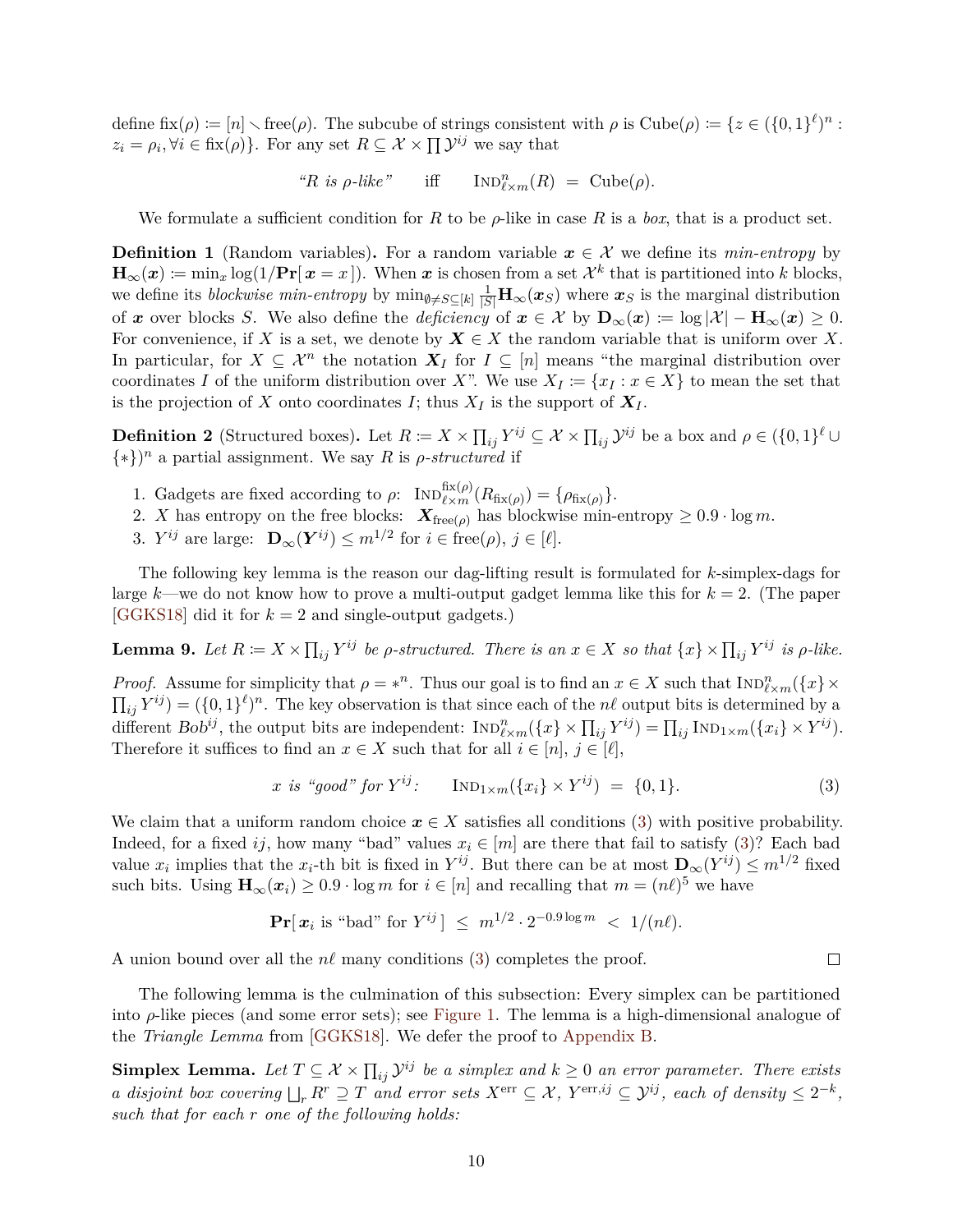<span id="page-11-1"></span>

**Figure 1:** Structured case of [Simplex Lemma.](#page-10-2) The simplex *T* is partitioned as  $T = \bigsqcup_r T \cap R^r$ where each structured part is sandwiched between two  $\rho^r$ -structured boxes,  $R^{\circ,r} \subseteq T \cap R^r \subseteq R^r$ .

- **Structured case:**  $R^r$  is  $\rho^r$ -structured for some  $\rho^r$  that fixes  $O(k/\log m)$  blocks. Moreover *there exists an "inner" box*  $R^{\circ,r} \subseteq T \cap R^r$ , which is also  $\rho^r$ -structured.
- Error case:  $R^r$  is covered by error boxes:  $R^r \subseteq X^{\text{err}} \times \prod_{ij} \mathcal{Y}^{ij} \cup \bigcup_{ij} \mathcal{X} \times Y^{\text{err},ij} \times \prod_{i'j' \neq ij} \mathcal{Y}^{i'j'}.$

*Finally, a query alignment property holds: for every*  $x \in \mathcal{X} \setminus X_{\text{err}}$ , there exists a subset  $I_x \subseteq [n]$ with  $|I_x| \le O(k/\log m)$  such that every "structured" R<sup>r</sup> intersecting  $\{x\} \times \prod_{ij} \mathcal{Y}^{ij}$  has  $\text{fix}(\rho^r) \subseteq I_x$ .

#### <span id="page-11-0"></span>**4.2 Simplified proof**

To prove (the first inequality of) [Theorem 8,](#page-9-3) fix a simplex-dag  $\Pi$  solving  $S \circ \text{Ind}_{\ell \times m}^n$  of size  $m^d$ . Our goal is to construct a decision-dag  $\Pi'$  solving *S* that has block-width  $O(d)$ . We first present the proof under a simplifying assumption and then remove that assumption in [Section 4.3.](#page-12-0)

<span id="page-11-2"></span>(\*) *Assumption:* If we apply [Simplex Lemma](#page-10-2) for  $k \coloneqq 2d \log m$  to any simplex T in  $\Pi$ , then each part in the produced partition  $T = \bigsqcup_r T \cap R^r$  satisfies the "structured case".

Using (**[∗](#page-11-2)**), apply [Simplex Lemma](#page-10-2) (for the above choice of *k*) to partition all simplicies *T* in Π. Each resulting structured part  $T \cap R^r$  will correspond to a vertex in  $\Pi'$  associated with the partial assignment (or conjunction)  $\rho^r$ , that is, with feasible set Cube( $\rho^r$ ). Moreover, we will let the type (root/internal/leaf) of a vertex *T* in  $\Pi$  dictate the type of the resulting vertices  $T \cap R^r$  in  $\Pi'$ . We will add more vertices to  $\Pi'$  shortly in order to connect all the internal vertices, but so far  $\Pi'$  already meets the *root* and *leaf* conditions of a decision-dag solving *S*, as we note next.

**Step 1: Root and leaves.** We may assume that for the root of Π, which is associated with the simplex  $T \coloneqq \mathcal{X} \times \prod_{ij} \times \mathcal{Y}^{ij}$ , the [Simplex Lemma](#page-10-2) produces the trivial partition consisting of just one  $*^n$ -structured part, *T* itself. Hence, the designated root of  $\Pi'$  is defined as the sole part *T* with an associated feasible set  $Cube(*^n) = (\{0,1\}^{\ell})^n$ . This meets the *root* condition of a decision-dag.

Consider any part  $R^{\circ,r} \subseteq T \cap R^r \subseteq R^r$  with an associated assignment  $\rho^r$ , arising from a *leaf T* of  $\Pi$ . Suppose  $o \in \mathcal{O}$  is a valid solution for *T* in  $\Pi$ , that is,  $T \subseteq (S \circ \text{Ind}_{\ell \times m}^n)^{-1}(o)$ , or equivalently,  $\text{Ind}_{\ell \times m}^n(T) \subseteq S^{-1}(o)$ . We claim that *o* is also a valid solution for the leaf  $T \cap R^r$  in  $\Pi'$ :

$$
\mathrm{Cube}(\rho^r) = \mathrm{IND}_{\ell \times m}^n(T \cap R^r) \subseteq \mathrm{IND}_{\ell \times m}^n(T) \subseteq S^{-1}(o).
$$

Here the equality uses the fact that  $T \cap R^r$  is  $\rho^r$ -like (it is sandwiched between two sets that are  $\rho^r$ -structured, and hence  $\rho^r$ -like by [Lemma 9\)](#page-10-0). This meets the *leaf* condition of a decision-dag.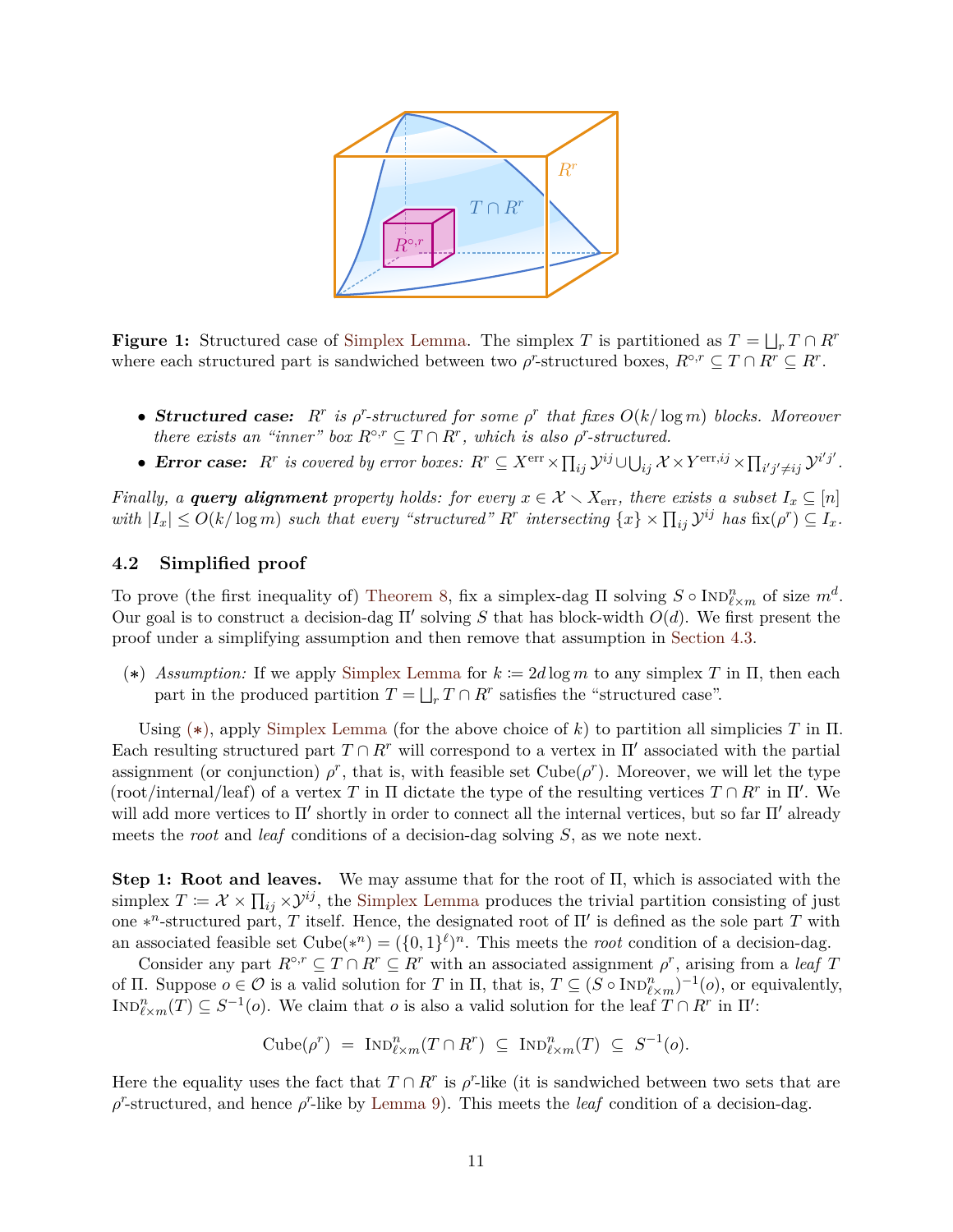**Step 2: Internal.** To complete the definition of  $\Pi'$ , consider a vertex associated with some part  $R^{\circ} \subseteq T \cap R \subseteq R$ , where  $R^{\circ}$  and *R* are *ρ*-structured, that arises from a *non-leaf* simplex *T* of II. We connect this vertex to the vertices arising from T's two children, *L* and *L'*. The connections are made via a *decision tree*  $\mathcal{T}$ , which we include in  $\Pi'$ . At a high level, the tree will satisfy the following.

- (1) *Root:* The root of the tree  $\mathcal T$  is identified with the vertex  $T \cap R$  associated with  $\rho$ . That is,  $\mathcal T$ starts out with the bits in blocks  $fix(\rho) \subseteq [n]$  already queried.
- (2) *Non-leaf:* The non-leaf vertices of  $\mathcal T$  query more bits, one block at a time.
- <span id="page-12-1"></span>(3) *Leaf:* Every leaf  $\rho^*$  of  $\mathcal T$  extends some assignment  $\tau$  that arises from the partitions of the children *L*, *L'*. Therefore, in  $\Pi'$ , we define  $\rho^*$  to have  $\tau$  as its unique child. (This way, the feasible sets satisfy  $Cube(\rho^*) \subseteq Cube(\tau)$  as required in a decision-dag.)



The tree  $\mathcal T$  is defined precisely as follows. Since  $R^\circ =: X \times \prod_{ij} Y^{ij}$  is  $\rho$ -structured, [Lemma 9](#page-10-0) produces an  $x^* \in X$  such that  $\{x^*\}\times \prod_{ij} Y^{ij}$  is  $\rho$ -like. Using the query alignment property for *L* and *L'*, there are subsets  $I, I' \subseteq [n], |I \cup I'| \leq O(k/\log m) \leq O(d)$ , such that any structured part in the partitions of *L* and *L*<sup> $\prime$ </sup> that intersects the slice  $\{x^*\}\times \prod_{ij} \mathcal{Y}^{ij}$  has their fixed blocks contained in  $I \cup I'$ . We let  $\mathcal T$  query all bits in the blocks  $(I \cup I') \setminus fix(\rho)$  in some order, and make the resulting vertices (having queried all bits in blocks  $I \cup I' \cup fix(\rho)$ ) the leaves of  $\mathcal{T}$ .

### **Claim 10.** *Every leaf*  $\rho^*$  *of*  $\mathcal T$  *satisfies [item \(3\).](#page-12-1)*

*Proof.* Since  $\rho^*$  extends  $\rho$ , and  $\{x^*\}\times \prod_{ij} Y^{ij}$  is  $\rho$ -like, there is some  $y^* \in \prod_{ij} Y^{ij}$  such that  $\text{Ind}_{\ell \times m}^{n}(x^*,y^*) \in \text{Cube}(\rho^*)$ . Since  $(x^*,y^*) \in R^{\circ} \subseteq L \cup L'$ , we have  $(x^*,y^*) \in L$  or  $(x^*,y^*) \in L'.$ Suppose wlog that  $(x^*, y^*) \in L$ . Let  $L \cap R'$ , where  $R'$  is  $\tau$ -structured, be the unique part of *L* containing  $(x^*, y^*)$ . But since  $fix(\tau) \subseteq I \subseteq fix(\rho^*)$  and both  $\tau$  and  $\rho^*$  agree with  $Inp_{\ell \times m}^n(x^*, y^*)$ , we conclude that  $\rho^*$  extends  $\tau$ , as required.  $\Box$ 

**Efficiency.** We remark that all the assignments appearing in  $\Pi'$  have block-width  $O(d)$ . This holds for the vertices coming from partitioning of the simplicies in  $\Pi$  due to our choice of  $k \leq O(d \log m)$ , and it holds for the vertices in the decision trees as they query at most  $|I \cup I'| \leq O(d)$  additional blocks. This concludes the (simplified) proof of [Theorem 8.](#page-9-3)

#### <span id="page-12-0"></span>**4.3 Accounting for error**

Removing the assumption (**[∗](#page-11-2)**) is done virtually in the same way as in [\[GGKS18\]](#page-26-5). We briefly recall the outline (and refer to [\[GGKS18,](#page-26-5) §5.3] for more details if necessary). Instead of partitioning each simplex independently from one another, we instead process them in reverse topological order,  $T_1, \ldots, T_{m^d}$  (i.e., if  $T_i$  is a descendant of  $T_j$  then  $i < j$ ), and before partitioning  $T_i$  we first remove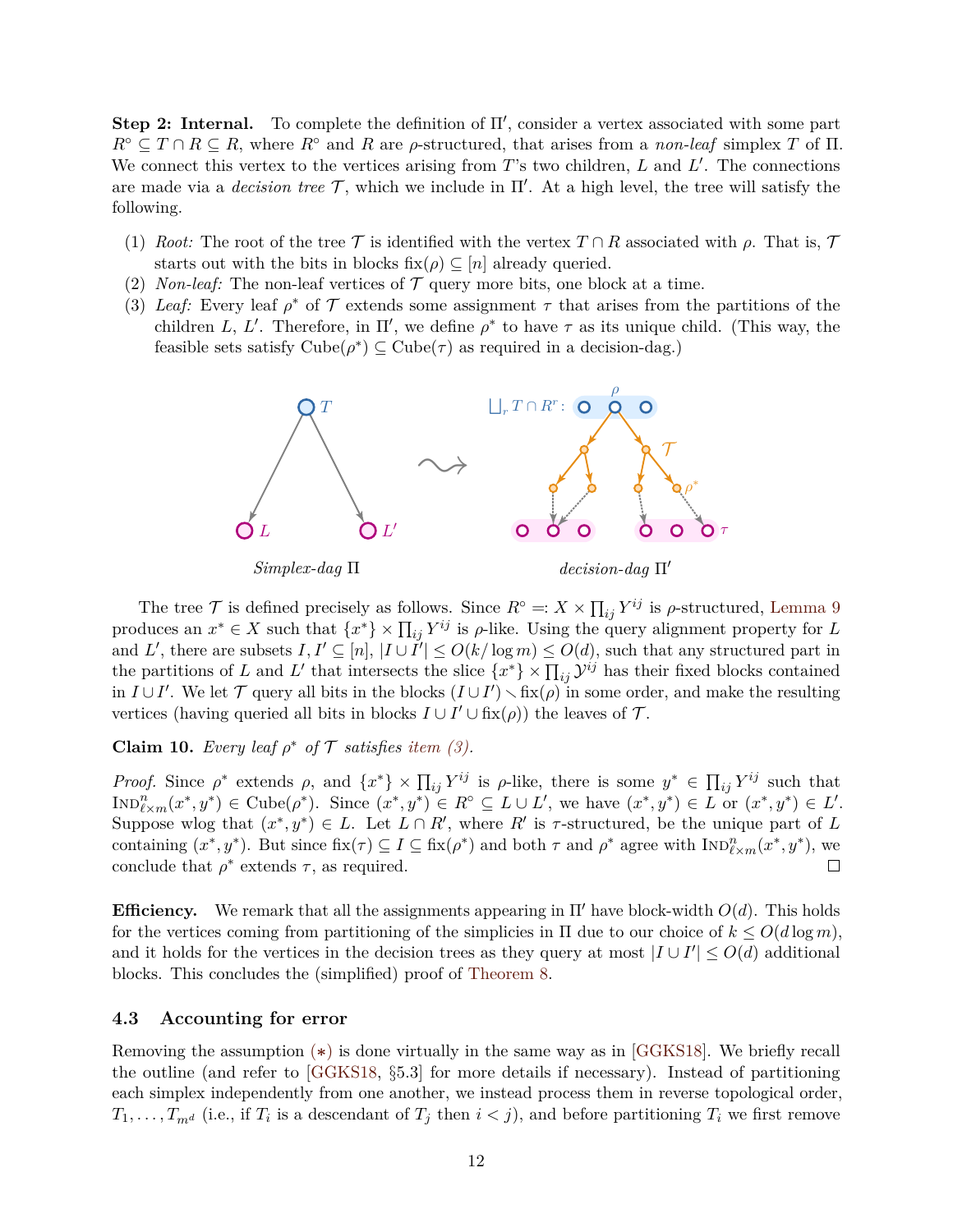all error sets resulting from partitioning of its descendants. More precisely, we initialize an "errorless" box  $B \coloneqq \mathcal{X} \times \prod_{ij} \mathcal{Y}^{ij}$  and then process the simplicies as follows.

Iterate for  $i = 1, \ldots, m^d$ :

- (1) Update  $T_i$  by removing all the errors accumulated so far:  $T_i \leftarrow T_i \cap B$ . Note that  $T_i$  continues to be a simplex.
- (2) Apply [Simplex Lemma](#page-10-2) to obtain a box covering  $\bigcup_r R^r \supseteq T_i$  with error sets  $X^{\text{err}} \subseteq \mathcal{X}$ ,  $Y^{\text{err},ij} \subseteq \mathcal{Y}^{ij}$ . Output all the structured parts  $R^r \cap T_i$  and discard the error parts.
- (3) Update *B* by removing all the error sets:  $B \leftarrow B \setminus (X^{\text{err}} \times \prod_{ij} \mathcal{Y}^{ij} \cup \bigcup_{ij} \mathcal{X} \times Y^{\text{err},ij} \times$  $\prod_{i'j' \neq ij} \mathcal{Y}^{i'j'}$ . Note that *B* continues to be a box.

We can now repeat the simplified proof of [Section 4.2](#page-11-0) nearly verbatim *using only the structured simplices output by the above process.* When processing  $\Pi$ 's root  $T_{m}$ *d* $\cap$ *B* = *B*, where *B* =:  $X \times \prod_{ij} Y^{ij}$ is the errorless box at the end of the process, we have that each of  $X, Y^{ij}$  has density at least  $1 - m^d \cdot 2^{-k} = 1 - m^{-d} \geq 99\%$  by our choice of *k*. Hence *B* is \*<sup>n</sup>-structured and we may assume that [Simplex Lemma](#page-10-2) produces the trivial partition for *B*. This yields the unique root for  $\Pi'$  as before. Another key observation is that the associated errorless box *B grows* when we step from a simplex  $T_i$  in  $\Pi$  to either one of its children. Thus every structured part  $R^r \cap T_i$  that is output by the above process is wholly covered by the structured parts of  $T_i$ 's children. This means that our discarding of error sets does not interfere with the construction of the internal trees in Step 2.

### <span id="page-13-0"></span>**5 Tree-like definitions**

As in the dag-like case, we use the search-problem-centric view of proofs. Namely, recall from [Section 3](#page-6-0) that with any unsatisfiable *n*-variate CNF formula  $F \coloneqq \wedge_{i \in [m]} D_i$  we associate a *falsifiedclause search problem*  $S_F \subseteq \{0,1\}^n \times [m]$  where, on input a truth assignment  $z \in \{0,1\}^n$ , the goal is to find a clause  $D_i$ ,  $i \in [m]$ , falsified by *z*, that is,  $D_i(z) = 0$ .

Given a CNF search problem  $S_F \subseteq \{0,1\}^n \times \mathcal{O}$ , we consider compositions with the (singleoutput) *index gadget*  $\text{IND}_m: [m] \times \{0,1\}^m \to \{0,1\}$  defined by  $\text{IND}_m(x, y) := y_x$ ; this is simply the column-index gadget of [Section 3.4](#page-8-0) specialized to  $\ell = 1$ . The discussion in [Section 3.5](#page-8-1) implies that  $S_F \circ \text{Ind}_{m}^{n}$  is at least as hard as  $S_{F'}$  where  $F' := F \circ \text{Ind}_{m}^{n}$  admits an efficient encoding:

<span id="page-13-2"></span>**Fact 11.** For any *n*-variate  $k$ -CNF  $F$  with  $|F|$  clauses,  $F \circ \text{IND}_{m}^{n}$  is constructible in time  $|F|m^{k}$ .

#### <span id="page-13-1"></span>**5.1 Tree-like dags/proofs**

The definitions of decision-dags and LTF-dags from [Section 3](#page-6-0) can be straightforwardly specialized to decision-trees and LTF-trees (underlying dag is a tree). We define for any  $S \subseteq \{0,1\}^n \times \mathcal{O}$ ,

> $\text{dec-tree}(S) := \text{least size of a decision-tree solving } S,$  $ltf-tree(S) :=$  least *size* of an LTF-tree solving *S*,  $d(S) :=$  least *depth* of a decision-tree solving *S*.

We recover the usual proof systems by further specializing to  $S = S_F$ ,

res-tree( $F$ ) = dec-tree( $S_F$ ) = least *length* of a tree-like Resolution refutation of  $F$ , cut-tree( $F$ ) = ltf-tree( $S_F$ ) = least *length* of a tree-like Cutting Planes refutation of  $F$ ,  $d(F) = d(S_F) =$  least *depth* of a tree-like Resolution refutation of *F*.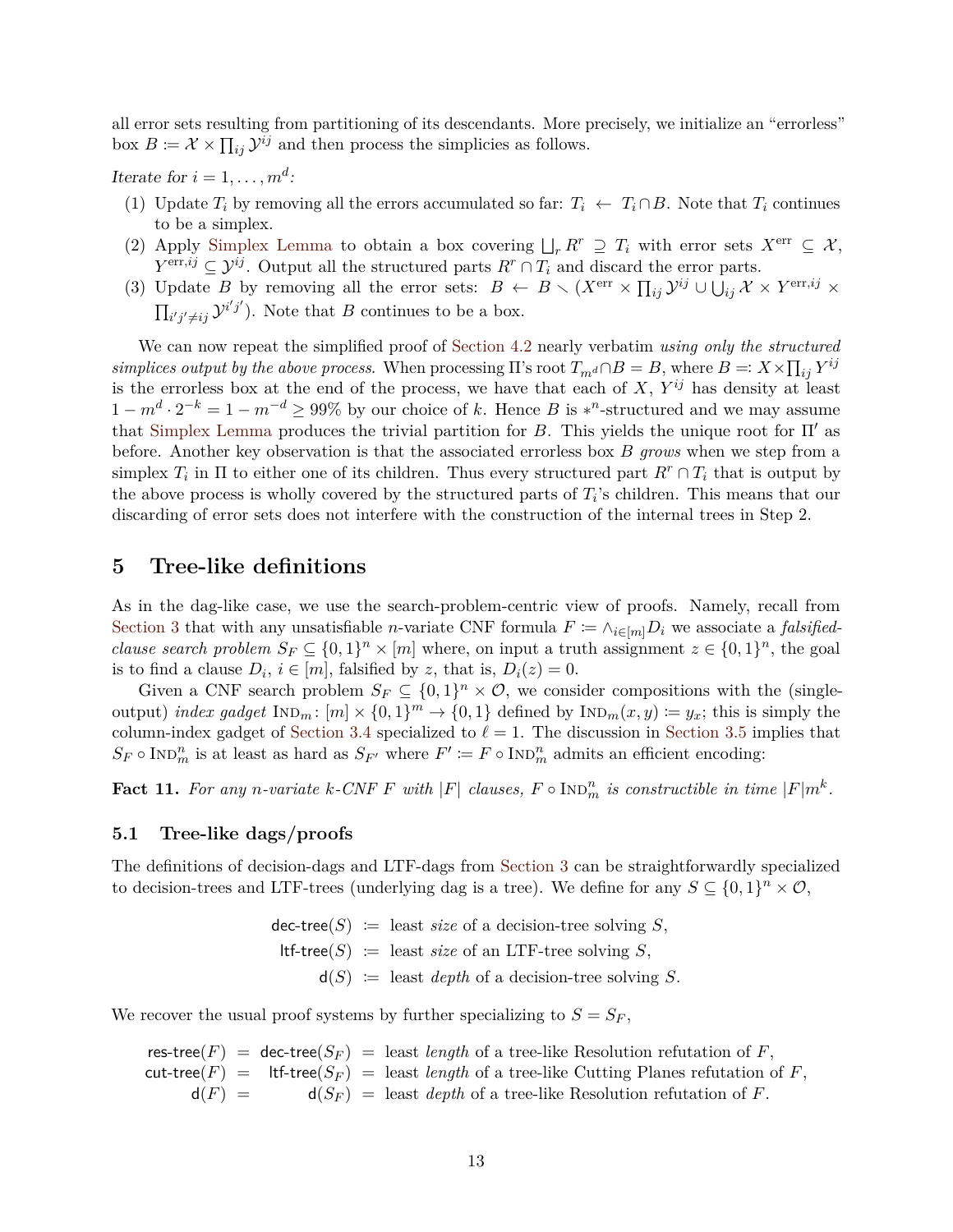#### <span id="page-14-0"></span>**5.2 Real protocols**

Consider a bipartite search problem  $S \subseteq \mathcal{X} \times \mathcal{Y} \times \mathcal{O}$ . A *real protocol*  $\Pi$  (introduced in [\[Kra98\]](#page-27-10)) is a binary tree satisfying the following. Each non-leaf node *v* is labeled with a *(combinatorial) triangle*  $T_v \subseteq \mathcal{X} \times \mathcal{Y}$ , that is, a two-dimensional simplex (equivalently, *T* is a triangle if it can be written as  $T = \{(x, y) \in \mathcal{X} \times \mathcal{Y} : a_T(x) < b_T(y)\}\$ for some labelings of the rows  $a_T \colon \mathcal{X} \to \mathbb{R}$  and columns  $b_T: \mathcal{Y} \to \mathbb{R}$  by real numbers). Each leaf *u* of  $\Pi$  is labeled with a solution  $o_u \in \mathcal{O}$ . The protocol  $\Pi$ solves *S* if, for any input  $(x, y) \in \mathcal{X} \times \mathcal{Y}$  the unique root-to-leaf path, generated by walking left at node *v* if  $(x, y) \in T_v$  (and right otherwise), terminates at a leaf *u* with  $o_u \in S(x, y)$ . We define

 $rCC(S) :=$  least *depth* of a real protocol solving *S*.

Real protocols are an established method for proving length lower bounds for tree-like CP:

<span id="page-14-4"></span>**Lemma 12** (Krajíček [\[Kra98\]](#page-27-10)). Let  $S'_F \subseteq \{0,1\}^{n_1} \times \{0,1\}^{n_2} \times \mathcal{O}$  be the search problem  $S_F$  for an *unsatisfiable CNF formula F together with an arbitrary bipartition of its*  $n_1 + n_2$  *variables. Then* 

 $r\mathsf{CC}(S'_F) \leq O(\log \mathsf{cut}\text{-}\mathsf{tree}(F)).$ 

### <span id="page-14-1"></span>**6 Tree-like lifting**

The purpose of this section is to prove our small gadget lifting theorem [\(Theorem 6\)](#page-5-2), which would complete the proof of our main tree-like result [\(Theorem 2\)](#page-2-5). We restate this lifting theorem using the search-problem-centric language. [Theorem 6](#page-5-2) is an immediate corollary (replace  $m$  by  $m^{1000}$ ).

<span id="page-14-3"></span>**Theorem 13** (Small gadget lifting)**.** *Let F be an unsatisfiable CNF formula. For every m,*

 $m^{\Theta(\min(\mathsf{d}(F),m^{1/1000}))} \ \leq \ \mathsf{ltf\text{-}tree}(S_F\circ\text{IND}_m^n) \ \leq \ \mathsf{res\text{-}tree}(S_F\circ\text{IND}_m^n) \ \leq \ m^{O(\mathsf{d}(F))}.$ 

**Upper bound.** The last inequality is the trivial part of [Theorem 13.](#page-14-3) Indeed, since *S<sup>F</sup>* admits a decision-tree of depth  $d(F)$ , we have that  $S_F \circ \text{Ind}_m^n$  admits one of depth  $d(F)d(\text{Ind}_m) =$  $d(F)(\log m + 1)$ . Therefore  $\text{res-tree}(F \circ \text{Ind}_{m}^{n}) \leq \exp(O(d(F \circ \text{Ind}_{m}^{n}))) = m^{O(d(F))}$ .

Lower bound. The first inequality is the nontrivial part of [Theorem 13.](#page-14-3) We formulate a lifting theorem for real protocols, which implies the first inequality by virtue of [Lemma 12.](#page-14-4)

<span id="page-14-5"></span>**Theorem 14** (Real lifting)**.** *Let F be an unsatisfiable CNF formula. For every m,*

 $rCC(S_F \circ \text{IND}_m) > \min(\mathsf{d}(F), m^{1/1000}) \cdot \Omega(\log m).$ 

The rest of this section is dedicated to proving [Theorem 14,](#page-14-5) which would conclude the proof of [Theorem 13](#page-14-3) and thereby the proof of our main tree-like result. Our proof follows the general plan familiar from previous tree-like lifting theorems, especially the exposition in [\[GPW15,](#page-26-11) [GPW17\]](#page-26-12).

#### <span id="page-14-2"></span>**6.1 Proof of real lifting**

To prove [Theorem 14,](#page-14-5) we start with a given real protocol  $\Pi$  of depth  $d \le o(m^{1/1000} \log m)$  for the composed problem  $S_F \circ \text{Ind}_{m}^{n}$  and construct a decision-tree of depth  $O(d/\log m)$  for  $S_F$ .

The decision-tree is naturally constructed by starting at the root of Π and taking a walk down the protocol tree guided by occasional queries to the variables  $z = (z_1, \ldots, z_n)$  of  $S_F$ . During the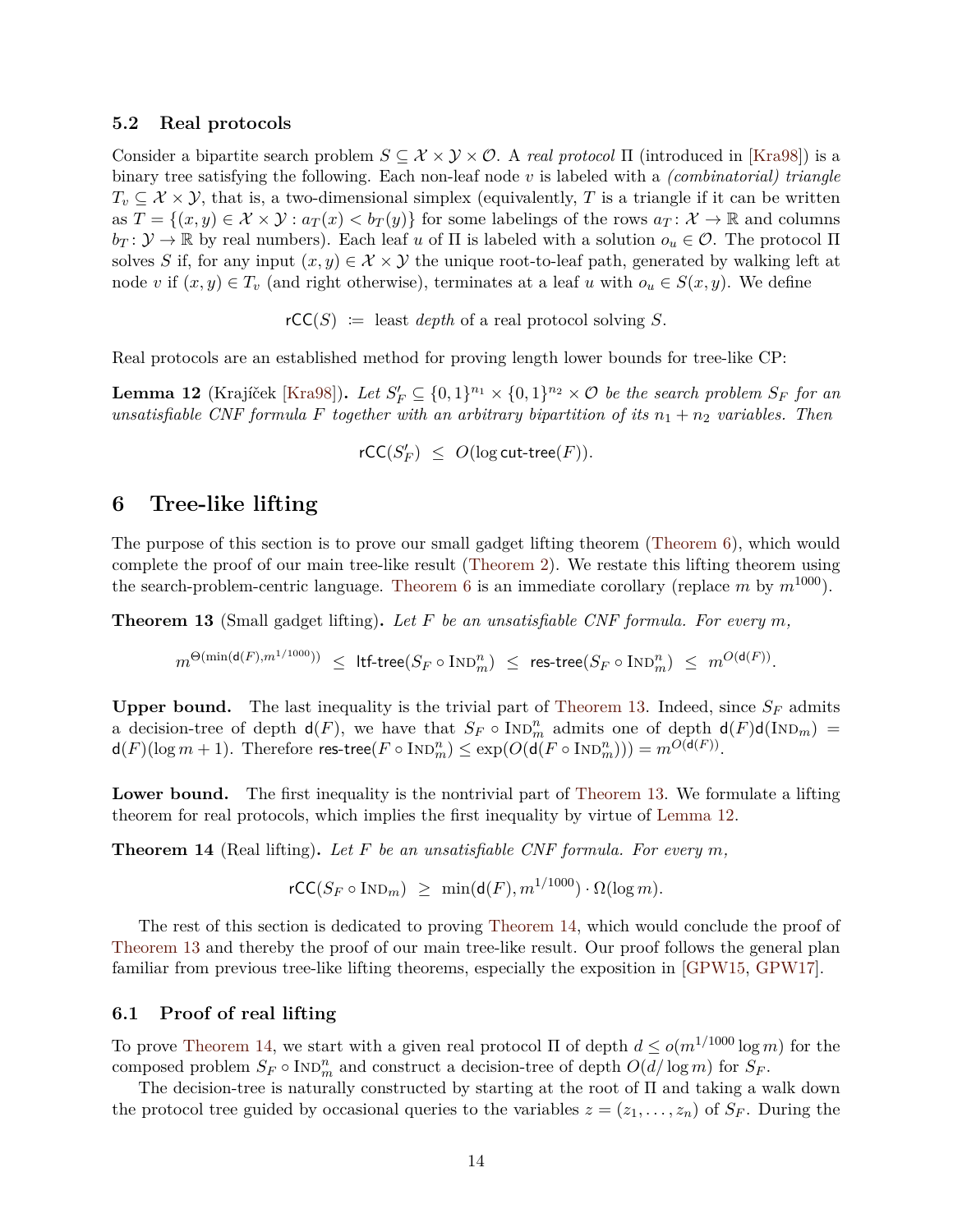<span id="page-15-4"></span>

**Figure 2:** Simple fact: for every rectangle R and triangle T there is a subrectangle  $R' \subseteq R$  with  $|R'| \geq |R|/4$  that is either contained in *T* or disjoint from it. Namely, after permuting the rows and columns of *R* according to *T*'s orderings, take either the first quadrant  $R_1$  or the fourth  $R_4$ .

walk, we maintain a rectangle  $R \subseteq [m]^n \times (\{0,1\}^m)^n$  consisting of inputs that reach the current node in the protocol tree. Our goal is to ensure that the image  $\text{Ind}_{m}^{n}(R)$  has some of its bits fixed according to the queries to *z* made so far, and the remaining bits sufficiently unrestricted. We start by formulating our main technical lemma, which handles a single step (aka *round*) in this walk: How to update *R* while controlling the gadget outputs.

For terminology, recall from [Definition 1](#page-10-3) the notions of *min-entropy* **H**∞, *blockwise min-entropy*, *deficiency*  $\mathbf{D}_{\infty}$ , the notation  $\mathbf{X} \in X$  for a set *X*, and the marginal distribution  $\mathbf{X}_S$  supported on *XS*.

The purpose of the following [Round Lemma](#page-15-0) is to start with an *X* of moderate blockwise min-entropy ( $\geq 0.9 \log m$ ) and, through fixing some more gadget output bits (namely, *I*), bump the blockwise min-entropy back up ( $\geq 0.95 \log m$ ).

<span id="page-15-0"></span>**Round Lemma.** Let  $R \coloneqq X \times Y \subseteq [m]^N \times (\{0,1\}^m)^N$  be a rectangle for some set N. Suppose X *has blockwise min-entropy at least* 0.9 log *m* and  $\mathbf{H}_{\infty}(\mathbf{Y}) \leq d \log m$ *. Then there exists*  $I \subseteq N$  *(we write*  $\overline{I} := N \setminus I$  *such that for all*  $z_I \in \{0,1\}^I$  *there exists a subrectangle*  $R' := X' \times Y' \subseteq R$  *s.t.* 

- <span id="page-15-2"></span>(a)  $X'_I$  and  $Y'_I$  are fixed (singletons) to produce a gadget output  $\text{Ind}_m^I(X'_I, Y'_I) = \{z_I\}.$
- (b)  $X'_{\overline{I}}$  has blockwise min-entropy at least  $0.95 \log m$ .
- $(C)$   $\mathbf{D}_{\infty}^{\prime}(X_{\overline{I}}^{\prime}) \leq \mathbf{D}_{\infty}(X) \Omega(|I| \log m) + O(1).$
- <span id="page-15-3"></span> $(d)$   $\mathbf{D}_{\infty}(\mathbf{Y}_{\bar{I}}^{\dagger}) \leq \mathbf{D}_{\infty}(\mathbf{Y}) + O(|I|).$

[Decision-tree](#page-16-0) describes our query simulation of the real protocol Π. It repeatedly invokes the [Round Lemma](#page-15-0) in each step down the protocol tree. Below, we analyze its correctness and efficiency.

**Invariants and efficiency.** We claim that  $R = X \times Y$  and  $\rho$  maintained by the decision-tree satisfy the following invariants at the start of the *i*-th iteration:

 $(\epsilon')$  Write  $I := \text{fix}(\rho)$  and  $I := \text{free}(\rho) = |n| \setminus I$  for short. Then  $|I| \le O(i/\log m)$ .

- <span id="page-15-6"></span>(a')  $X_I$  and  $Y_I$  are fixed to produce a gadget output  $\text{Ind}_{m}^{I}(X_I, Y_I) = \{z_I\}$  (where  $z_I = \rho_I$ ).
- <span id="page-15-7"></span>(b')  $\mathbf{X}_{\bar{I}}$  has blockwise min-entropy at least 0.95 log *m*.
- <span id="page-15-1"></span> $(c')$   $\mathbf{D}_{\infty}(\mathbf{X}_{\overline{I}}) \leq O(i) - \Omega(|I| \log m).$
- <span id="page-15-5"></span> $(d')$   $\mathbf{D}_{\infty}(\mathbf{Y}_{\bar{I}}) \leq O(i) + O(|I|) \leq O(i).$

The first item follows from *[\(c'\)](#page-15-1)* and the nonnegativity of deficiency. This shows that our decision-tree is efficient: it has depth  $O(d/\log m)$ , as desired. All the other properties are straightforward consequences of *[\(a\)](#page-15-2)*–*[\(d\)](#page-15-3)* in [Round Lemma.](#page-15-0) We only need to check that the assumptions of [Round](#page-15-0)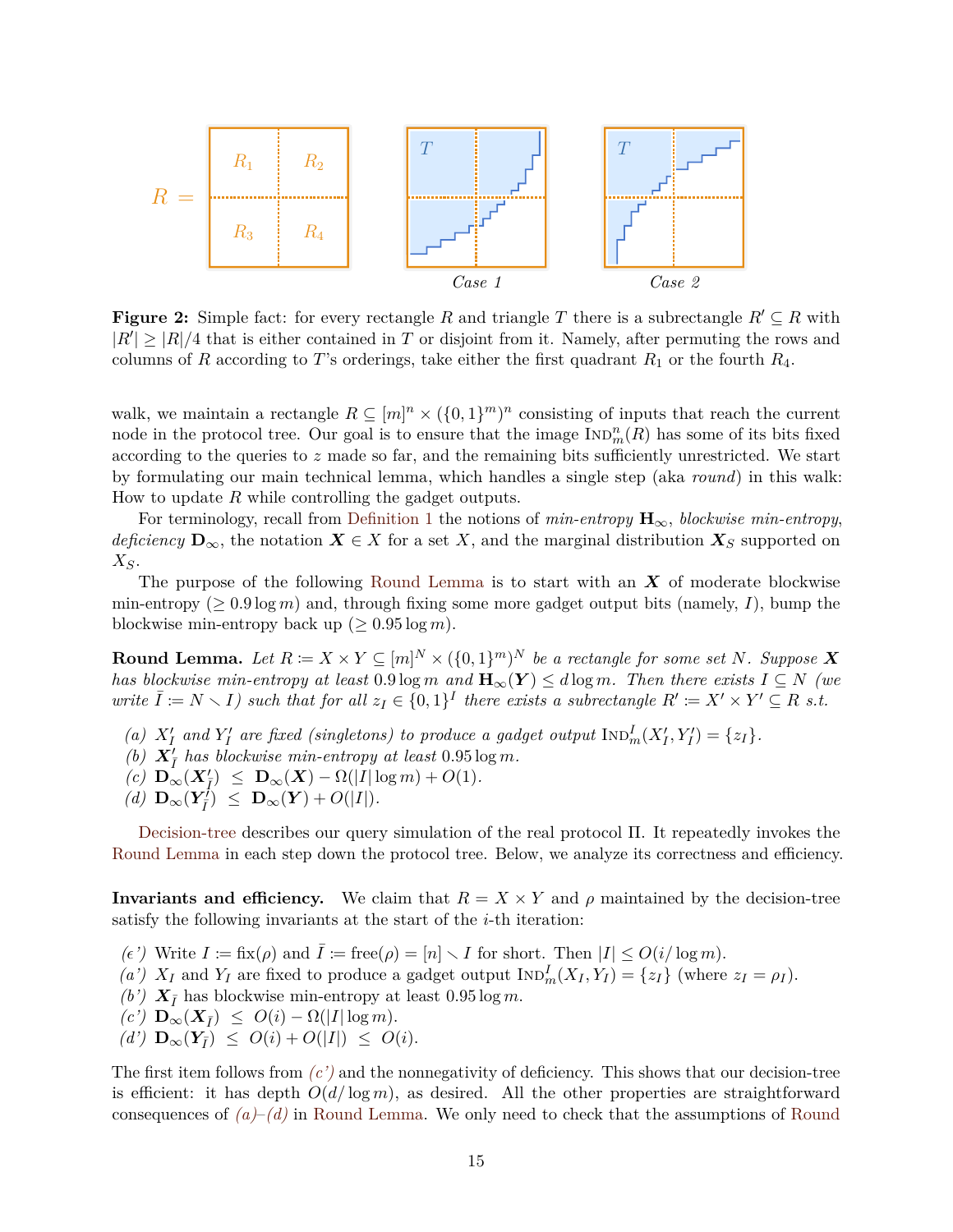#### <span id="page-16-0"></span>**Decision-tree**

Input:  $z \in \{0, 1\}^n$ Output: solution to *S<sup>F</sup>*

1: initialize  $v =$  root of  $\Pi$ ,  $\rho = *^n$ ,  $R := [m]^n \times (\{0, 1\}^m)^n$ 

- 2: **while** *v* is not a leaf **do**
- 3: let  $T_v$  be the triangle associated with  $v$
- 4: let  $R' := X' \times Y' \subseteq R$ ,  $|R'| \geq |R|/4$ , be such that  $R' \subseteq T_v$  or  $R' \cap T_v = \emptyset$ ; see [Figure 2](#page-15-4)
- 5: apply [Round Lemma](#page-15-0) to  $R'_{\text{free}(\rho)} = X'_{\text{free}(\rho)} \times Y'_{\text{free}(\rho)}$  to obtain an  $I \subseteq \text{free}(\rho)$
- 6: **Query** the variables  $z_I \in \{0, 1\}^I$
- 7: let  $R'' \subseteq R'$  be such that  $R''_{\text{free}(\rho)}$  is the subrectangle given by [Round Lemma](#page-15-0) for outputs  $z_I$
- 8: update  $R \leftarrow R''$  and  $\rho_I \leftarrow z_I$
- 9: update *v* to its left child if  $R' \subseteq T_v$  and right child otherwise
- 10: **Output** the same value as *v* does



**Figure 3:** One iteration in [Decision-tree.](#page-16-0) *R* is split by the triangle  $T_v$ , with  $R'$  (not pictured) being the largest rectangle either contained in *T<sup>v</sup>* or disjoint from it. After using [Round Lemma](#page-15-0) and querying the appropriate bits we go into the next round by updating  $R \leftarrow R''$ .

[Lemma](#page-15-0) are met every time it is invoked on line 5. The shrinking of  $R$  down to  $R'$  on line 4 can only lose at most 2 bits of min-entropy for the relevant random variables. Thus, if the blockwise min-entropy of  $X_{\text{free}(\rho)}$  is  $\geq 0.95 \log m$  at the start of the iteration, then the blockwise min-entropy of  $\mathbf{X}'_{\text{free}(\rho)}$  is at least  $\geq 0.95 \log m - 2 \geq 0.9 \log m$ . Moreover,  $\Pi$  has depth *d*, so *[\(d'\)](#page-15-5)* implies inductively that the precondition  $\mathbf{H}_{\infty}(Y_{\bar{I}}) \leq d \log m$  of [Round Lemma](#page-15-0) is met.

**Correctness of output.** We finally have to argue that if we reach a leaf *v* of Π, while maintaining *R*, *ρ*, then the solution output by Π is also valid solution to *z*, of which the decision-tree knows that  $z_{fix(\rho)} = \rho_{fix(\rho)}$ . We need the following simple lemma (in fact, the [Round Lemma](#page-15-0) will use a much stronger property of the gadgets, but we still give a short proof of the following).

<span id="page-16-1"></span>**Lemma 15.** *Consider any*  $R = X \times Y$  *and associated*  $\rho$  *during the execution of [Decision-tree.](#page-16-0) Then*  $Z \coloneqq \text{IND}_{m}^{n}(R)$  *is such that*  $Z_{\text{fix}(\rho)} = \{z_{\text{fix}(\rho)}\}$  *and*  $Z_{i} = \{0, 1\}$  *for every*  $i \in \text{free}(\rho)$ *.* 

*Proof.* The claim about the coordinates fix( $\rho$ ) is [\(a'\)](#page-15-6). Consider any  $i \in \text{free}(\rho)$ . Then  $\mathbf{H}_{\infty}(\mathbf{X}_i) \geq$  $0.95 \log m$  by  $(b')$ , and  $\mathbf{D}_{\infty}(\mathbf{Y}_i) \leq O(d)$  by  $(d')$ . Suppose for contradiction that  $\text{Ind}_{m}(\mathbf{X}_i, \mathbf{Y}_i) = 0$ , say. Hence all the  $\geq m^{0.95}$  different values that  $X_i \in [m]$  can take are fixed to 0 in  $Y_i \in \{0,1\}^m$ . This implies  $\mathbf{D}_{\infty}(Y_i) \geq m^{0.95}$ . But this contradicts  $\mathbf{D}_{\infty}(Y_i) \leq O(d) \leq m^{1/1000} \log m$ .  $\Box$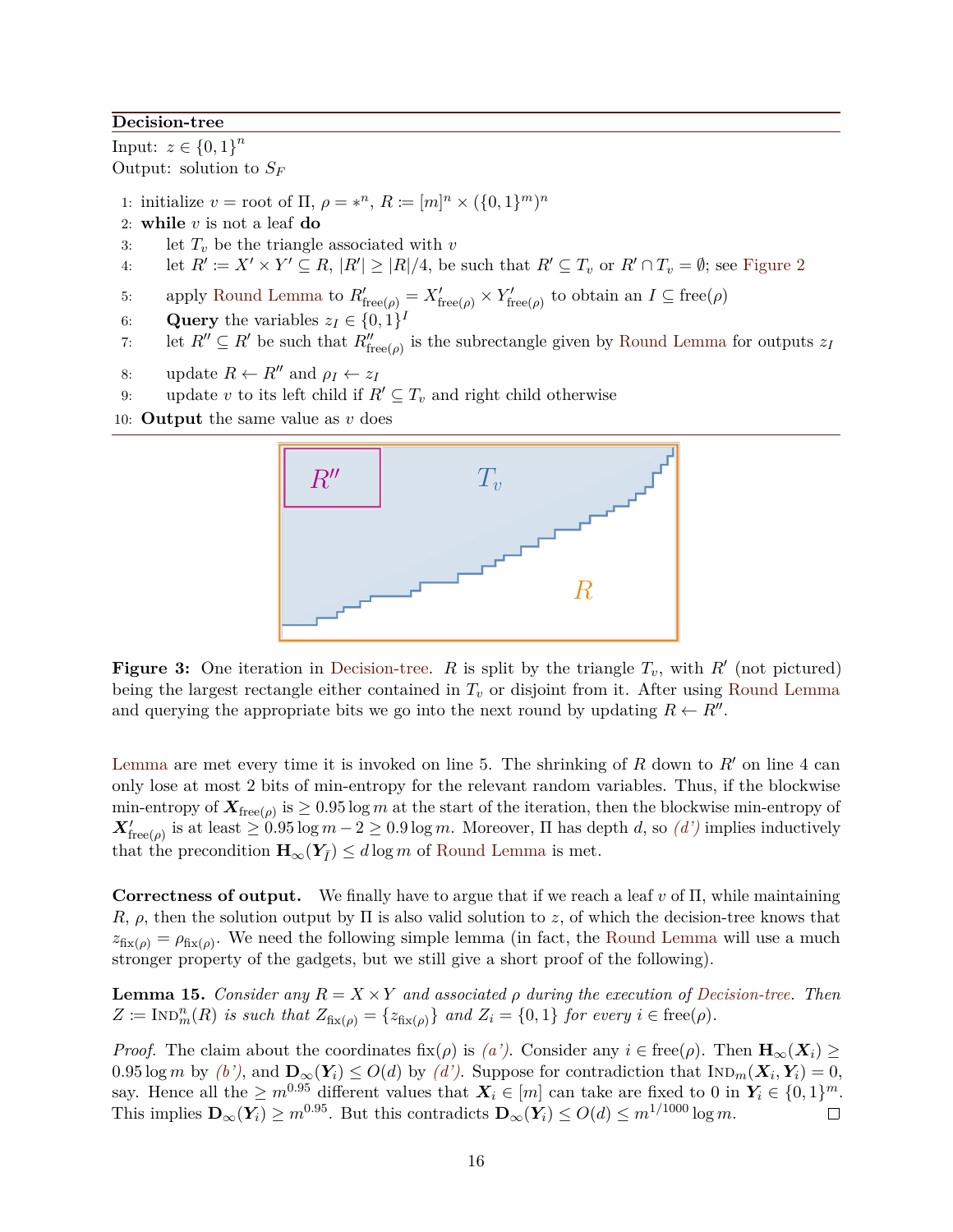Suppose  $\Pi$  outputs a clause  $C$  of  $F$  at the leaf  $v$ . Our goal is to show that  $C(z) = 0$ , that is, that *C* is a valid solution for *z*. By definition of  $S_F \circ \text{Ind}_m^n$  this means that  $C(z') = 0$  for all  $z' \in \text{IND}_{m}^{n}(R)$ , that is, all variables appearing in *C* are fixed in the set  $\text{IND}_{m}^{n}(R)$ . By [Lemma 15](#page-16-1) we must have that the variables of *C* are contained in  $fix(\rho)$ . Thus  $C(z) = C(z_{fix(\rho)}) = 0$ , as desired.

This completes the proof of the real lifting theorem, assuming the [Round Lemma.](#page-15-0)

#### <span id="page-17-0"></span>**6.2 Overview of Round Lemma**

To prove the [Round Lemma](#page-15-0) we follow the general approach of [\[GPW17,](#page-26-12) [GGKS18\]](#page-26-5), which we recap now along with what is needed to make it work for small gadgets where  $m \ll N$ .

Since the goal is to bump up the blockwise min-entropy from  $0.9 \log m$  to  $0.95 \log m$ , we start by computing a blockwise min-entropy restoring partition of *X*, which simply takes a maximal assignment that violates 0*.*95 log *m* blockwise min-entropy, makes a part with all *x*'s that have that assignment, and then repeats on the rest of *X* until all *x*'s are covered. The construction will guarantee each part in the partition will fulfill all requirements for *X*, and so then we turn our attention to finding a part with a fixed assignment  $(I, \alpha)$  such that *Y* is roughly uniform on the locations pointed to by  $(I, \alpha)$ .

In [\[GGKS18\]](#page-26-5), the simplest way to prove this is to show that there is some  $x \in X$  such that *Y* is roughly uniform on *all* locations pointed to by *x*, and then simply take the rectangle part containing *x*. Because *X* has high blockwise min-entropy and *Y* has very low deficiency, a Fourier argument directly shows that for every set *I*, the expected parity of  $\text{PMIND}_m^I(\mathbf{x}, \mathbf{y})$  is close to 0, where  $PMIND_m$  is the parity analogue of  $IND_m$ . Taking a union bound over all such sets *I*, with high probability over  $x \in X$  the expected parity of  $\text{PMIND}_m^I(x, y)$  is close to 0 for *all* sets *I*, which is equivalent (see e.g. [\[GPW17\]](#page-26-12)) to  $\text{Ind}_{m}^{I}(x, y)$  being close to uniform with high probability over *x*, and choosing any such *x* completes the lemma as stated before.

However, this union bound over all sets  $I \subseteq [N]$  only works when "close to 0" is  $N^{-\Omega(|I|)}$ , since there will be  $N^{|I|}$  sets of that size. In reality the argument only shows  $\mathbf{E}[\text{PMIND}_m^I(\mathbf{x}, \mathbf{y})] \leq m^{-\Omega(|I|)}$ , which fails in our case where  $m \ll N$ . Thus instead of disregarding the fixed  $(I, \alpha)$  assignments of the rectangle partition when looking at x, we will use the fact that the  $(I, \alpha)$ 's are the only coordinates of *y* we care. While we have no control over the number of parts in the rectangle partition, we *can* say that each individual part corresponds to an assignment of at most  $O(d)$  coordinates.

We group  $[N]$  into  $poly(d)$  "megacoordinates" of size  $N/poly(d)$  such that most  $(I, \alpha)$  assignments in the rectangle partition each only point to one value per megacoordinate (see [Figure 4](#page-18-0) for an illustration). We use the  $(I, \alpha)$ 's to replace the *x*s with shorter *x'* vectors which only point to one value per megacoordinate, and repeat the argument in [\[GGKS18\]](#page-26-5) but only using sets of megacoordinates  $I \subseteq [poly(d)]$ . Since  $m = poly(d)$ ,  $m^{-\Omega(|I|)}$  is enough to cancel out  $(poly(d))^{[I]},$ and so the union bound goes through, giving an  $x'$  that makes  $\text{Ind}_{m \cdot N/\text{poly}(d)}^I(x', \mathbf{y})$  close to uniform. Using the way we constructed the  $x'$ s out of the rectangle partition, this will give us an assignment  $(I, \alpha)$  which is equally close to uniform from the partition, which completes the lemma.

#### <span id="page-17-1"></span>**6.3 Proof of Round Lemma**

We begin by performing a blockwise min-entropy restoring partition [\[GPW17\]](#page-26-12) on *X*.

- − Initialize  $\mathcal{F} = \emptyset$ . Iterate the following for  $j = 1, 2, \ldots$  until  $X = \emptyset$ :
	- − Let *I<sup>j</sup>* be a maximal (possibly empty) subset of [*N*] such that *X* violates 0*.*95 log *m*blockwise min-entropy on  $I_j$ , and let  $\alpha_j \in [m]^{I_j}$  be an outcome witnessing this:

$$
\Pr[X_{I_j} = \alpha_j] > 2^{-0.95 \log m}.
$$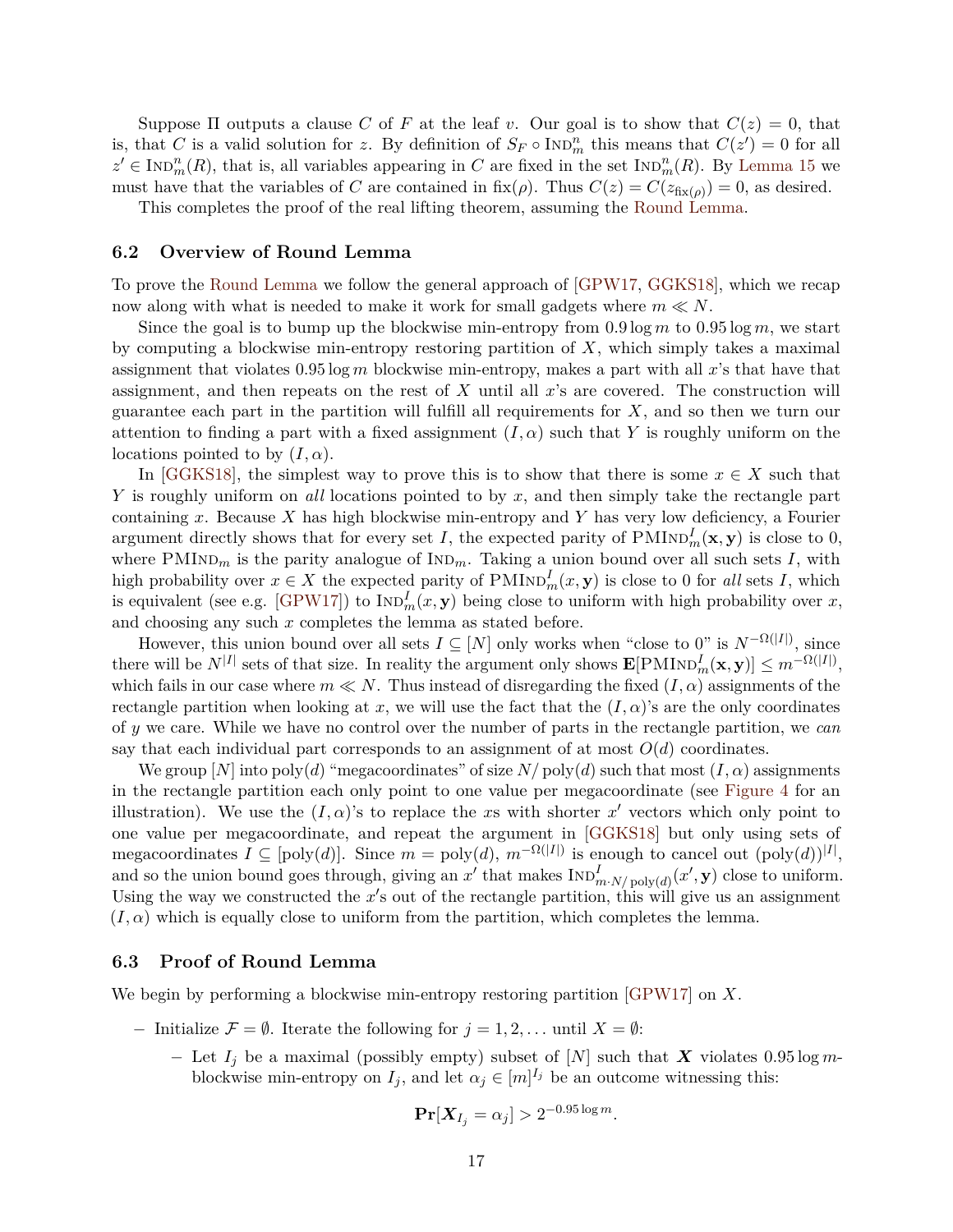<span id="page-18-0"></span>

**Figure 4:** After partitioning X into  $\{X^j\}$  (purple regions are the coordinates of  $I_j$ , the restriction  $\alpha_j$  to  $I_j$  not pictured), we randomly block up the coordinate space [*N*] into poly(*d*) megacoordinates (labeled *h<sup>i</sup>* here). With high probability only a small fraction of *X* will be lost due to collisions.

- − Update F ← F ∪ {(*I<sup>j</sup> , α<sup>j</sup>* )}.  $-$  Define *X*<sup>*j*</sup> := {*x* ∈ *X* : *x*<sub>*I<sub>j</sub>*</sub> = α<sub>*j*</sub>} and update *X* ← *X*  $\setminus$  *X*<sup>*j*</sup>.
- − Return  $X = \bigsqcup_j X^j$  and  $\mathcal F$

Suppose the procedure returns  $X = \bigsqcup_j X^j$  with associated  $\mathcal{F} = \{(I_1, \alpha_1) \dots (I_t, \alpha_t)\}.$  For every  $x \in X$  let  $j(x)$  be the  $j \in [t]$  such that  $x \in X^j$ . By Lemma 5 of [\[GPW17\]](#page-26-12) it holds that  $\mathbf{D}_{\infty}(X_I^j)$  $I_j^j$ ) ≤ **D**<sub>∞</sub>(*X*) – 0*.*1|*I*<sub>*j*</sub>| log *m* + *O*(1) for all parts *X<sup>j</sup>* (except for some tiny parts, output late in the partitioning process, whose union covers at most 1% of *X*; we tacitly ignore these parts).

For convenience, we assume that  $N \geq d^5$ . (Indeed, real lifting theorems already exist for large enough gadgets as discussed in [Section 2.2;](#page-4-0) moreover, [Round Lemma](#page-15-0) is only easier to prove in the regime of large *d* and *m*.) We group the coordinates in [*N*] into  $d^3$  mega-coordinates. Let **h** be a random variable which is uniform over all functions *h* mapping  $[N] \to [d^3]$  where  $|h^{-1}(i^h)| = \frac{N}{d^3}$  $\frac{N}{d^3}$  for all  $i^h \in [d^3]$ . Consider the subset of F consisting only of pairs  $(I_j, \alpha_j)$  such that all coordinates in  $I_j$  are mapped to different mega-coordinates by  $h$ , or formally

$$
\mathcal{F}^h = \{ (I_j, \alpha_j) \in \mathcal{F} : \forall i \neq i' \in I_j, h(i) \neq h(i') \}
$$

Let  $X_h \subseteq X$  be the union of all  $X^j$  sets of the rectangle partition such that  $(I_j, \alpha_j) \in \mathcal{F}_h$ .

**Claim 16.** *With high probability over*  $h \sim h$ *, we have*  $|X_h| \geq 0.99|X|$ *.* 

*Proof.* We show that for a uniform choice of *x* from *X*, with high probability the unique part  $X^{j(x)}$ which contains *x* survives into  $X_h$ . See Figure [4](#page-18-0) for an illustration. Formally,  $\Pr_{h\sim h}[\Pr_{x\sim \mathbf{x}}(X^{j(x)})]$  $|X_h|$   $< 0.01$ . First we consider the case of a fixed *x*. We will switch the calculation by treating *h* as a fixed partition from **h** and treating  $I_{j(x)}$  as a random set of size at most 10*d*. To see that these are equivalent, we can treat *h* ∼ **h** as simply being a uniformly random permutation on [*N*] with a fixed partition into  $d^3$  equal sized megacoordinates, and so we can view  $I_{j(x)}$  as a random set over  $h([N])$ .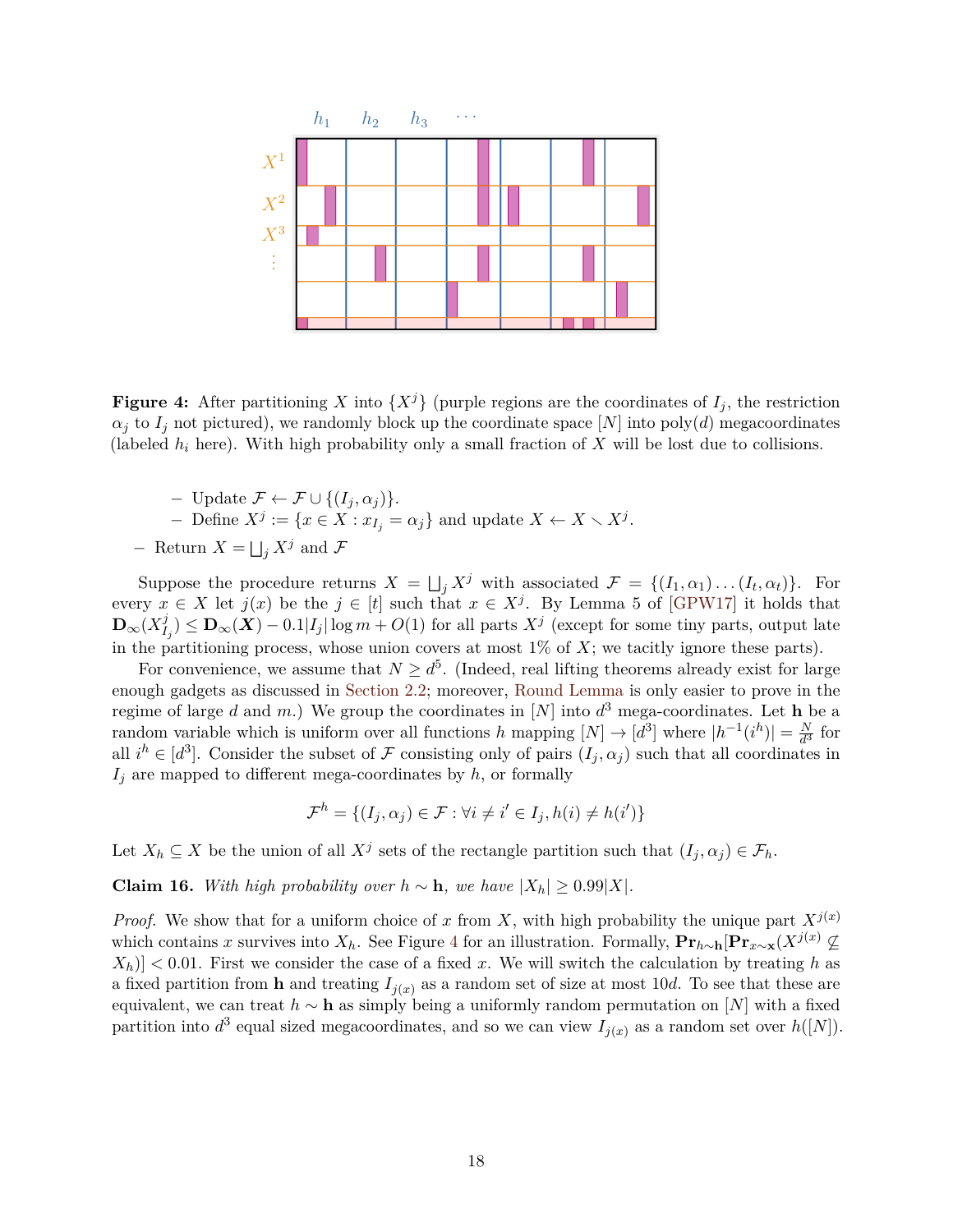Recalling that  $N \geq d^5$ , a straightforward calculation shows that

$$
\begin{aligned} \mathbf{Pr}_{I_{j(x)}}(\forall i \neq i' \in I_{j(x)} : h(i) \neq h(i')) &= \prod_{i=0}^{10d} 1 - \frac{i \cdot (N/d^3 - 1)}{N - i} \\ &\geq (1 - \frac{10d \cdot N/d^3}{N/2})^{10d} \\ &\geq (1 - \frac{20}{d^2})^{10d} \\ &\geq e^{-200/d} \geq 0.99 \end{aligned}
$$

and so the same holds for  $\mathbf{Pr}_{h \sim h}(\forall i \neq i' \in I_{j(x)} : h(i) \neq h(i'))$  by our previous argument. Therefore

$$
\begin{aligned}\n\mathbf{Pr}_{h\sim\mathbf{h}}[\mathbf{Pr}_{x\sim\mathbf{x}}(X^{j(x)} \nsubseteq X_h)] &= \mathbf{Pr}_{h\sim\mathbf{h}}[\mathbf{Pr}_{x\sim\mathbf{x}}(\exists i \neq i' \in I_{j(x)} : h(i) = h(i'))] \\
&= \mathbf{Pr}_{x\sim\mathbf{x}}[\mathbf{Pr}_{h\sim\mathbf{h}}(\exists i \neq i' \in I_{j(x)} : h(i) = h(i'))] \\
&\leq \sum_{x\in X} \mathbf{Pr}_{x'\sim\mathbf{x}}(x'=x)\mathbf{Pr}_{h\sim\mathbf{h}}(\exists i \neq i' \in I_{j(x)} : h(i) = h(i')) \\
&< \sum_{x\in X} \mathbf{Pr}_{x'\sim\mathbf{x}}(x'=x) \cdot 0.01 \\
&= 0.01 \sum_{x\in X} \mathbf{Pr}_{x'\sim\mathbf{x}}(x'=x) = 0.01\n\end{aligned}
$$

which completes our claim.

Henceforth, fix any *h* satisfying  $|X_h| \geq 0.99|X|$ . We shift to viewing each  $y \in Y$  as a matrix  $y^h \in Y^h$  with  $m \cdot N/d^3$  rows and  $d^3$  columns in the canonical way, where each entry  $((\alpha, i), i^h)$ in  $y^h$  corresponds to the entry  $(\alpha, i')$  in the original matrix *y*, where *i*' is the *i*th element of the megacoordinate  $i^h$ . Following our usual conventions let  $\mathbf{x}_h$  be the uniform random variable for selecting x from  $X_h$  and let and  $y^h$  be the uniform random variable for selecting y from Y and viewing it as  $y^h$  as described above.

Recall that *X* satisfied 0.9 log *m*-blockwise min-entropy, and so for any  $I \subseteq [N]$ ,  $H_{\infty}(X_I) \ge$  $0.9 \cdot |I| \log m$ . Thus for all assignments  $\alpha_I$ ,

$$
\begin{array}{rcl}\n\mathbf{Pr}_{x \sim \mathbf{x}_h}(x_I = \alpha_I) & \leq & \frac{|X|}{|X_h|} \mathbf{Pr}_{x \sim \mathbf{x}}(x_I = \alpha_I) \\
& \leq & \frac{1}{0.99} \cdot 2^{-0.9|I| \log m} \leq 2^{-0.89|I| \log m}\n\end{array}
$$

and so  $X_h$  satisfies  $0.89 \log m$ -blockwise min-entropy.

Now we define the random variable  $\alpha^h$  on  $([m] \times [\frac{N}{d^3}]$  $\frac{N}{d^3}$ ])<sup>d<sup>3</sup></sup> to be a random restriction on *x* that picks one location in each mega-coordinate and assigns it a restriction  $\alpha$ . Note that this can also be viewed as choosing a location in each column of  $y^h$ . The restriction will be sampled according to  $\mathcal{F}^h$ , by first sampling  $x \sim \mathbf{x}_h$  and taking all assignments in the corresponding pair  $(I_j, \alpha_j)_{h(I_j)}$ where  $j = j(x)$ , and then choosing a random assignment  $(i, \alpha^i)_{i^h}$  for all mega-coordinates  $i^h$  left unassigned by  $\alpha_j$ .

 $\Box$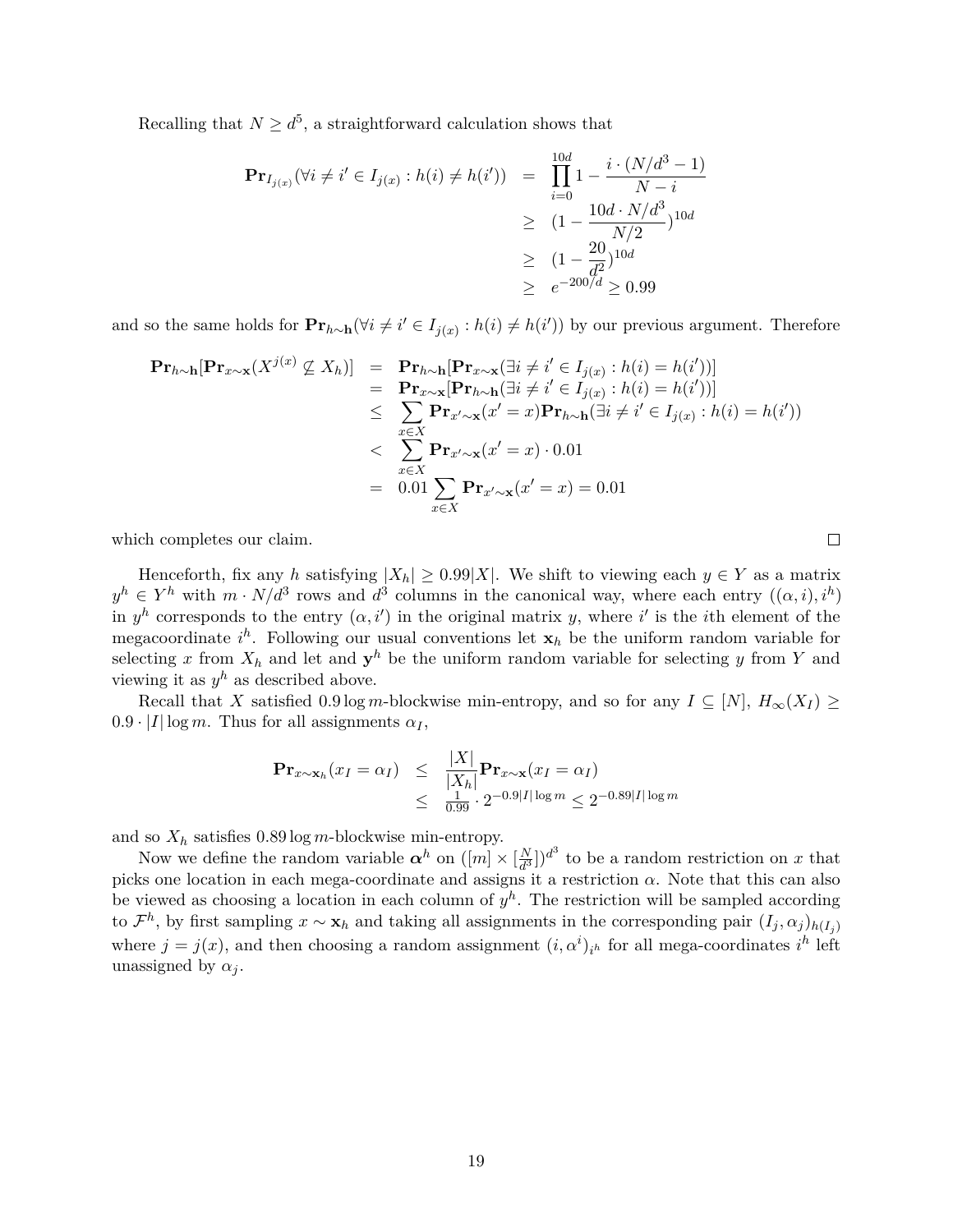$$
x = \underbrace{\begin{bmatrix} 13 & 5 & 8 & 91 & 91 & 27 & 53 & 4 & 14 & 13 & 48 & 77 & 14 & 2 & 2 & 63 & 39 & 1 & 91 & 5 \end{bmatrix}}_{\alpha^h = (8, 3)_1 \ (91, 1)_2 \ (15, 2)_3 \ (2, 4)_4 \ (91, 4)_5}
$$

**Figure 5:** Example of sampling  $\alpha^h$  for  $d^3 = 5$  megacoordinates of size  $mN/d^3 = 4$ . Here  $(I_j, \alpha_j)$ for  $I_i = \{3, 5, 15\}$  and  $\alpha_i = \{(8)_3, (91)_5, (2)_{15}\}$  is sampled.  $(8)_3$  goes to  $(8, 3)$  in the first coordinate,  $(91)_5$  goes to  $(91, 1)$  in the second coordinate, and  $(2)_{15}$  goes to  $(2, 4)$  in the fourth coordinate. For the third and fifth coordinate a pair in  $[m] \times [5]$  is chosen uniformly, choosing (15, 2) for the third and (91*,* 4) for the fifth.

Formally we define  $\alpha^h$  by the following procedure:

- − sample *x* ∼ **x***<sup>h</sup>* and let *j* = *j*(*x*)
- − for each  $i^h \in h(I_j)$  let *i* be the coordinate in  $I_j$  mapping to  $i^h$ and set  $\alpha^h \leftarrow \alpha^h \cup ((\alpha_j)_i, i)_{i^h}$
- $-$  for each *i*<sup>*h*</sup> ∉ *h*(*I<sub>j</sub>*) choose *i* uniformly from *h*<sup>-1</sup>(*i*<sup>*h*</sup>), choose α<sup>*i*</sup> uniformly from [*m*], and set  $\alpha^h \leftarrow \alpha^h \cup (\alpha^i, i)_{i^h}$
- − return *α h*

Note that extending  $\alpha_j$  uniformly to  $\alpha^h$  does not change the min-entropy. Thus because  $X_h$  has blockwise min-entropy at least  $0.89 \log m$ ,  $\alpha^h$  has blockwise min-entropy at least  $0.89 \log m$  as well, and the coordinates of every  $\alpha^h$  are exactly  $[d^3]$ .

To proceed we now state a key lemma which is a generalized version of the Uniform Marginals Lemma of [\[GPW17\]](#page-26-12). For completeness, we prove it in [Appendix A.](#page-21-0)

**Definition 3** (Multiplicative uniformity). We say a random variable  $x \in S$  is  $\epsilon$ -multiplicatively uniform if  $\mathbf{Pr}[\mathbf{x} = x] = (1 \pm \epsilon) \cdot \frac{1}{\sqrt{S}}$  $\frac{1}{|S|}$  for all outcomes  $x \in S$ .

<span id="page-20-0"></span>**Large Index Lemma.** Let  $x \subseteq [\ell]^k$  and  $y \in (\{0,1\}^{\ell})^k$  be random variables such that  $x$  has *blockwise min-entropy*  $\geq 50 \log k$  *and*  $\mathbf{D}_{\infty}(y) \leq k$ *. Then there exists*  $x \in \text{supp}(x)$  *such that*  $\text{Ind}_{\ell}^k(x, y)$  *is*  $o(1)$ *-multiplicatively uniform.* 

We apply [Large Index Lemma](#page-20-0) with  $x \coloneqq \alpha^h$ ,  $y \coloneqq Y^h$ ,  $\ell \coloneqq mN/d^3$ ,  $k \coloneqq d^3$ . Note that  $\mathbf{D}_{\infty}(y) \leq$  $O(d) \leq k$  and that *x* has blockwise min-entropy  $\geq 0.89 \log m \geq 0.89 \log d^{999} \geq 50 \log d^{3} = 50 \log k$ . We conclude that there is an  $\alpha^h \in \text{supp }\alpha^h$  such that  $\text{Ind}_{mN/d^3}(\alpha^h, y^h)$  is  $o(1)$ -multiplicatively uniform. Fix such an  $\alpha^h$  and let  $(I_j, \alpha_j)$  be any pair from which  $\alpha^h$  can be sampled in our previous procedure.

We can now undo our grouping into mega-coordinates: Because  $In_{mN/d}(\alpha^h, \mathbf{y}^h)$  is  $o(1)$ multiplicatively uniform, by marginalizing to  $I_j$  we have that for all  $x \in X^j$ ,  $NnD_m^{I_j}(x, y) =$  $\text{Ind}_{mN/d^3}^{I_j}(\alpha_j, \mathbf{y}^h)$  is also  $o(1)$ -multiplicatively-close to uniform.

We now proceed to prove the lemma for  $I := I_j$ . Hence let  $z_I \in \{0,1\}^I$ . We first take  $X' = X^j$ . For *Y'* we first define  $Y^{I,z_I} = \{y \in Y : \text{Ind}_m^I(\alpha_j, y) = \{z_I\}\}\$ . We need to fix the rest of  $Y^{I,z_I}_I$  in order for  $Y'_I$  to be fixed, and so for  $a \in \{0,1\}^{m|I|}$  we take  $Y^a = \{y \in Y^{I,z_I} : y_I = a\}$ . Finally we let  $Y' = Y^{\arg \max_a |Y^a|}$ , or in other words we choose the largest  $Y^a$  (obviously  $Y^a$  is empty if *a* is not consistent with  $z_I$  in  $\alpha_I$  so we can assume otherwise). We verify the properties  $(a)$ – $(d)$ .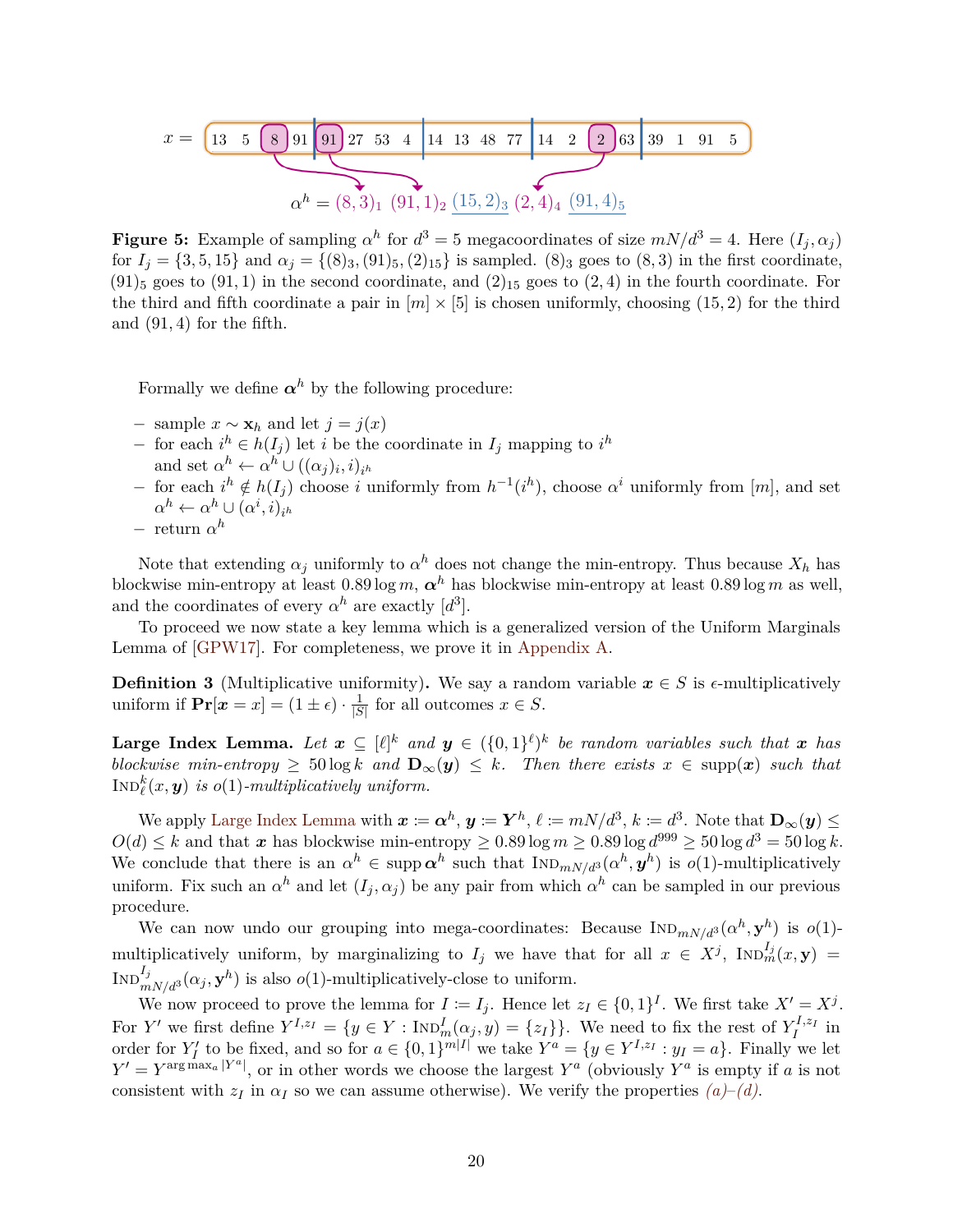- (a)  $X'_I$  and  $Y'_I$  are fixed and  $\text{Ind}_{m}^I(\alpha_j, y) = \{z_I\}$  for all  $(x, y) \in R'$ By definition of  $X^j$ ,  $x_{I_j} = \alpha_j$  for all  $x \in X'_I$ , and for *a* such that  $Y' = Y^a$  we have that  $y_I = a$ for all  $y \in Y' = Y^a$ . Note that  $Y^a \subseteq Y^{I,z_I}$ , and so by definition of  $Y^{I,z_I}$  we know *y* is fixed to  $\{z_I\}$  on  $\alpha_j$ .
- (b)  $\mathbf{X}_I^{\prime}$  has blockwise min-entropy at least  $0.95 \log m$ By the fact that all  $I_j$  are maximally chosen in the rectangle partition, all rectangles  $X^j$  have blockwise min-entropy 0.95 log *m* on the coordinates  $[N] - I_i$ .
- $(C)$   $\mathbf{D}_{\infty}(\mathbf{X}'_{\bar{I}}) \leq \mathbf{D}_{\infty}(\mathbf{X}) \Omega(|I| \log m) + O(1)$ By Lemma 5 of [\[GPW17\]](#page-26-12), each  $X^j$  in the rectangle partition has deficiency  $\mathbf{D}_{\infty}(X)$  –  $0.1|I| \log m + O(1)$ .
- $\label{eq:10} \begin{array}{l} \mbox{(d)} \ \mathbf{D}_{\infty}(\pmb{Y}_{\bar{I}}') \ \leq \ \mathbf{D}_{\infty}(\pmb{Y}) + O(|I|) \end{array}$

By the fact that  $X^j \times Y$  is  $o(1)$ -multiplicatively-close to uniform and by our definition of multiplicative uniformity,

$$
\mathbf{Pr}_{y \sim \mathbf{y}}(y \in Y^{I, z_I}) \ge (1 \pm o(1))2^{-|I|} \ge \frac{1}{2} \cdot 2^{-|I|}
$$

and so  $\mathbf{D}_{\infty} (Y_{\overline{I}}^{I,z_I}$  $\frac{I}{I}(I, z_I) \leq \mathbf{D}_{\infty}(\boldsymbol{Y}) + |I| + 1$ . To move to  $Y_{\overline{I}}$  $\frac{7}{I}$  we simply note that we chose the assignment *a* that maximizes  $Pr(Y_I^{I, z_I} = a)$ , which cannot increase  $D_\infty(Y_{\overline{I}}^{I, z_I})$  $\frac{\tau^{I},z_{I}}{I}).$ 

# <span id="page-21-0"></span>**A Proof of [Large Index Lemma](#page-20-0)**

We state two key lemmas before proving [Large Index Lemma.](#page-20-0) For convenience we shorten the base of the expectation when the variable in the inner expression is clear. The first lemma is a standard application of Fourier analysis which appears in different forms in many papers; we state the version needed to prove [Large Index Lemma](#page-20-0) and prove it at the end of this subsection, following the proof of [\[LMV\]](#page-27-13).

<span id="page-21-1"></span>**Lemma 17.** Let  $\Lambda$  and  $\Gamma$  be random variables on  $X := [\ell]^k$  and  $Y := (\{\pm 1\}^{\ell})^k$  respectively. Assume *that*  $\Lambda$  *has blockwise min-entropy*  $\beta > 1/2$  *and*  $\Gamma$  *has deficiency s. Then for every*  $I \subseteq [k]$ *,* 

$$
|\mathbf{E}_{\Lambda,\Gamma}[\chi_I(y_x)]| \le (2^{-\beta/2 - 1}(k+s))^{|I|}
$$

 $where \chi_I(y_x) = \prod_{i \in I} y_i(x_i)$ 

The second lemma appeared in a different form in [\[GPW17\]](#page-26-12) as Lemma 9. We omit the proof and defer interested readers to [\[GPW17\]](#page-26-12).

<span id="page-21-2"></span>**Lemma 18.** *Let*  $x \in [\ell]^k$  and  $Y \subseteq {\pm 1}^{\ell \times k}$  be such that

$$
|\mathbf{E}[\chi_I(y_x)]| \le 2^{-10|I|\log k}
$$

*for all*  $I \subseteq [k]$ *. Then*  $\mathbf{y}_x$  *is*  $1/k^3$ -multiplicatively-close to uniform.

*Proof of Large Index Lemma.* We map all *y* from elements of  $\{0,1\}^{\ell \times k}$  to  $(\{\pm 1\}^{\ell})^k$  in the natural way. Applying [Lemma 17](#page-21-1) we get that for all  $I \subseteq [k]$ 

$$
|\mathop{\mathbf{E}}_{\Lambda,\mathbf{y}}[\chi_I(y_x)]| \le (2^{-25\log k - 1}(k+k))^{|I|} \le 2^{-20|I|\log k}
$$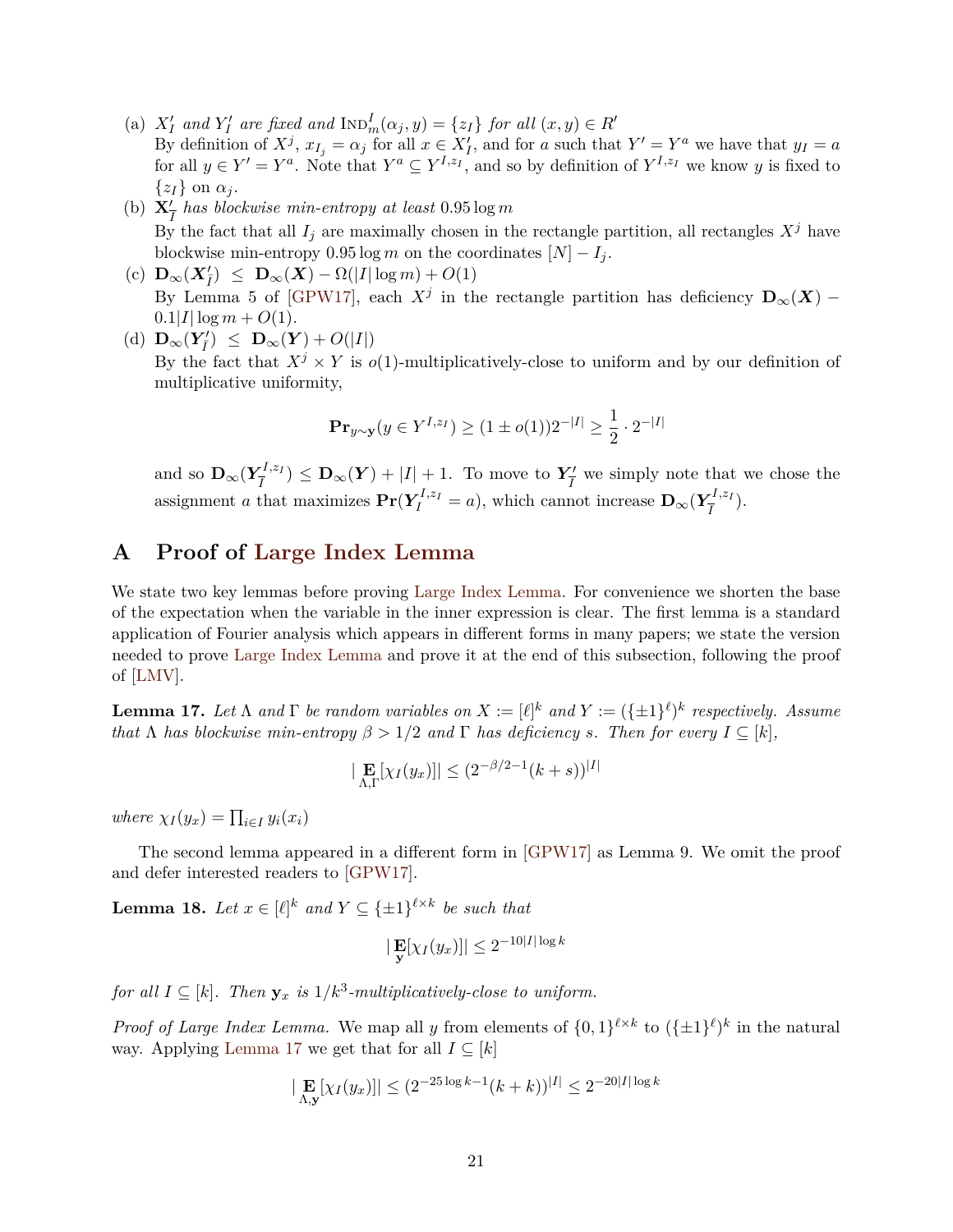where the second inequality is by assumption. By Markov's inequality then, for any  $I \subseteq [k]$ 

$$
\mathbf{Pr}_{x \sim \Lambda}(|\mathbf{E}[{\chi_I(y_x)}]| > 2^{-10|I|\log k}) \le 2^{-10|I|\log k}
$$

We say x is good if  $|\mathbf{E}_{\mathbf{y}}[\chi_I(y_x)]| \leq 2^{-10|I|\log k}$  for all  $I \subseteq [k]$ . Taking a union bound over all such I we get −10|*I*| log *k*

$$
\begin{aligned} \mathbf{Pr}_{x \sim \Lambda}(x \text{ is not good}) &\leq \sum_{I \subseteq [k]} \mathbf{Pr}_{x \sim \Lambda}(|\mathbf{E}[X_I(y_x)]| > 2^{-10|I|\log k}) \\ &\leq \sum_{I \subseteq [k]} 2^{-10|I|\log k} \\ &\leq \sum_{k=1}^k {k \choose t} 2^{-10t \log k} \\ &\leq \sum_{t=1}^k 2^{-9t \log k} \leq 2/k^9 \end{aligned}
$$

Hence most *x* are good, and by Lemma [18](#page-21-2) for any good *x* we have that  $\text{IND}_k(x, y)$  is  $1/k^3$ multiplicatively-close to uniform.  $\Box$ 

*Proof of [Lemma 17.](#page-21-1)* Because marginalizing  $\Gamma$  to any  $S \subseteq \ell \times k$  cannot increase the deficiency of  $\Gamma_S$ in *YS*, it is enough to show that

$$
|\mathbf{E}_{\Lambda,\Gamma}[\chi(y_x)]| \le (2^{-\beta/2 - 1}(k+s))^k
$$

Let  $\Lambda(x) = \mathbf{Pr}(\Lambda = x)$ . Because  $\Lambda$  has blockwise min-entropy  $\beta$ , it has Renyi entropy at least  $\beta \cdot k$ , meaning  $\sum_{x} \Lambda(x)^2 \leq 2^{-\beta \cdot k}$ . By Cauchy-Schwarz

$$
\begin{array}{rcl} \left| \mathbf{E}[\chi(y_x)] \right| & = & \sum_x \Lambda(x) |\mathbf{E}[\chi(y_x)]| \\ & \leq & (\sum_x \Lambda(x)^2)^{1/2} (\sum_x |\mathbf{E}[\chi(y_x)]|^2)^{1/2} \\ & \leq & 2^{-(\beta/2)k} \cdot (\sum_x |\mathbf{E}[\chi(y_x)]|^2)^{1/2} \\ & = & 2^{-(\beta/2)k} \cdot (\sum_x |\mathbf{E}[\chi(y_x)]|^2)^{1/2} \end{array}
$$

We thus turn our attention to proving a bound on  $\sum_x |\mathbf{E}_{\Gamma}[\chi(y_x)]|^2$ . Let  $\chi_{\geq i}(y_x) = \chi_{\{i...k\}}(y_x)$ . Again by Cauchy-Schwarz

$$
\sum_{x} |\mathbf{E}[X(y_x)]|^2 = \sum_{x} |\prod_{i} \mathbf{E}[X \geq i(y_x)]|^2
$$
  
\n
$$
\leq \sum_{x} \prod_{i} \mathbf{E}[X \geq i(y_x)]^2
$$
  
\n
$$
= \sum_{x_2...x_k} \prod_{i \geq 2} \mathbf{E}[X \geq i(y_x)]^2 \cdot \sum_{x_1} \mathbf{E}[X \geq 1(y_x)]^2
$$

Since  $\mathbf{H}_{\infty}(\Gamma) \geq \ell k - s$ , for a fixed  $x_2 \dots x_k$ 

$$
\mathbf{H}(\chi_{\geq 1}(y_x)) = \mathbf{H}(\Gamma_1 \mid \Gamma(x_2) \dots \Gamma(x_k)) \geq \ell - (k + s)
$$

By Pinsker's inequality  $\mathbf{E}_{\Gamma}[\chi_{\geq 1}(y_x)]^2 \leq (1 - \mathbf{H}(\chi_{\geq 1}(y_x)))/2$ , and so by sub-additivity of the expectation

$$
\sum_{x_1} \mathbf{E}[\chi_{\ge 1}(y_x)]^2 \le (\ell - (\ell - (k+s))/2 = (k+s)/2
$$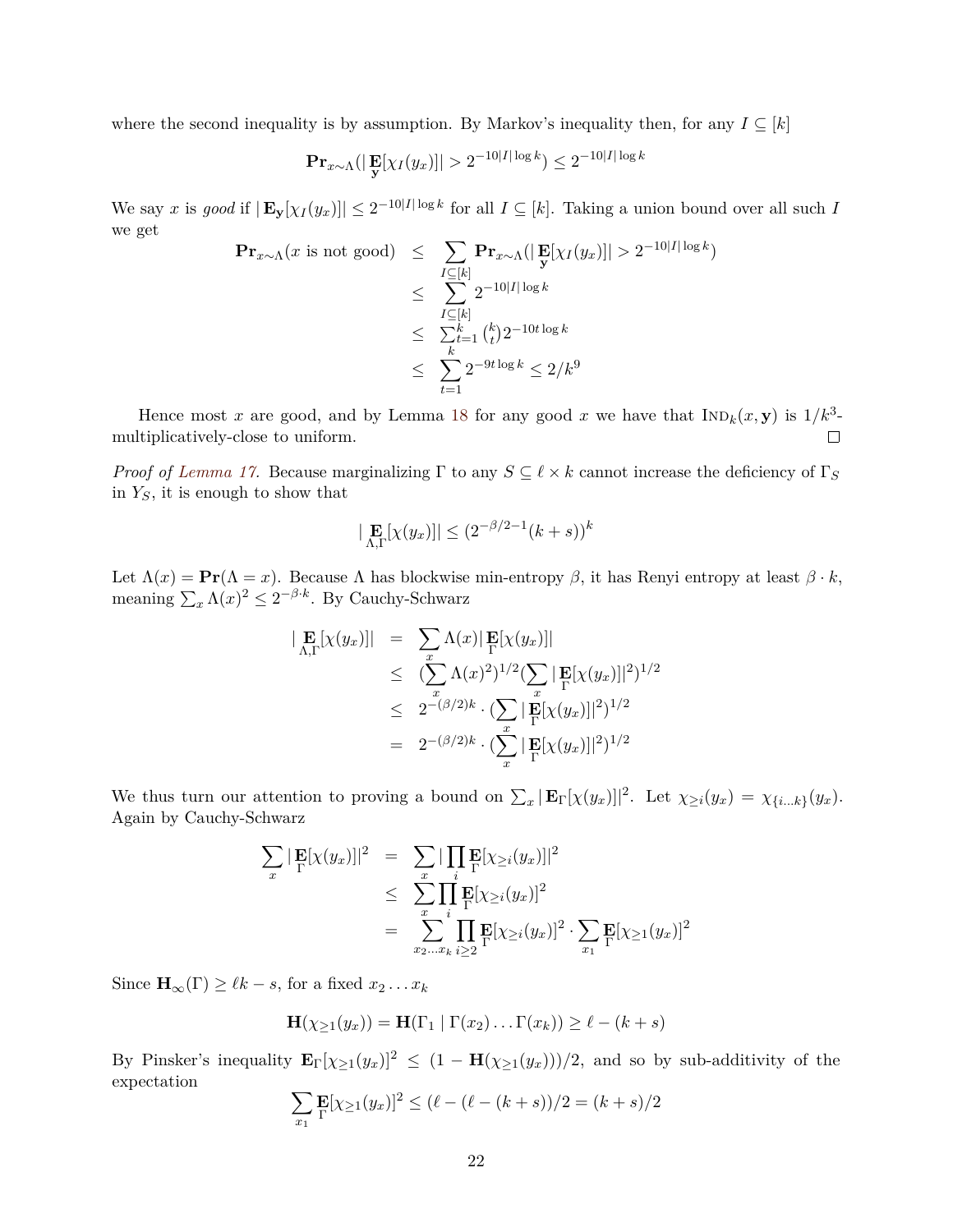Plugging this back into our previous expression we get

$$
\sum_{x_2...x_k} \prod_{i\geq 2} \mathbf{E}[\chi_{\geq i}(y_x)]^2 \cdot \sum_{x_1} \mathbf{E}[\chi_{\geq 1}^2(y_x)]^2 \leq \frac{k+s}{2} \sum_{x_2...x_k} \prod_{i\geq 2} \mathbf{E}[\chi_{\geq i}(y_x)]^2
$$

Finally we repeat for all  $i = 2...k$ , and in the end we get

$$
\sum_{x} |\mathbf{E}[\chi(y_x)]|^2 \leq \sum_{x} \prod_{i} \mathbf{E}[\chi_{\geq i}(y_x)]^2
$$
  
\n
$$
\leq \frac{k+s}{2} \sum_{x_2...x_k} \prod_{i \geq 2} \mathbf{E}[\chi_{\geq i}(y_x)]^2
$$
  
\n...  
\n
$$
\leq \left(\frac{k+s}{2}\right)^k \prod_{i > k} \mathbf{E}[\chi_{\geq i}(y_x)]^2 = \left(\frac{k+s}{2}\right)^k
$$

Putting this bound on  $\sum_x |\mathbf{E}_{\Gamma}[\chi(y_x)]|^2$  together with the earlier proof completes the lemma.  $\Box$ 

## <span id="page-23-0"></span>**B Proof of Simplex Lemma**

The proof of [Simplex Lemma](#page-10-2) is a small modification of the proof of the Triangle Lemma (the case of 2-dimensional simplices) in [\[GGKS18\]](#page-26-5). Since the proof for the latter is somewhat long, we describe here only the required modifications. Our discussion naturally assumes familiarity with the original proof [\[GGKS18\]](#page-26-5), which analyzed a partitioning procedure called Triangle Scheme (with subroutines Rectangle Scheme and Column Cleanup). The basic difference between the two settings is that instead of partitioning a 2-dimensional simplex over  $\mathcal{X} \times \mathcal{Y}$ , Bob's input in  $\mathcal{Y}$  is further shared over  $n\ell$  many Bobs, that is,  $\mathcal Y$  is replaced with  $\prod_{ij} \mathcal Y^{ij}$ . In this appendix, we explain how to replace all parts involving Bob with multi-party analogs. There are two: (1) Rectangle Scheme, and (2) Column Cleanup.

**(1) Rectangle Scheme.** Our first observation is that the Rectangle Scheme, which partitions rectangles  $R \subseteq \mathcal{X} \times \mathcal{Y}$ , works equally well to partition boxes  $B \subseteq \mathcal{X} \times \prod_{ij} \mathcal{Y}$ . Indeed, each part output by Rectangle Scheme is obtained from  $R := X \times Y$  by restricting the set X arbitrarily and, crucially, restricting *Y* only via bit-wise restrictions (Round 2 of Rectangle Scheme fixes pointed-to bits in all possible ways). But such bit-wise restrictions when applied to a box  $B \coloneqq X \times \prod_{ij} Y^{ij}$ still result in a box. With this understanding, we may apply Rectangle Scheme to a box.

**(2) Column Cleanup.** Our biggest modification is to replace the Column Cleanup procedure with a natural multi-party analog. We start with a lemma saying that either a simplex over Bobs' domains contains a box that satisfies the largeness condition of *ρ*-structuredness [\(Definition 2\)](#page-10-4), or the simplex can be covered with a small error set.

**Claim 19.** Let  $T \subseteq \prod_{ij} \mathcal{Y}^{ij}$  be a simplex. Then one of the following holds.

(i) T contains a box  $B \coloneqq \prod_{ij} Y^{ij}$  where each  $Y^{ij}$  has density  $\geq 2^{-m^{1/2}}$  (i.e.,  $\mathbf{D}_{\infty}(\mathbf{Y}^{ij}) \leq m^{1/2}$ ).

<span id="page-23-1"></span>(ii) T is covered by  $\bigcup_{ij} Y^{ij,\text{err}} \times \prod_{i'j' \neq ij} \mathcal{Y}^{i'j'}$  where each  $Y^{ij,\text{err}}$  has density  $\leq 2^{-m^{1/2}}$ .

*Proof.* Consider the largest *cube*  $B := \prod_{ij} Y^{ij}$  contained in *T*, that is, where all the sets  $Y^{ij} \subseteq \mathcal{Y}^{ij}$ have the same size. The largest cube can be obtained by the following process: Identify each  $\mathcal{Y}^{ij} = \{0,1\}^m$  with  $[N]$  according to the reverse of the ordering given to  $\mathcal{Y}^{ij}$  by *T*. (Thus if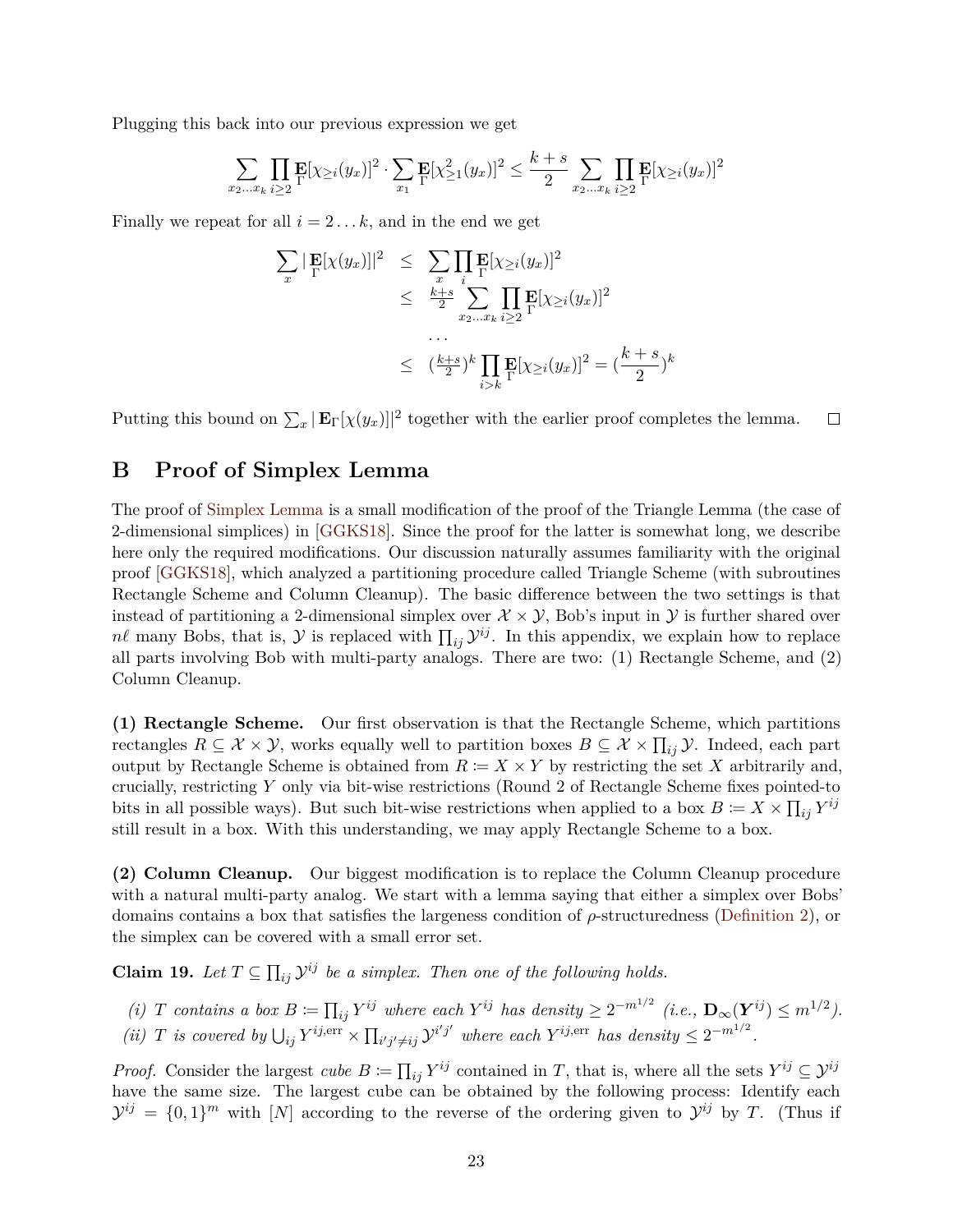$x \in T \subseteq [N]^{\text{nl}}$  and  $x' \leq x$  coordinate-wise then  $x' \in T$ .) Then *B* equals  $[M]^{\text{nl}}$  where *M* is the largest number such that  $(M, \ldots, M) \in T$ . If some (and hence every)  $Y^{ij}$  has density  $\geq 2^{-m^{1/2}}$ we are in case *(i)*. Otherwise we claim we are in case *(ii)* with  $Y^{ij,err} := Y^{ij}$ . Indeed, consider any  $x := (M_{11}, \ldots, M_{n\ell}) \in T$ . We must have  $M_{i^*j^*} \leq M$  for some  $(i^*, j^*) \in [n] \times [\ell]$  since otherwise by monotonicity  $(M + 1, ..., M + 1) \in T$  contradicting our choice of M. But then  $x \in Y^{i^*,j^*} \times \prod_{i'j' \neq i^*j^*} \mathcal{Y}^{i'j'}$ , as required.  $\Box$ 

We say that a simplex  $T \subseteq \prod_{ij} \mathcal{Y}^{ij}$  is *empty-or-heavy* iff  $T = \emptyset$  or  $T$  satisfies case *(i)* above.

#### **Bob Cleanup**

Input: Simplex  $T \subseteq \mathcal{X} \times \prod_{ij} \mathcal{Y}^{ij}$ Output: Error sets  $Y^{ij,err} \subseteq \mathcal{Y}^{ij}$  and their combination  $Y^{err}$ 

- 1: initialize  $Y^{ij,err} \leftarrow \emptyset$  and write  $Y^{err} := \bigcup_{ij} Y^{ij,err} \times \prod_{i'j' \neq ij} \mathcal{Y}^{i'j'}$  as a function of the  $Y^{ij,err}$
- 2: For  $I \subseteq [n]$ ,  $\alpha \in [m]^I$ ,  $\gamma \in (\{0,1\}^{\ell})^I$ , define  $Y_{I,\alpha,\gamma} := \{y \in \prod_{ij} \mathcal{Y}^{ij} : g^I(\alpha, y_I) = \gamma\}$
- 3: while there are  $I, \alpha, \gamma, x \in \mathcal{X}$  s.t.  $T' := T \cap (\{x\} \times (Y_{I,\alpha,\gamma} \times Y_{\text{err}}))$  is not empty-or-heavy **do** Add to the  $Y^{ij,err}$  all error sets from case *(ii)* for  $T'$
- 4: **Output**  $Y^{ij,err}$  and  $Y^{err}$

The below claim is the multi-party analog of Claim 10 in [\[GGKS18\]](#page-26-5). This completes the modifications needed to the proof of the Triangle Lemma to handle multiple Bobs.

**Claim 20.** For a simplex  $T \subseteq \mathcal{X} \times \prod_{ij} \mathcal{Y}^{ij}$ , let  $Y^{ij,err}$ ,  $Y^{err}$  be the outputs of [Bob Cleanup.](#page-23-1) Then:

- $-$  Empty-or-heavy: *For every triple*  $(I \subseteq [n], \alpha \in [m]^I, \gamma \in (\{0,1\}^{\ell})^I)$ *, and every*  $x \in \mathcal{X}$ *, it holds that*  $T \cap (\{x\} \times (Y_{I,\alpha,\gamma} \times Y_{\text{err}}))$  *is empty-or-heavy.*
- $-$  Size bound:  $|Y^{ij,err}| \leq 2^{m-\Omega(m^{1/2})}$  for every *i*, *j*.

*Proof.* The first property is immediate by definition of [Bob Cleanup.](#page-23-1) For the second property, in each while-iteration, at most 2*m*−*m*1*/*<sup>2</sup> elements get added to each *Y ij,*err. Moreover, there are no more than  $2^n \cdot m^n \cdot 2^{n\ell} \cdot m^n = (2m)^{2n\ell}$  choices of *I*,  $\alpha$ ,  $\gamma$ , *x*, and the loop executes at most once for each choice. Thus,  $|Y^{ij,err}| \le (2m)^{2n\ell} \cdot 2^{m-m^{1/2}} \le 2^{m-\Omega(m^{1/2})}$ .  $\Box$ 

#### **Acknowledgements**

We thank Robert Robere for discussions and anonymous STOC reviewers for comments. The first author was supported in part by the NSF grant No. CCF-1412958. The third and fourth authors were supported by NSERC, and the fourth author was supported in part by NSF grant No. CCF-1900460.

### <span id="page-24-0"></span>**References**

<span id="page-24-1"></span>[ABMP01] Michael Alekhnovich, Sam Buss, Shlomo Moran, and Toniann Pitassi. Minimum propositional proof length is NP-hard to linearly approximate. *Journal of Symbolic Logic*, 66(1):171–191, 2001. [doi:10.2307/2694916](http://dx.doi.org/10.2307/2694916).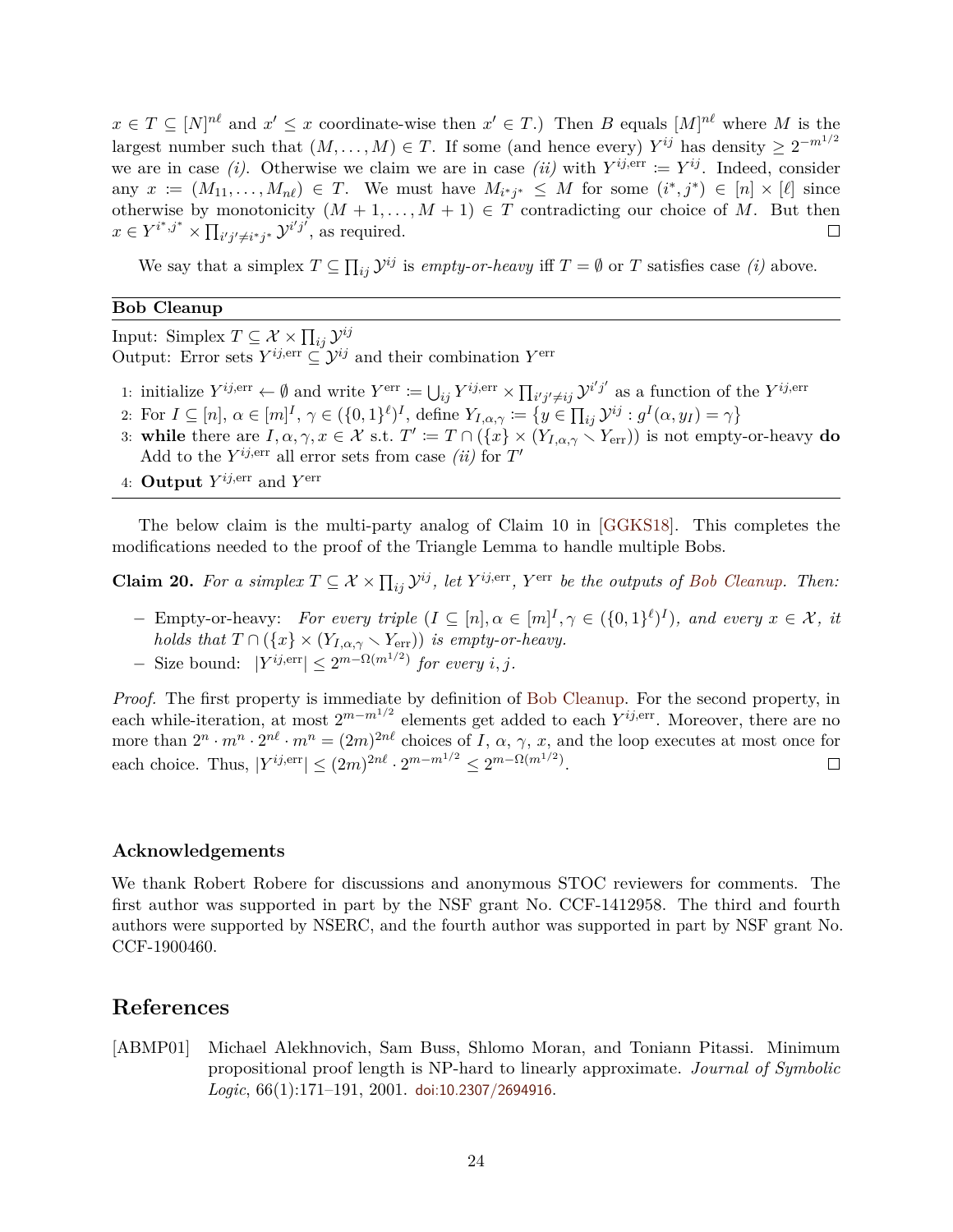- <span id="page-25-12"></span>[AD08] Albert Atserias and Víctor Dalmau. A combinatorial characterization of resolution width. *Journal of Computer and System Sciences*, 74(3):323–334, 2008. [doi:10.1016/j.](http://dx.doi.org/10.1016/j.jcss.2007.06.025) [jcss.2007.06.025](http://dx.doi.org/10.1016/j.jcss.2007.06.025).
- <span id="page-25-4"></span>[AM19] Albert Atserias and Moritz M¨uller. Automating resolution is NP-hard. In *Proceedings of the 60th Symposium on Foundations of Computer Science (FOCS)*, pages 498–509, 2019. [doi:10.1109/FOCS.2019.00038](http://dx.doi.org/10.1109/FOCS.2019.00038).
- <span id="page-25-3"></span>[AR08] Michael Alekhnovich and Alexander Razborov. Resolution is not automatizable unless W[P] is tractable. *SIAM Journal on Computing*, 38(4):1347–1363, 2008. [doi:](http://dx.doi.org/10.1137/06066850X) [10.1137/06066850X](http://dx.doi.org/10.1137/06066850X).
- <span id="page-25-8"></span>[BCC93] Egon Balas, Sebastián Ceria, and Gérard Cornuéjols. A lift-and-project cutting plane algorithm for mixed 0–1 programs. *Mathematical Programming*, 58(1):295–324, 1993. [doi:10.1007/BF01581273](http://dx.doi.org/10.1007/BF01581273).
- <span id="page-25-6"></span>[BDG+04] Maria Luisa Bonet, Carlos Domingo, Ricard Gavald`a, Alexis Maciel, and Toniann Pitassi. Non-automatizability of bounded-depth Frege proofs. *Computational Complexity*, 13(1-2):47–68, 2004. [doi:10.1007/s00037-004-0183-5](http://dx.doi.org/10.1007/s00037-004-0183-5).
- <span id="page-25-9"></span>[BEGJ00] Maria Luisa Bonet, Juan Luis Esteban, Nicola Galesi, and Jan Johannsen. On the relative complexity of resolution refinements and cutting planes proof systems. *SIAM Journal on Computing*, 30(5):1462–1484, 2000. [doi:10.1137/S0097539799352474](http://dx.doi.org/10.1137/S0097539799352474).
- <span id="page-25-10"></span>[BPR97a] Maria Bonet, Toniann Pitassi, and Ran Raz. Lower bounds for cutting planes proofs with small coefficients. *The Journal of Symbolic Logic*, 62(3):708–728, 1997. [doi:](http://dx.doi.org/10.2307/2275569) [10.2307/2275569](http://dx.doi.org/10.2307/2275569).
- <span id="page-25-5"></span>[BPR97b] Maria Luisa Bonet, Toniann Pitassi, and Ran Raz. No feasible interpolation for TC<sup>0</sup> -frege proofs. In *Proceedings of the 38th Symposium on Foundations of Computer Science (FOCS)*, pages 254–263, 1997. [doi:10.1109/SFCS.1997.646114](http://dx.doi.org/10.1109/SFCS.1997.646114).
- <span id="page-25-0"></span>[BPR00] Maria Luisa Bonet, Toniann Pitassi, and Ran Raz. On interpolation and automatization for Frege systems. *SIAM Journal on Computing*, 29(6):1939–1967, 2000. [doi:10.1137/](http://dx.doi.org/10.1137/S0097539798353230) [S0097539798353230](http://dx.doi.org/10.1137/S0097539798353230).
- <span id="page-25-1"></span>[BW01] Eli Ben-Sasson and Avi Wigderson. Short proofs are narrow—resolution made simple. *Journal of the ACM*, 48(2):149–169, 2001. [doi:10.1145/375827.375835](http://dx.doi.org/10.1145/375827.375835).
- <span id="page-25-7"></span>[CCT87] William Cook, Collette Coullard, and György Turán. On the complexity of cuttingplane proofs. *Discrete Applied Mathematics*, 18(1):25–38, 1987. [doi:10.1016/0166-218X\(87\)](http://dx.doi.org/10.1016/0166-218X(87)90039-4) [90039-4](http://dx.doi.org/10.1016/0166-218X(87)90039-4).
- <span id="page-25-2"></span>[CEI96] Matthew Clegg, Jeff Edmonds, and Russell Impagliazzo. Using the groebner basis algorithm to find proofs of unsatisfiability. In *Proceedings of the 28th Symposium on Theory of Computing (STOC)*, pages 174–183, 1996. [doi:10.1145/237814.237860](http://dx.doi.org/10.1145/237814.237860).
- <span id="page-25-11"></span>[CFK+19] Arkadev Chattopadhyay, Yuval Filmus, Sajin Koroth, Or Meir, and Toniann Pitassi. Query-to-communication lifting using low-discrepancy gadgets. Technical Report TR19-103, Electronic Colloquium on Computational Complexity (ECCC), 2019. URL: <https://eccc.weizmann.ac.il/report/2019/103/>.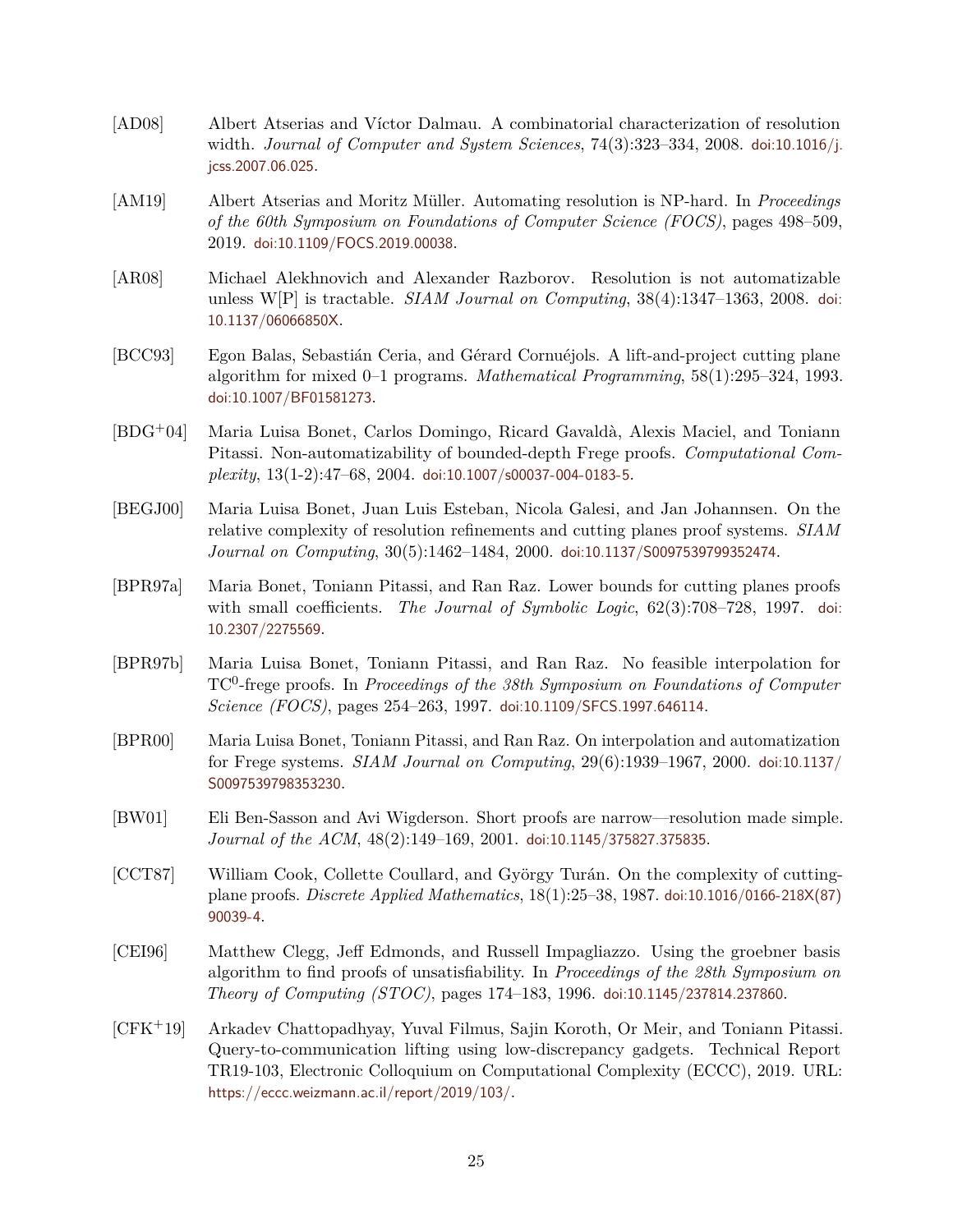- <span id="page-26-2"></span>[CKS90] William Cook, Ravi Kannan, and Alexander Schrijver. Chvátal closures for mixed integer programming problems. *Mathematical Programming*, 47(1):155–174, May 1990. [doi:10.1007/BF01580858](http://dx.doi.org/10.1007/BF01580858).
- <span id="page-26-8"></span>[DR03] Stefan Dantchev and Søren Riis. On relativisation and complexity gap for resolutionbased proof systems. In *Proceedings of the 17th International Workshop on Computer Science Logic (CSL)*, pages 142–154. Springer, 2003. [doi:10.1007/978-3-540-45220-1](http://dx.doi.org/10.1007/978-3-540-45220-1_14) 14.
- <span id="page-26-7"></span>[dRMN+19] Susanna de Rezende, Or Meir, Jakob Nordström, Toniann Pitassi, Robert Robere, and Marc Vinyals. Lifting with simple gadgets and applications to circuit and proof complexity. Technical Report TR19-186, Electronic Colloquium on Computational Complexity (ECCC), 2019. URL: <https://eccc.weizmann.ac.il/report/2019/186/>.
- <span id="page-26-4"></span>[dRNV16] Susanna de Rezende, Jakob Nordström, and Marc Vinyals. How limited interaction hinders real communication (and what it means for proof and circuit complexity). In *Proceedings of the 57th Symposium on Foundations of Computer Science (FOCS)*, pages 295–304. IEEE, 2016. [doi:10.1109/FOCS.2016.40](http://dx.doi.org/10.1109/FOCS.2016.40).
- <span id="page-26-0"></span>[FKP19] Noah Fleming, Pravesh Kothari, and Toniann Pitassi. Semialgebraic proofs and efficient algorithm design. *Foundations and Trends in Theoretical Computer Science*,  $14(1-2):1-221$ ,  $2019$ . [doi:10.1561/0400000086](http://dx.doi.org/10.1561/0400000086).
- <span id="page-26-10"></span>[FPPR17] Noah Fleming, Denis Pankratov, Toniann Pitassi, and Robert Robere. Random CNFs are hard for cutting planes. In *Proceedings of the 58th Symposium on Foundations of Computer Science (FOCS)*, 2017. [doi:10.2307/2275569](http://dx.doi.org/10.2307/2275569).
- <span id="page-26-9"></span>[Gar19] Michal Garl´ık. Resolution lower bounds for refutation statements. In *Proceedings of the 44th Mathematical Foundations of Computer Science (MFCS)*, volume 138, pages 37:1–37:13, 2019. [doi:10.4230/LIPIcs.MFCS.2019.37](http://dx.doi.org/10.4230/LIPIcs.MFCS.2019.37).
- <span id="page-26-5"></span>[GGKS18] Ankit Garg, Mika Göös, Pritish Kamath, and Dmitry Sokolov. Monotone circuit lower bounds from resolution. In *Proceedings of the 50th Symposium on Theory of Computing (STOC)*, pages 902–911. ACM, 2018. [doi:10.1145/3188745.3188838](http://dx.doi.org/10.1145/3188745.3188838).
- <span id="page-26-6"></span>[GKRS19] Mika Göös, Pritish Kamath, Robert Robere, and Dmitry Sokolov. Adventures in monotone complexity and TFNP. In *Proceedings of the 10th Innovations in Theoretical Computer Science Conference (ITCS)*, pages 38:1–38:19, 2019. [doi:10.4230/LIPIcs.ITCS.](http://dx.doi.org/10.4230/LIPIcs.ITCS.2019.38) [2019.38](http://dx.doi.org/10.4230/LIPIcs.ITCS.2019.38).
- <span id="page-26-1"></span>[GL10] Nicola Galesi and Massimo Lauria. On the automatizability of polynomial calculus. *Theory of Computing Systems*, 47(2):491–506, 2010. [doi:10.1007/s00224-009-9195-5](http://dx.doi.org/10.1007/s00224-009-9195-5).
- <span id="page-26-3"></span>[GP18] Mika Göös and Toniann Pitassi. Communication lower bounds via critical block sensitivity. *SIAM Journal on Computing*, 47(5):1778–1806, 2018. [doi:doi.org/10.1137/](http://dx.doi.org/doi.org/10.1137/16M1082007) [16M1082007](http://dx.doi.org/doi.org/10.1137/16M1082007).
- <span id="page-26-11"></span>[GPW15] Mika Göös, Toniann Pitassi, and Thomas Watson. Deterministic communication vs. partition number. In *Proceedings of the 56th Symposium on Foundations of Computer Science (FOCS)*, pages 1077–1088. IEEE, 2015. [doi:10.1109/FOCS.2015.70](http://dx.doi.org/10.1109/FOCS.2015.70).
- <span id="page-26-12"></span>[GPW17] Mika Göös, Toniann Pitassi, and Thomas Watson. Query-to-communication lifting for BPP. In *Proceedings of the 58th Symposium on Foundations of Computer Science (FOCS)*, pages 132–143, 2017. [doi:10.1109/FOCS.2017.21](http://dx.doi.org/10.1109/FOCS.2017.21).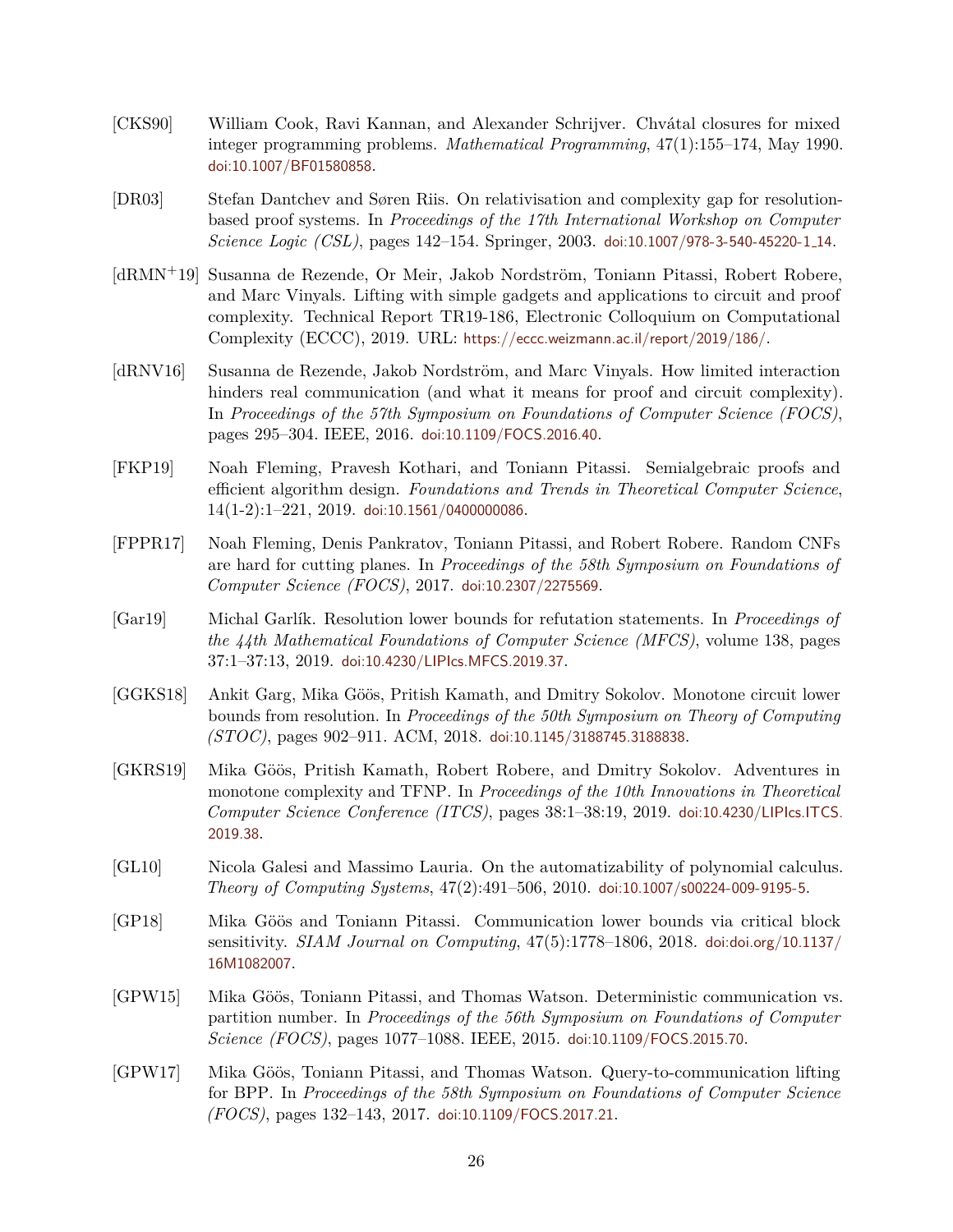- <span id="page-27-12"></span>[HC99] Armin Haken and Stephen Cook. An exponential lower bound for the size of monotone real circuits. *Journal of Computer and System Sciences*, 58(2):326–335, 1999. [doi:](http://dx.doi.org/10.1006/jcss.1998.1617) [10.1006/jcss.1998.1617](http://dx.doi.org/10.1006/jcss.1998.1617).
- <span id="page-27-6"></span>[HN12] Trinh Huynh and Jakob Nordström. On the virtue of succinct proofs: Amplifying communication complexity hardness to time–space trade-offs in proof complexity. In *Proceedings of the 44th Symposium on Theory of Computing (STOC)*, pages 233–248. ACM, 2012. [doi:10.1145/2213977.2214000](http://dx.doi.org/10.1145/2213977.2214000).
- <span id="page-27-9"></span>[HP17] Pavel Hrubes and Pavel Pudlák. Random formulas, monotone circuits, and interpolation. In *Proceedings of the 58th Symposium on Foundations of Computer Science (FOCS)*, pages 121–131, 2017. [doi:10.1109/FOCS.2017.20](http://dx.doi.org/10.1109/FOCS.2017.20).
- <span id="page-27-8"></span>[HP18] Pavel Hrubeš and Pavel Pudlák. A note on monotone real circuits. *Information Processing Letters*, 131:15–19, 2018. [doi:10.1016/j.ipl.2017.11.002](http://dx.doi.org/10.1016/j.ipl.2017.11.002).
- <span id="page-27-4"></span>[IP01] Russell Impagliazzo and Ramamohan Paturi. On the complexity of *k*-SAT. *Journal of Computer and System Sciences*, 62(2):367–375, 2001. [doi:10.1006/jcss.2000.1727](http://dx.doi.org/10.1006/jcss.2000.1727).
- <span id="page-27-1"></span>[Iwa97] Kazuo Iwama. Complexity of finding short resolution proofs. In *Mathematical Foundations of Computer Science (MFCS)*, pages 309–318. Springer, 1997. [doi:](http://dx.doi.org/10.1007/BFb0029974) [10.1007/BFb0029974](http://dx.doi.org/10.1007/BFb0029974).
- <span id="page-27-3"></span>[KP98] Jan Krajícek and Pavel Pudlák. Some consequences of cryptographical conjectures for  $s_2^1$ and EF. *Information and Computation*, 140(1):82–94, 1998. [doi:10.1006/inco.1997.2674](http://dx.doi.org/10.1006/inco.1997.2674).
- <span id="page-27-7"></span>[Kra97] Jan Krajíček. Interpolation theorems, lower bounds for proof systems, and independence results for bounded arithmetic. *Journal of Symbolic Logic*, 62(2):457–486, 1997. [doi:](http://dx.doi.org/10.2307/2275541) [10.2307/2275541](http://dx.doi.org/10.2307/2275541).
- <span id="page-27-10"></span>[Kra98] Jan Krajíček. Interpolation by a game. *Mathematical Logic Quarterly*, 44:450–458, 1998. [doi:10.1002/malq.19980440403](http://dx.doi.org/10.1002/malq.19980440403).
- <span id="page-27-5"></span>[Lin19] Bingkai Lin. A simple gap-producing reduction for the parameterized set cover problem. In *Proceedings of the 46th International Colloquium on Automata, Languages, and Programming (ICALP)*, volume 132, pages 81:1–81:15, 2019. [doi:10.4230/LIPIcs.ICALP.](http://dx.doi.org/10.4230/LIPIcs.ICALP.2019.81) [2019.81](http://dx.doi.org/10.4230/LIPIcs.ICALP.2019.81).
- <span id="page-27-13"></span>[LMV] James Lee, Raghu Meka, and Thomas Vidick. Private correspondence.
- <span id="page-27-11"></span>[LNNW95] László Lovász, Moni Naor, Ilan Newman, and Avi Wigderson. Search problems in the decision tree model. *SIAM Journal on Discrete Mathematics*, 8(1):119–132, 1995. [doi:10.1137/S0895480192233867](http://dx.doi.org/10.1137/S0895480192233867).
- <span id="page-27-2"></span>[MPW19] Ian Mertz, Toniann Pitassi, and Yuanhao Wei. Short proofs are hard to find. In *Proceedings of the 46th International Colloquium on Automata, Languages, and Programming (ICALP)*, volume 132, pages 84:1–84:16. Schloss Dagstuhl, 2019. [doi:](http://dx.doi.org/10.4230/LIPIcs.ICALP.2019.84) [10.4230/LIPIcs.ICALP.2019.84](http://dx.doi.org/10.4230/LIPIcs.ICALP.2019.84).
- <span id="page-27-0"></span>[O'D17] Ryan O'Donnell. SOS is not obviously automatizable, even approximately. In *Proceedings of the 8th Innovations in Theoretical Computer Science Conference (ITCS)*, volume 67, pages 59:1–59:10. Schloss Dagstuhl, 2017. [doi:10.4230/LIPIcs.ITCS.2017.59](http://dx.doi.org/10.4230/LIPIcs.ITCS.2017.59).